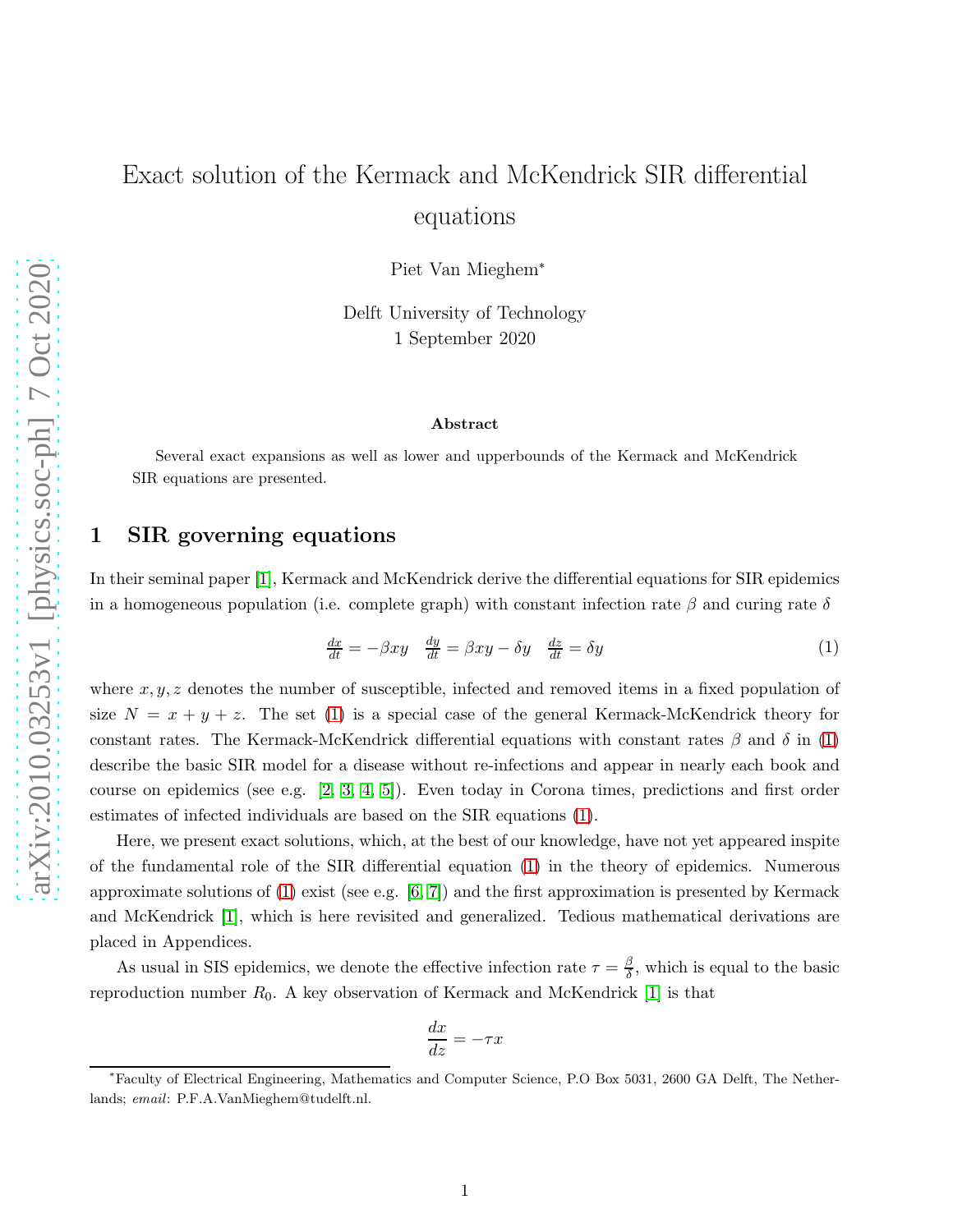whose solution is  $\log \frac{x(t)}{x_0} = -\tau z(t)$ , because initially there are no removed,  $z(0) = 0$ , while  $x_0 = x(0)$ is the initial number of susceptible items. Writing  $y = N - x - z$  in the last SIR differential equation in [\(1\)](#page-0-0) and introducing  $x = x_0 e^{-\tau z}$  yields

<span id="page-1-0"></span>
$$
\frac{dz}{dt} = \delta \left( N - x_0 e^{-\tau z} - z \right) \tag{2}
$$

Hence, the set of differential equations in [\(1\)](#page-0-0) is equivalent to

$$
x = x_0 e^{-\tau z}
$$
  $y = N - x - z$   $\frac{dz}{dt} = \delta (N - x_0 e^{-\tau z} - z)$ 

where only one differential equation [\(2\)](#page-1-0) remains.

Kermack and McKendrick [\[1\]](#page-15-0) integrate [\(2\)](#page-1-0) with the scaled time  $t^* = \delta t$ , taken into account that  $z(0) = 0$ , and present the exact result

<span id="page-1-1"></span>
$$
t^* = \int_0^z \frac{du}{N - x_0 e^{-\tau u} - u} \tag{3}
$$

If the effective infection rate  $\tau$  is a function of time t, then the differential equation [\(2\)](#page-1-0) cannot be directly integrated anymore. In other words, the confinement to constant rates greatly simplifies the analysis of the SIR differential equations. This paper mainly concentrates on the differential [\(2\)](#page-1-0) and the integral [\(3\)](#page-1-1).

The parameter N is eliminated if we define the fraction of susceptible items by  $\xi = \frac{x}{N}$ , of infected by  $\eta = \frac{y}{\Delta}$  $\frac{y}{N}$  and of removed by  $\zeta = \frac{z}{N}$  $\frac{z}{N}$  so that

$$
\xi + \eta + \zeta = 1
$$

but the initial conditions with a zero recovered fraction,  $\zeta_0 = 0$ , obey

$$
\xi_0=1-\eta_0
$$

The integral [\(3\)](#page-1-1) for the scaled time becomes

$$
t^* = \frac{1}{N} \int_0^{N\zeta} \frac{du}{1 - \xi_0 e^{-\tau u} - \frac{1}{N}u}
$$

We define the normalized effective infection rate by  $\theta = N\tau$  and, expect from SIS epidemics [\[8\]](#page-15-7) on the complete graph, that the epidemic threshold  $\tau_c \approx \frac{1}{N}$  and  $\theta_c \approx 1$ . In other words, the generalization to networks would be  $\theta_G = \frac{7}{\tau_G}$  $\frac{\tau}{\tau_c}$ , where  $\tau_c$  is the epidemic threshold for SIR spread in a graph G. Let  $w = \frac{u}{N}$  $\frac{u}{N}$ , then we arrive at the (scaled) time  $t^* = \delta t$ , measured in units of the average curing time  $\frac{1}{\delta}$ , as a function of the fraction  $\zeta$  of removed items in a homogeneous population or complete graph,

<span id="page-1-2"></span>
$$
t^* = t^*_{\theta}(\zeta) = \int_0^{\zeta} \frac{dw}{1 - \zeta_0 e^{-\theta w} - w}
$$
 (4)

The last differential equation in [\(1\)](#page-0-0) in terms of fractions,  $\frac{d\zeta}{dt^*} = \eta$ , indicates that the fraction  $\zeta$  of removed strictly increases with time  $t^*$  until the fraction of infected  $\eta$  equals zero, where  $\zeta$  attains a maximum  $\zeta_{\text{max}}$ . Since the fraction of infected  $\eta = 1 - \xi_0 e^{-\theta \zeta} - \zeta \ge 0$ , it follows that  $1 - \zeta \ge \xi_0 e^{-\theta \zeta}$ and equality when  $\eta = 0$  corresponds to the maximal fraction  $\zeta_{\text{max}}$  of removed items. At  $w = \zeta_{\text{max}}$ , the denominator of the integral in [\(4\)](#page-1-2) is zero and the corresponding time  $t^*_{\theta}(\zeta_{\text{max}})$  is obtained after infinitely long time. We require physically that the fraction of removed  $\zeta \in [0, \zeta_{\text{max}})$ . The maximal fraction  $\zeta_{\text{max}}$  is expressed in terms of the Lambert function [\[9\]](#page-15-8) in [\(27\)](#page-16-0) in Appendix [A.](#page-16-1) Fig. [1](#page-2-0) plots the maximum removed fraction  $\zeta_{\text{max}}$  computed by [\(27\)](#page-16-0) as a function of the initial fraction  $\xi_0$  of susceptible for various normalized effective infection rates  $\theta$ , starting from  $\theta = 0.2$  up to  $\theta = 2.0$  in steps of 0.2.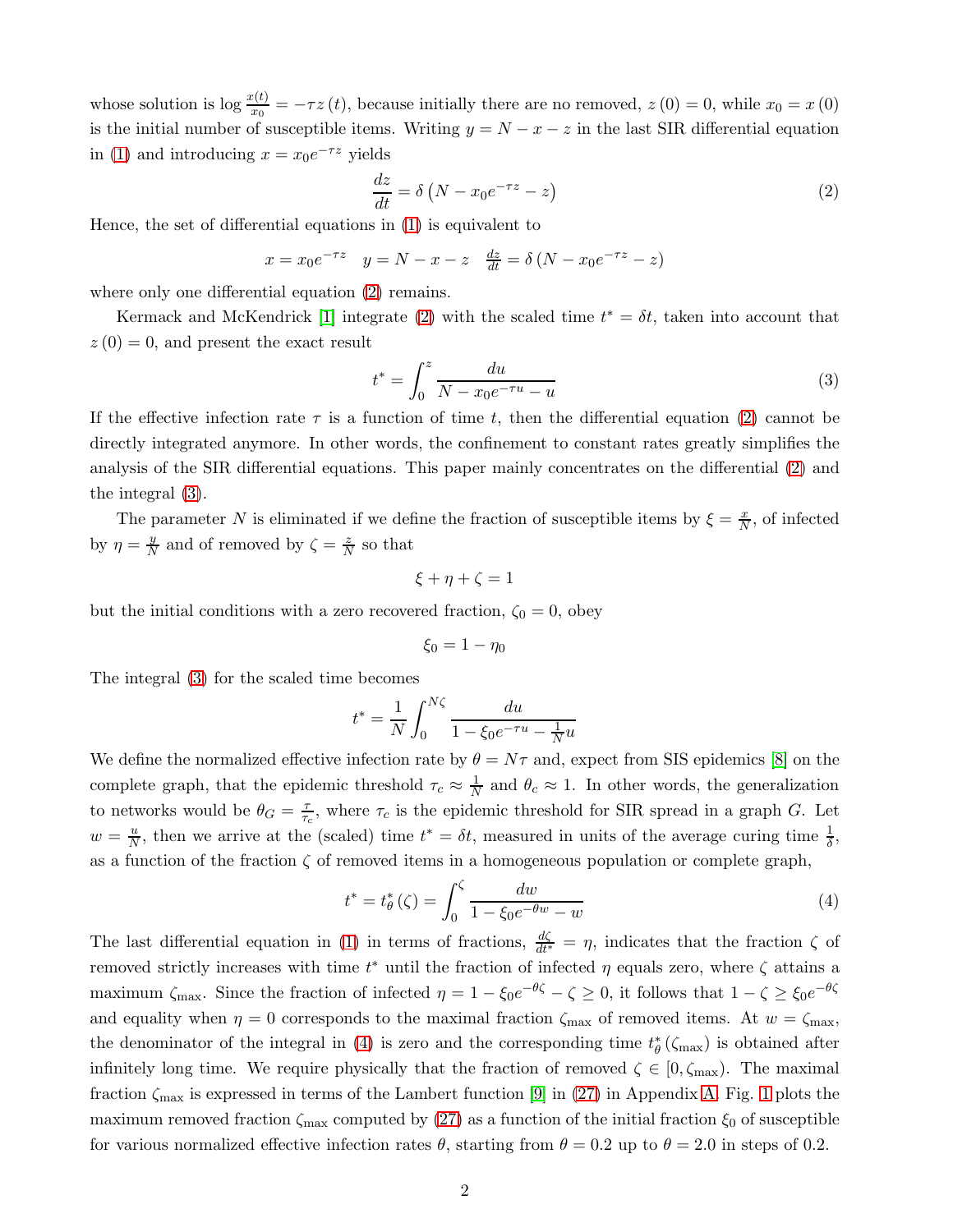

<span id="page-2-0"></span>Figure 1: The maximum fraction  $\zeta_{\text{max}}$  of removed items in an SIR epidemics versus the initial fraction  $\xi_0$  of susceptible, for various normalized effective infection rates  $\theta$ .

# <span id="page-2-2"></span>2 Solution of the SIR governing equations

Formally, the exact solution [\(3\)](#page-1-1) of the Kermack and McKendrick SIR differential equation [\(2\)](#page-1-0) expresses the scaled time  $t^* = H(\zeta)$  in terms of the fraction  $\zeta$  of removed items, where the integral is

$$
H\left(w\right) = \int_0^w \frac{du}{h\left(u\right)}
$$

with  $h(u) = 1 - \xi_0 e^{-\theta u} - u$ . Since  $h(u) \ge 0$ , the integral  $H(w)$  is increasing in  $w \ge 0$ . Moreover, fractions are contained in [0, [1](#page-2-1)] and  $h(u) \leq 1$ , which implies that  $H(w) \geq w$ . Clearly<sup>1</sup>, there exists an inverse function  $H^{-1}$  so that  $\zeta = H^{-1}(t^*)$  and  $t^* = H(\zeta)$ , similarly as  $t = \arcsin y$ , where arcsin  $y = \int_0^y \frac{du}{\sqrt{1 - 1}}$  $\frac{du}{1-u^2}$  and  $y = \sin t$ . From the key property of inverse functions

$$
H\left(H^{-1}\left(t^*\right)\right) = t^*
$$

differentiation yields

$$
\frac{dH^{-1}(t^*)}{dt^*} = \frac{1}{\frac{dH(x)}{dx}\Big|_{x=H^{-1}(t^*)}} = h\left(H^{-1}(t^*)\right)
$$

which is nothing else than the differential equation [\(2\)](#page-1-0).

Since the integral [\(3\)](#page-1-1) is not analytically known, Kermack and McKendrick approximate  $e^{-\theta \zeta} =$  $1 - \theta \zeta + \frac{1}{2}$  $\frac{1}{2}\theta^2\zeta^2 + O(\zeta^3)$  up to third order in [\(4\)](#page-1-2) to obtain

$$
\frac{d\zeta}{dt^*} = 1 - \xi_0 + (\xi_0 \theta - 1)\zeta - \frac{\xi_0 \theta^2}{2}\zeta^2
$$

<span id="page-2-1"></span><sup>&</sup>lt;sup>1</sup>If  $t^* = H(z)$  is continuous and strictly increasing from  $t_1^*$  to  $t_2^*$  as z increases from  $z_1$  to  $z_2$ , then there is a unique inverse function  $z = H^{-1}(t^*)$ , which is also continuous and strictly increasing from  $z_1$  to  $z_2$  as  $t^*$  increases from  $t_1^*$  to  $t_2^*$ . This theorem is proved in [\[10,](#page-15-9) p. 206].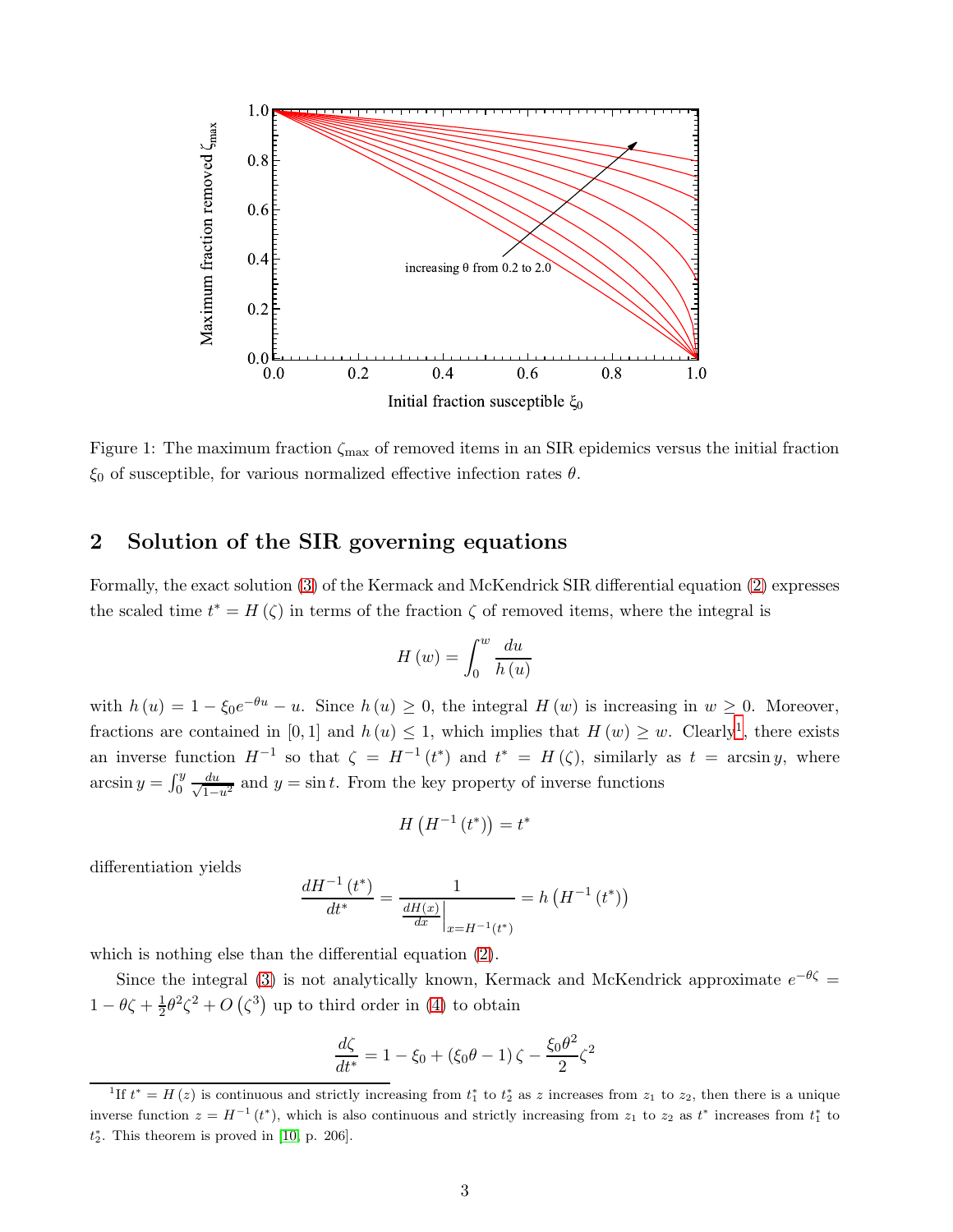which is a Riccati differential equation

<span id="page-3-1"></span>
$$
\frac{dw}{dt} = aw - bw^2 - c \tag{5}
$$

whose solution is

<span id="page-3-0"></span>
$$
w(t) = \frac{a}{2b} + \frac{\Upsilon}{2b} \tanh\left(\frac{t}{2}\Upsilon + \operatorname{arctanh}\left(\frac{2by_0 - a}{\Upsilon}\right)\right)
$$
(6)

where  $\Upsilon = \sqrt{a^2 - 4bc}$ . The solution [\(6\)](#page-3-0) appeared already in [\[1\]](#page-15-0) and is reviewed in [\[5,](#page-15-4) Sec. 2.3]. The Riccati differential equation [\(5\)](#page-3-1) is directly integrated as

$$
t_3 = \int_{w_0}^{w} \frac{du}{au - bu^2 - c}
$$

which equals (after rewriting  $au - bu^2 - c = \frac{\Upsilon^2}{4b}$ 4b  $\left\{1 - \left(\frac{2b}{\Upsilon}\right)$  $\frac{2b}{\Upsilon}\left(u-\frac{a}{2b}\right)$  $\left(\frac{a}{2b}\right)\right)^2$ )

$$
t_3 = \int_{w_0}^{w} \frac{du}{\frac{\Upsilon^2}{4b} \left\{ 1 - \left(\frac{2b}{\Upsilon} \left(u - \frac{a}{2b}\right)\right)^2 \right\}} = \frac{2}{\Upsilon} \operatorname{arctanh} \frac{2b}{\Upsilon} \left(u - \frac{a}{2b}\right) \Big|_{w_0}^{w}
$$

Inversion (i.e. solving for w) leads to [\(6\)](#page-3-0). Inserting  $a = (\xi_0 \theta - 1), b = \frac{\xi_0 \theta^2}{2}$  $\frac{2}{2}$  and  $c = -(1 - \xi_0)$  provides us with the approximation  $t_3$  for the time  $t^*$  as function of the fraction  $\zeta$  of removed items in the population,

<span id="page-3-2"></span>
$$
t_3 = \frac{2}{\Upsilon} \left\{ \arctanh\left(\frac{\xi_0 \theta^2 \zeta - (\xi_0 \theta - 1)}{\Upsilon}\right) + \arctanh\frac{(\xi_0 \theta - 1)}{\Upsilon} \right\}
$$
(7)

with

$$
\Upsilon = \sqrt{(\xi_0 \theta - 1)^2 + 2\theta^2 \xi_0 (1 - \xi_0)}
$$

Since [\[11,](#page-15-10) p. 103]

$$
e^{-\theta \zeta} < 1 - \theta \zeta + \frac{1}{2} \theta^2 \zeta^2
$$

we conclude that [\(7\)](#page-3-2) derived from the third order approximation in  $e^{-\theta \zeta}$  upper bounds the correct time,

 $t_{\theta}^{*}(\zeta) < t_{3}$ 

Consequently, the inverse relation deduced from [\(7\)](#page-3-2) indicates that

$$
\frac{2}{\Upsilon}\left\{\operatorname{arctanh}\left(\frac{\xi_0\theta^2\zeta-(\xi_0\theta-1)}{\Upsilon}\right)+\operatorname{arctanh}\frac{(\xi_0\theta-1)}{\Upsilon}\right\}>t_{\theta}^*\left(\zeta\right)
$$

and

$$
\zeta(t^*) > \frac{1}{\xi_0 \theta^2} \left\{ (\xi_0 \theta - 1) + \Upsilon \tanh\left(\frac{\Upsilon}{2} t^* - \operatorname{arctanh}\frac{(\xi_0 \theta - 1)}{\Upsilon}\right) \right\} \tag{8}
$$

In other words, the "tanh"-approximation underestimates the fraction of removed items. Equivalently, the conservation law  $\xi + \eta + \zeta = 1$  implies that the "tanh"-approximation overestimates the fraction  $\eta$  of infection items, as demonstrated earlier for SIS epidemics [\[12\]](#page-15-11), [\[13\]](#page-15-12).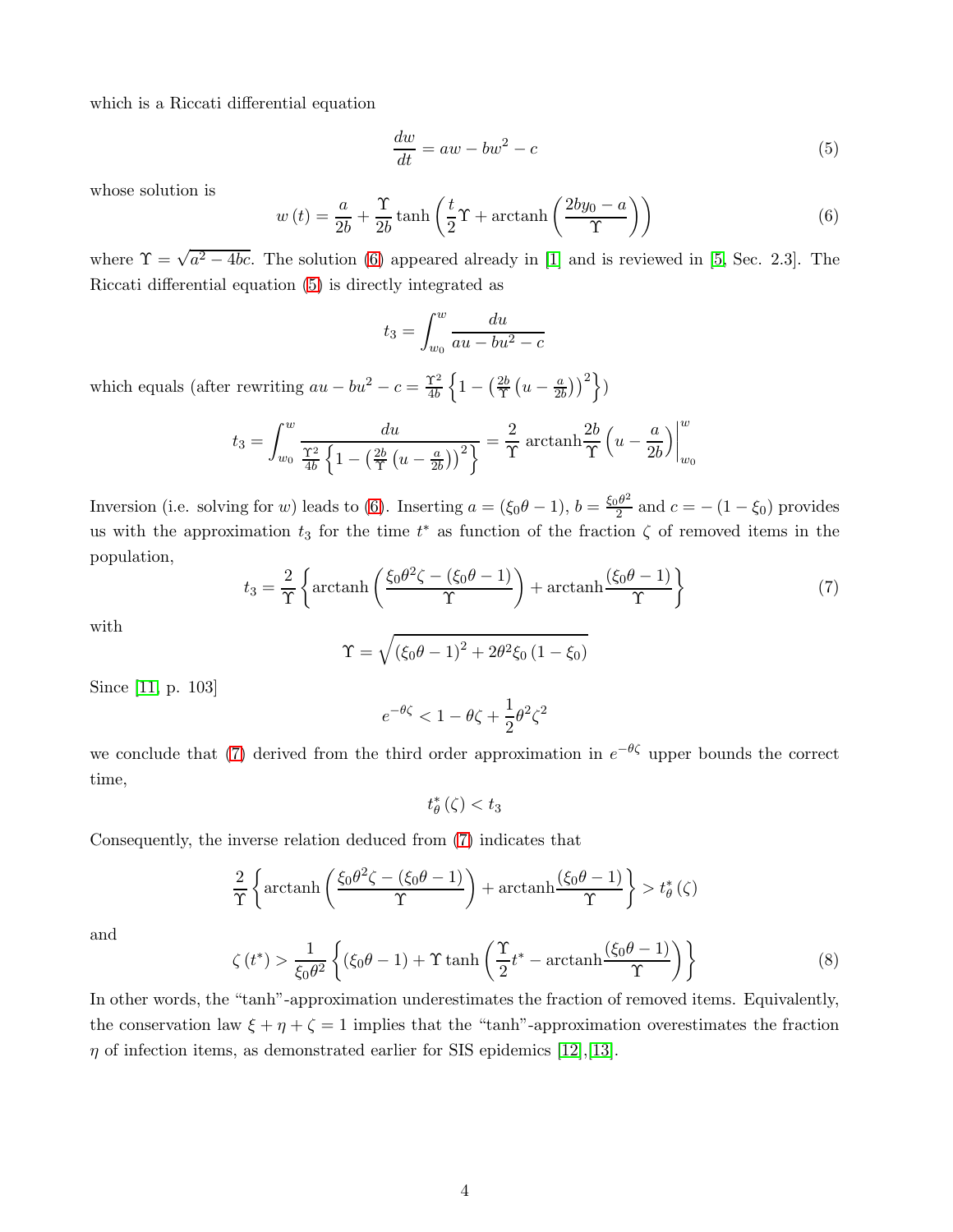#### 2.1 The "tanh"-approximation for the average path length in small-world graphs

The "tanh"-approximation also appears in an approximate, but ingenious computation in [\[14\]](#page-15-13) of the average path length in small-world graphs [\[15\]](#page-15-14). The Watts-Strogatz small-world graph  $G_{WS}(p_r, k, N)$ has N nodes regularly placed and consecutively numbered on a ring. Each node i has 2k links connected to its direct neighbors  $i - k$ ,  $i - k + 1, \ldots, i - 1, i + 1, \ldots, i + k$  and the basic law of the degree  $\sum_{j=1}^{N} d_j = 2L$  then tells us that the number of links  $L = kN$ . Each end point of a link has probability  $p_r$  to be rewired to a random node; in total, there are  $s = p_r kN$  rewired links, called shortcuts. Newman et al. [\[14\]](#page-15-13) consider a continuous version of the Watts-Strogatz small-world graph  $G_{WS}(p_r, k, N)$ , where the one-dimensional ring lattice is treated as a continuum and shortcuts are assumed to have zero length. The neighborhood  $b(r)$  of segment length r around a random point (node) on the circle consists of the set of points that can be reached by following paths of length  $r$ or less on the graph  $G_{WS}(p_r, k, N)$ . The fraction  $q(r)$  of points that belongs to a neighborhood  $b(r)$ follows from [\[14\]](#page-15-13) as

<span id="page-4-0"></span>
$$
r = -\frac{1}{4k^2 p_r} \int_0^q \frac{dv}{v^2 - v - \frac{1}{2Nk p_r}}
$$
(9)

The average path length or hopcount (i.e. number of links in the shortest path) is deduced in [\[14\]](#page-15-13) as  $E[H] = -\int_0^1 r dq$ . After introducing [\(9\)](#page-4-0) and performing a partial integration, we find the basic result of Newman et al.

$$
E\left[H\right] = \frac{1}{4k^2 p_r} \int_0^1 \frac{(1-v) dv}{v^2 - v - \frac{1}{2N k p_r}} = \frac{1}{2k^2 p_r} \frac{1}{\sqrt{1 + \frac{2}{N k p_r}}} \arctan \frac{1}{\sqrt{1 + \frac{2}{N k p_r}}}
$$

The scaled approximate time  $t_3$  satisfies

$$
t_3 = -\frac{1}{\frac{\xi_0 \theta^2}{2}} \int_0^{\zeta} \frac{du}{u^2 - \frac{2}{\xi_0 \theta^2} (\xi_0 \theta - 1) u - \frac{2(1 - \xi_0)}{\xi_0 \theta^2}}
$$

and suggests the analogy between a segment length  $r$  versus scaled time  $t_3$  and between the fraction q of points that belongs to a (random) neighborhood  $b(r)$  versus the fraction  $\zeta$  of removed items in an SIR epidemics.

#### 2.2 Partial fraction expansion

Here, we present a formal generalization to any order m in  $O(\zeta^m)$ . First up to  $O(\zeta^4)$ , the bound for any real  $\theta$  [\[11,](#page-15-10) p. 103]

$$
e^{-\theta \zeta} > 1 - \theta \zeta + \frac{1}{2} \theta^2 \zeta^2 - \frac{1}{6} \theta^3 \zeta^3
$$

illustrates that increasing  $m$  alternatively provides lower and upper bounds. Introduced into Kermack and McKendrick differential equation  $(4)$  shows<sup>[2](#page-4-1)</sup> that

$$
\frac{d\zeta}{dt^*} < (1 - \xi_0) + (\xi_0 \theta - 1) \zeta - \frac{\xi_0 \theta^2}{2} \zeta^2 + \frac{1}{6} \xi_0 \theta^3 \zeta^3
$$

$$
\left(\frac{d\mathcal{P}\left(z\right)}{dz}\right)^{2}=4\mathcal{P}^{3}\left(z\right)-g_{2}\mathcal{P}\left(z\right)+g_{3}
$$

<span id="page-4-1"></span><sup>&</sup>lt;sup>2</sup>This differential equation with a third order polynomial resembles that of Weierstrass's elliptic  $P(z)$  function [\[16,](#page-15-15) p. 247],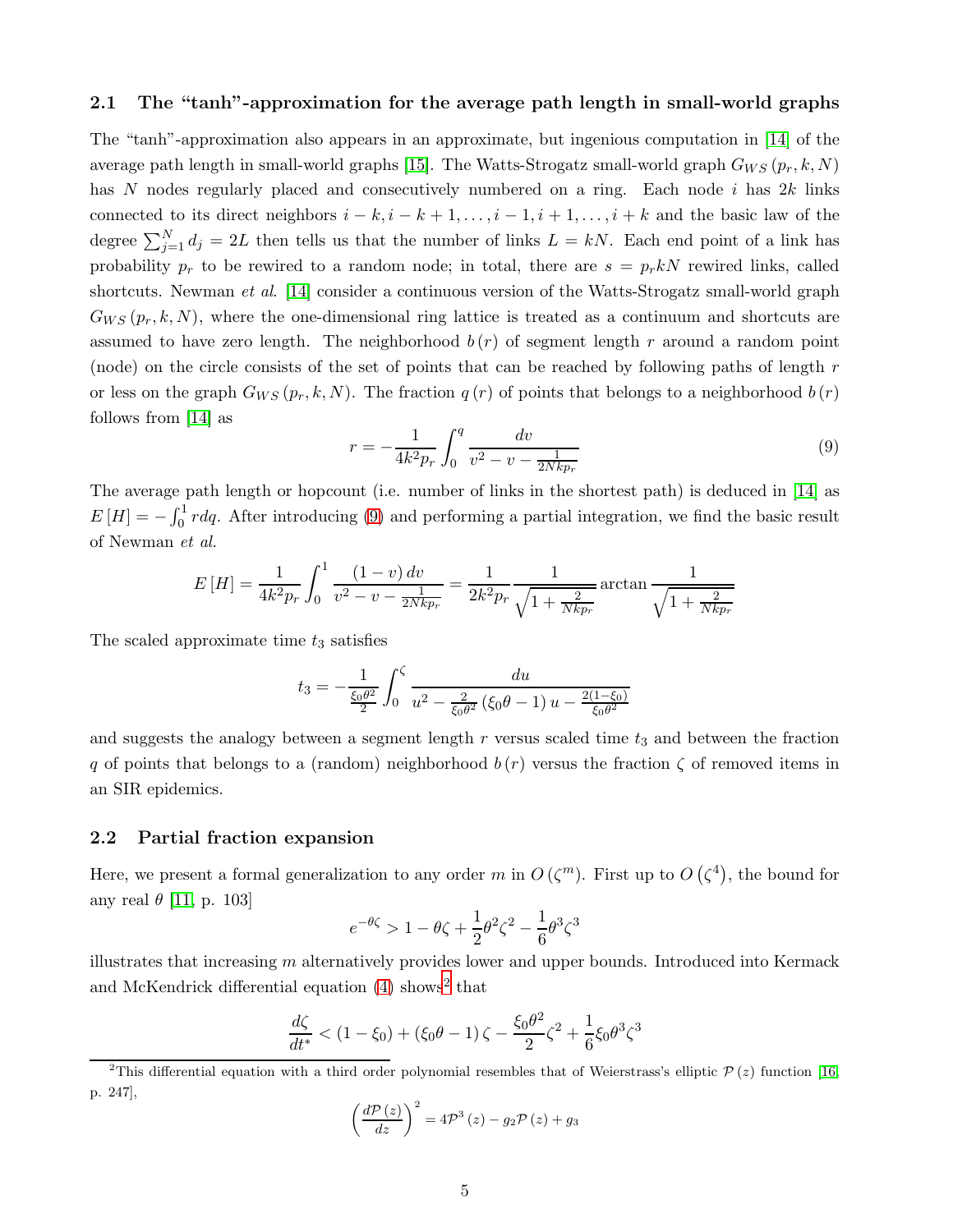The third order polynomial  $p_3(\zeta)$  at the right-hand side can be factored as

$$
p_3(\zeta) = A(\zeta - \zeta_1)(\zeta - \zeta_2)(\zeta - \zeta_3)
$$

where  $A=\frac{1}{6}$  $\frac{1}{6}\xi_0\theta^3$ . The zeros  $\zeta_1, \zeta_2$  and  $\zeta_3$  can be analytically expressed by Cardano's formulas for the cubic. Thus, we have

$$
\frac{d\zeta}{dt^*} < A\left(\zeta - \zeta_1\right)\left(\zeta - \zeta_2\right)\left(\zeta - \zeta_3\right)
$$

from which

$$
\frac{d\zeta}{\left(\zeta-\zeta_1\right)\left(\zeta-\zeta_2\right)\left(\zeta-\zeta_3\right)} < A dt^*
$$

After integration and partial fraction expansion (provided all zeros  $\zeta_1$ ,  $\zeta_2$  and  $\zeta_3$  are different)

$$
\frac{1}{\left(\zeta - \zeta_1\right)\left(\zeta - \zeta_2\right)\left(\zeta - \zeta_3\right)} = \frac{a_1}{\left(\zeta - \zeta_1\right)} + \frac{a_2}{\left(\zeta - \zeta_2\right)} + \frac{a_3}{\left(\zeta - \zeta_3\right)}
$$

we find, with  $a_1 = \frac{1}{(\zeta_1 - \zeta_2)}$  $\frac{1}{(\zeta_1-\zeta_2)(\zeta_1-\zeta_3)}, a_2=\frac{1}{(\zeta_2-\zeta_1)(\zeta_3)}$  $\frac{1}{(\zeta_2-\zeta_1)(\zeta_2-\zeta_3)}$  and  $a_3=\frac{1}{(\zeta_3-\zeta_1)(\zeta_3-\zeta_3)}$  $\frac{1}{(\zeta_3-\zeta_1)(\zeta_3-\zeta_2)}$ 

$$
\int_0^{\zeta} \frac{a_1 dw}{(w - \zeta_1)} + \int_0^{\zeta} \frac{a_2 dw}{(w - \zeta_2)} + \int_0^{\zeta} \frac{a_3 dw}{(w - \zeta_3)} < At^*
$$

Hence, we arrive at

$$
\log\left(\frac{\zeta-\zeta_1}{\zeta_1}\right)^{a_1}\left(\frac{\zeta-\zeta_2}{\zeta_2}\right)^{a_2}\left(\frac{\zeta-\zeta_3}{\zeta_3}\right)^{a_3} < At^*
$$

from which the lower bound follows

$$
\left(\frac{\zeta-\zeta_1}{\zeta_1}\right)^{a_1} \left(\frac{\zeta-\zeta_2}{\zeta_2}\right)^{a_2} \left(\frac{\zeta-\zeta_3}{\zeta_3}\right)^{a_3} < e^{At^*}
$$

In general, we cannot solve  $\zeta$  from this inequality. After increasing the order to  $O(\zeta^5)$ , the quartic with zeros  $\omega_1, \omega_2, \omega_3$  and  $\omega_4$  leads to the upper bound

$$
\left(\frac{\zeta-\omega_1}{\omega_1}\right)^{\alpha_1}\left(\frac{\zeta-\omega_2}{\omega_2}\right)^{\alpha_2}\left(\frac{\zeta-\omega_3}{\omega_3}\right)^{\alpha_3}\left(\frac{\zeta-\omega_4}{\omega_4}\right)^{\alpha_3} > e^{At^*}
$$

Formally, the partial fraction method can be extended to any polynomial and to the exact case itself, as shown below.

Cauchy's integral theorem [\[17\]](#page-15-16) states that

$$
\frac{1}{1 - \xi_0 e^{-\theta w} - w} = \frac{1}{2\pi i} \int_{C(w)} \frac{1}{1 - \xi_0 e^{-\theta z} - z} \frac{dz}{(z - w)}
$$

where the contour  $C(w)$  encloses in counter-clockwise sense a region around the point  $z = w$ , where the integrand is analytic. Since

$$
\lim_{r \to \infty} \frac{1}{1 - \xi_0 e^{-\theta r e^{i\omega}} - r e^{i\omega}} = 0
$$

for any angle  $\omega$ , the integrand vanishes for  $|z| \to \infty$  and we can deform the contour to enclose the entire complex plane without the point  $z = w$ , in clockwise sense,

$$
\frac{1}{2\pi i} \int_{C(w)} \frac{1}{1 - \xi_0 e^{-\theta z} - z} \frac{dz}{(z - w)} = -\frac{1}{2\pi i} \int_{C \setminus \{w\}} \frac{1}{1 - \xi_0 e^{-\theta z} - z} \frac{dz}{(z - w)}
$$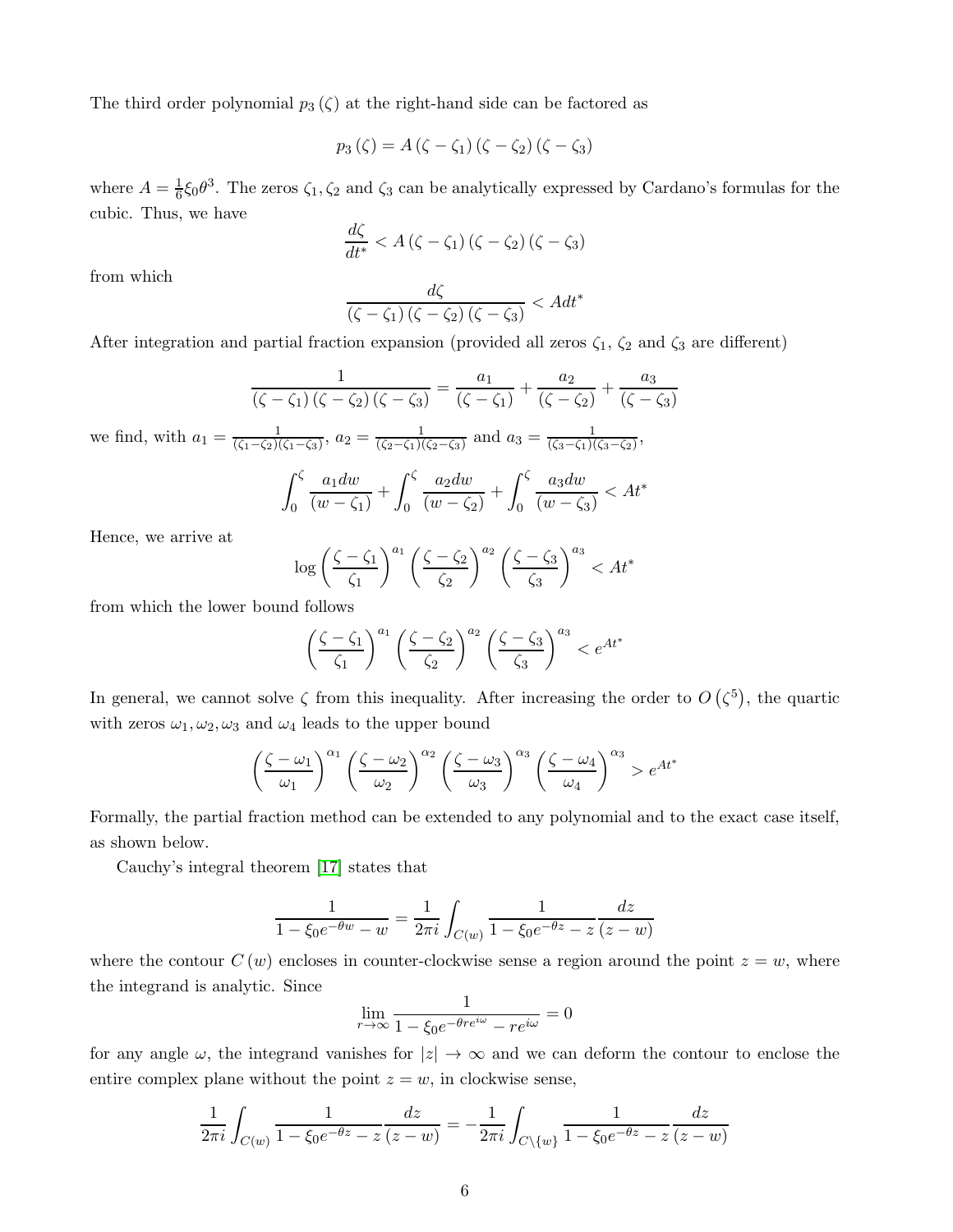The function  $\frac{1}{1-\xi_0e^{-\theta z}-z}$  has poles at the zeros of  $1-\xi_0e^{-\theta z}-z$ , where only  $0 \le \arg z < 2\pi$  is enclosed by the contour. The simple zero  $\tilde{z}$  obeys  $1 - \tilde{z} = \xi_0 e^{-\theta \tilde{z}}$ , which, as shown in Section [A,](#page-16-1) can be transformed to  $qe^{-q} = a$  with  $a = \theta \xi_0 e^{-\theta} \in [0, \xi_0]$ . Section [A.1](#page-16-2) illustrates that there are infinitely many complex zeros  $\{\tilde{z}_k\}_{k\geq 0}$ , whose precise form can only be computed numerically. Cauchy's residue theorem tells us that

$$
\frac{1}{1 - \xi_0 e^{-\theta w} - w} = \sum_{\widetilde{z}_k} \frac{1}{w - \widetilde{z}_k} \lim_{z \to \widetilde{z}_k} \frac{z - \widetilde{z}_k}{1 - \xi_0 e^{-\theta z} - z} = \sum_{\widetilde{z}_k} \frac{1}{w - \widetilde{z}_k} \frac{1}{\xi_0 \theta e^{-\theta \widetilde{z}_k} - 1}
$$

$$
= \sum_{\widetilde{z}_k} \frac{1}{w - \widetilde{z}_k} \frac{1}{\theta - 1 - \theta \widetilde{z}_k}
$$

This result is the partial fraction expansion of  $\frac{1}{1-\xi_0e^{-\theta w}-w}$  in terms of its complex zeros. The scaled time in [\(4\)](#page-1-2) becomes

$$
t^* = \int_0^{\zeta} \frac{dw}{1 - \xi_0 e^{-\theta w} - w}
$$
  
=  $\sum_{\tilde{z}_k} \int_0^{\zeta} \frac{dw}{w - \tilde{z}_k} \frac{1}{\theta - 1 - \theta \tilde{z}_k} = \sum_{\tilde{z}_k} \log \left( \frac{\tilde{z}_k - \zeta}{\tilde{z}_k} \right) \frac{1}{\theta - 1 - \theta \tilde{z}_k}$ 

and

$$
e^{t^*} = \prod_{\widetilde{z}_k} \left(1 - \frac{\zeta}{\widetilde{z}_k}\right)^{\frac{1}{\theta - 1 - \theta \widetilde{z}_k}}
$$

Section [A.1](#page-16-2) shows that there is only one real zero  $\zeta_{\text{max}}$  specified in [\(27\)](#page-16-0), while all others zeros,

$$
\widetilde{z}_k = 1 - \frac{x_k + iy_k}{\theta} = \frac{\theta - x_k - iy_k}{\theta}
$$

are complex conjugate (with  $x_k > 0$ ), where  $q = x_k + iy_k$  satisfies  $qe^{-q} = a > 0$ . Thus, for real w, we obtain

$$
\frac{1}{1 - \xi_0 e^{-\theta w} - w} = \frac{1}{w - \zeta_{\text{max}}} \frac{1}{\theta - 1 - \theta \zeta_{\text{max}}} + 2\theta \sum_{y_k > 0} \text{Re}\left(\frac{1}{\theta w + x_k - \theta + iy_k} \frac{1}{x_k - 1 + iy_k}\right)
$$

$$
= \frac{1}{w - \zeta_{\text{max}}} \frac{1}{\theta - 1 - \theta \zeta_{\text{max}}} + 2\theta \sum_{y_k > 0} \frac{(\theta w + x_k - \theta) (x_k - 1) - y_k^2}{\left((\theta w + x_k - \theta)^2 + y_k^2\right)(x_k - 1)^2 + y_k^2}
$$

and analogously, after some tedious calculations,

<span id="page-6-0"></span>
$$
t^* = \frac{\log\left(1 - \frac{\zeta}{\zeta_{\text{max}}}\right)}{\theta - 1 - \theta\zeta_{\text{max}}} + 2\sum_{y_k > 0} \frac{\log\left|1 + \frac{2x_k - \theta(2 - \zeta)}{(\theta - x_k)^2 + y_k^2} \theta \zeta\right| (x_k - 1) + y_k \arctan\frac{\theta \zeta y_k}{(\theta - x_k)^2 + y_k^2 + \theta \zeta (x_k - \theta)}}{(x_k - 1)^2 + y_k^2} \tag{10}
$$

where  $x_k^2 + y_k^2 = a^2 e^{2x_k}$  grows exponentially fast. Because the complex zeros  $\tilde{z}_k = 1 - \frac{x_k + iy_k}{\theta}$  can only be numerically computed, we do not further investigate this novel approach [\(10\)](#page-6-0), but concentrate on series expansions in Section [4.](#page-9-0)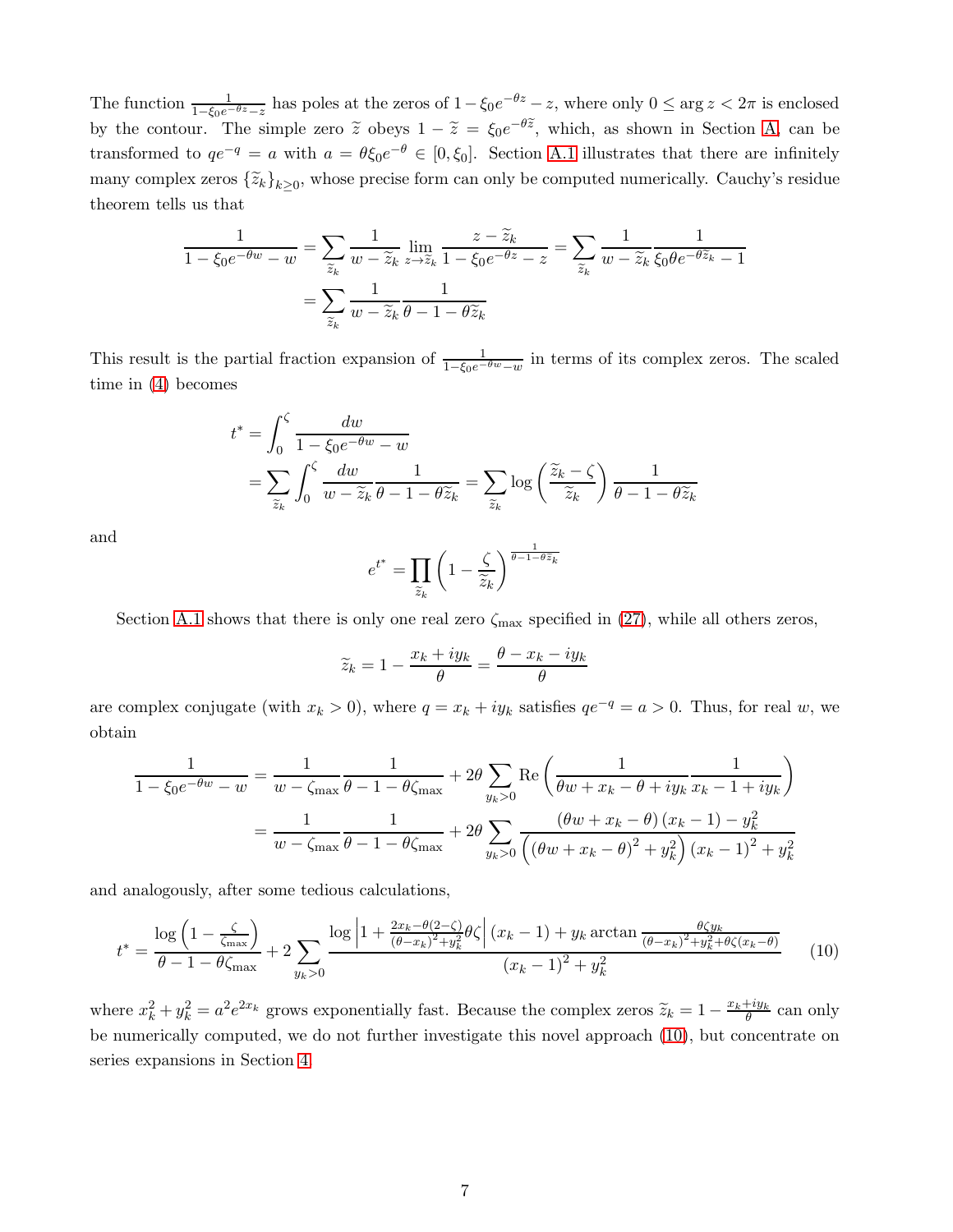# <span id="page-7-2"></span>3 Bounds on the scaled time  $t^*$

Before turning to an exact series expansion of the scaled time  $t^*$  in Section [4,](#page-9-0) we present a set of different bounds.

The integral [\(4\)](#page-1-2) is analytically computable in two extreme limits of the normalized effective infection rate  $\theta$ . First, if  $\theta \to \infty$ , then

$$
t_{\theta \to \infty}^* \left( \zeta \right) = \lim_{\theta \to \infty} \int_0^{\zeta} \frac{dw}{1 - \xi_0 e^{-\theta w} - w} = \int_0^{\zeta} \frac{dw}{1 - w}
$$

and

$$
t_{\theta \to \infty}^*(\zeta) = -\log(1 - \zeta)
$$

Thus, if the infectiousness is unlimitedly strong  $\theta \to \infty$ , then the removed fraction is  $\zeta_{\{\theta \to \infty\}}(t^*)$  $(1-e^{-t^*})$ . The other extremal case for  $\theta \to 0$  is

$$
t_{\theta \to 0}^{*}(\zeta) = \lim_{\theta \to 0} \int_{0}^{\zeta} \frac{dw}{1 - \xi_0 e^{-\theta w} - w} = \int_{0}^{\zeta} \frac{dw}{1 - \xi_0 - w}
$$

and

$$
t_{\theta \to 0}^* \left( \zeta \right) = -\log \left( 1 - \frac{\zeta}{1 - \xi_0} \right)
$$

Thus, if the infectious power is absent  $\theta \to 0$ , then the removed fraction is  $\zeta_{\{\theta \to 0\}}(t^*) = (1 - \xi_0)(1 - e^{-t^*})$ . In summary, the fraction  $\zeta_{\tau}(t^*)$  of removed items as a function of the scaled time  $t^*$  is bounded by

$$
(1 - \xi_0) \left( 1 - e^{-t^*} \right) \le \zeta_\tau \left( t^* \right) \le \left( 1 - e^{-t^*} \right)
$$

Alternatively, the scaled time  $t^* = t^*_{\theta}(\zeta) = \int_0^{\zeta}$  $\frac{dw}{(1-\xi_0e^{-\theta w})-w}$  is bounded by

<span id="page-7-0"></span>
$$
-\log\left(1-\frac{\zeta}{1-\xi_0}\right) \le t_\theta^*\left(\zeta\right) \le -\log\left(1-\zeta\right) \tag{11}
$$

Since  $1 - \frac{\zeta}{1-\zeta}$  $\frac{\zeta}{1-\xi_0} = \frac{1-\xi_0-\zeta}{1-\xi_0}$  $\frac{-\xi_0-\zeta}{1-\xi_0}$ , while the fraction of infected  $\eta = 1 - \xi_0 e^{-\theta \zeta} - \zeta$  at any time, the above inequality suggests a reasonable estimate,

<span id="page-7-1"></span>
$$
t_{\theta}^{*}\left(\zeta\right) > -\log\left(1 - \frac{\zeta}{1 - \xi_{0}e^{-\theta\zeta}}\right) \tag{12}
$$

Numerical computations indicate that the right-hand side is a (strict) lower bound for  $t^*_{\theta}(\zeta)$ .

Since the fraction of removed  $\zeta \in [0, 1]$ , it holds that  $1 - \xi_0 e^{-\theta w} - w \leq 1 - \xi_0 e^{-\theta w}$  and the integral [\(4\)](#page-1-2) is bounded as

$$
t_{\theta}^{*}(\zeta) \ge \int_{0}^{\zeta} \frac{dw}{1 - \xi_{0}e^{-\theta w}} = \frac{1}{\theta} \log \left( \frac{e^{\theta \zeta} - \xi_{0}}{1 - \xi_{0}} \right)
$$

We rewrite  $\frac{1}{\theta} \log \left( \frac{e^{\theta \zeta} - \xi_0}{1 - \xi_0} \right)$  $1-\xi_0$  $\left(1 - \frac{\xi_0 - \xi_0 e^{-\theta \zeta}}{1 - \xi_0 e^{-\theta \zeta}}\right)$ , where  $\frac{\xi_0 - \xi_0 e^{-\theta \zeta}}{1 - \xi_0 e^{-\theta \zeta}} \le 1$ , and find

$$
t_{\theta}^{*}(\zeta) \ge \zeta - \frac{1}{\theta} \log \left( 1 - \frac{\xi_{0} - \xi_{0} e^{-\theta \zeta}}{1 - \xi_{0} e^{-\theta \zeta}} \right) \ge \zeta
$$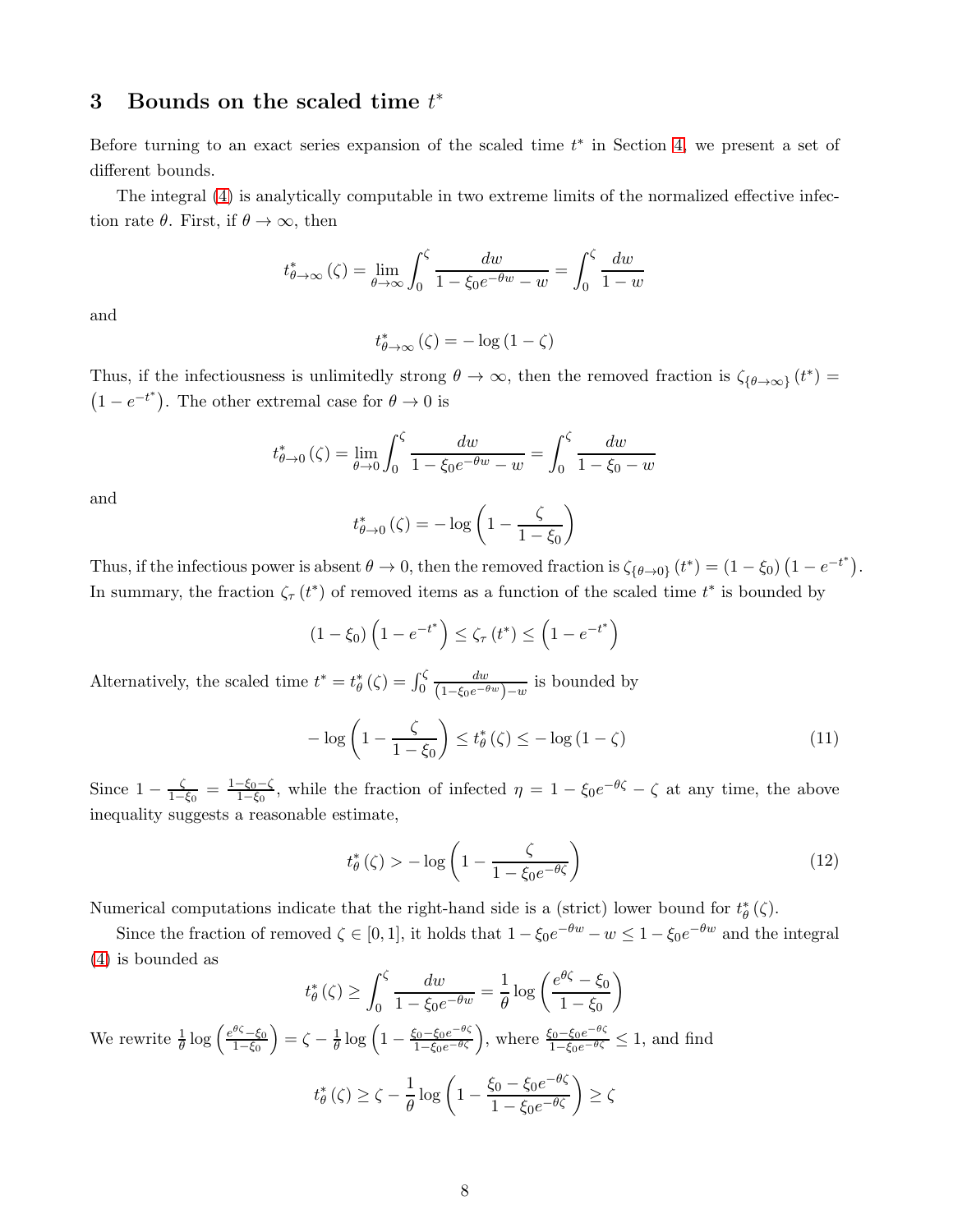where the last inequality follows directly from [\(4\)](#page-1-2), because  $1 - \xi_0 e^{-\theta w} - w \le 1$  for  $w \in [0, \zeta]$ . The scaled time  $t^*_{\theta}(\zeta)$  is always larger than the fraction of removed at that time. The above suggests us to rewrite [\(4\)](#page-1-2) with

$$
\frac{1}{1 - \xi_0 e^{-\theta w} - w} = \frac{1}{(1 - \xi_0 e^{-\theta w}) \left(1 - \frac{w}{1 - \xi_0 e^{-\theta w}}\right)}
$$

Since the fraction of infected  $\eta = 1 - \xi_0 e^{-\theta \zeta} - \zeta \ge 0$  and  $1 - \xi_0 e^{-\theta w} - w \ge 0$  for any  $w \in [0, \zeta]$  - the integration parameter w physically represents the fraction of removed at a time  $t' \in [0, t]$  -, the last inequality is equivalent to  $1 \ge \frac{w}{1-\xi_0 e^{-\theta w}}$ . Geometric series expansion then yields

$$
\frac{1}{1 - \xi_0 e^{-\theta w} - w} = \sum_{k=0}^{\infty} \frac{w^k}{\left(1 - \xi_0 e^{-\theta w}\right)^{k+1}} = \frac{1}{1 - \xi_0 e^{-\theta w}} + \sum_{k=1}^{\infty} \frac{w^k}{\left(1 - \xi_0 e^{-\theta w}\right)^{k+1}}
$$

Hence[3](#page-8-0) , the integral [\(4\)](#page-1-2) equals

$$
t_{\theta}^{*}(\zeta) = \int_{0}^{\zeta} \frac{dw}{1 - \xi_{0}e^{-\theta w} - w} = \int_{0}^{\zeta} \frac{dw}{1 - \xi_{0}e^{-\theta w}} + \sum_{k=1}^{\infty} \int_{0}^{\zeta} \frac{w^{k} dw}{(1 - \xi_{0}e^{-\theta w})^{k+1}}
$$

$$
= \frac{1}{\theta} \log \left( \frac{e^{\theta \zeta} - \xi_{0}}{1 - \xi_{0}} \right) + \sum_{k=1}^{\infty} \int_{0}^{\zeta} \frac{w^{k} dw}{(1 - \xi_{0}e^{-\theta w})^{k+1}}
$$

but none of the positive terms in the  $k$ -sum is analytically integrable. However, the rather trivial bounds

$$
\frac{1}{(1 - \xi_0 e^{-\theta \zeta})^{k+1}} \int_0^{\zeta} w^k dw \le \int_0^{\zeta} \frac{w^k dw}{(1 - \xi_0 e^{-\theta w})^{k+1}} \le \frac{1}{(1 - \xi_0)^{k+1}} \int_0^{\zeta} w^k dw
$$

lead to

$$
\sum_{k=1}^{\infty} \frac{1}{k+1} \left( \frac{\zeta}{1 - \xi_0 e^{-\theta \zeta}} \right)^{k+1} \le \sum_{k=1}^{\infty} \int_0^{\zeta} \frac{w^k dw}{(1 - \xi_0 e^{-\theta w})^{k+1}} \le \sum_{k=1}^{\infty} \frac{1}{k+1} \left( \frac{\zeta}{1 - \xi_0} \right)^{k+1}
$$

With  $\sum_{k=1}^{\infty} \frac{x^{k+1}}{k+1} = -\log(1-x) - x$ , we thus obtain the bounds for  $T^*_{\theta}(\zeta) = t^*_{\theta}(\zeta) - \frac{1}{\theta} \log\left(\frac{e^{\theta \zeta} - \xi_0}{1 - \xi_0}\right)$  $1-\xi_0$  $\big),$ 

<span id="page-8-1"></span>
$$
-\log\left(1-\frac{\zeta}{1-\xi_0 e^{-\theta\zeta}}\right)-\frac{\zeta}{1-\xi_0 e^{-\theta\zeta}}\leq T_{\theta}^*\left(\zeta\right)\leq -\log\left(1-\frac{\zeta}{1-\xi_0}\right)-\frac{\zeta}{1-\xi_0}\tag{13}
$$

The bounds in [\(13\)](#page-8-1) are clearly sharper than the bounds in [\(11\)](#page-7-0), which are limiting cases in the normalized effective infection rate  $\theta$ . Instead of bounding the integral as here, an exact series approach is presented in Theorem [1.](#page-9-1)

Numerical evaluations indicate that the scaled time  $t^* = t^*_{\theta}(\zeta)$  is accurately bounded as

$$
\frac{1}{\theta} \log \left( \frac{e^{\theta \zeta} - \xi_0}{1 - \xi_0} \right) - \frac{\zeta}{1 - \xi_0 e^{-\theta \zeta}} - \log \left( 1 - \frac{\zeta}{1 - \xi_0 e^{-\theta \zeta}} \right) < t_{\theta}^*(\zeta) < t_3 \tag{14}
$$

In other words, the best lower bound deduced here appears in [\(13\)](#page-8-1) and the best upper bound is  $t_3$  specified in [\(7\)](#page-3-2). Finally, we observe that the last sum in the complex zeros expansion [\(10\)](#page-6-0) only

<span id="page-8-0"></span><sup>&</sup>lt;sup>3</sup>Any Taylor series can be integrated within its region of convergence, because it represents then an analytic function in the complex plane.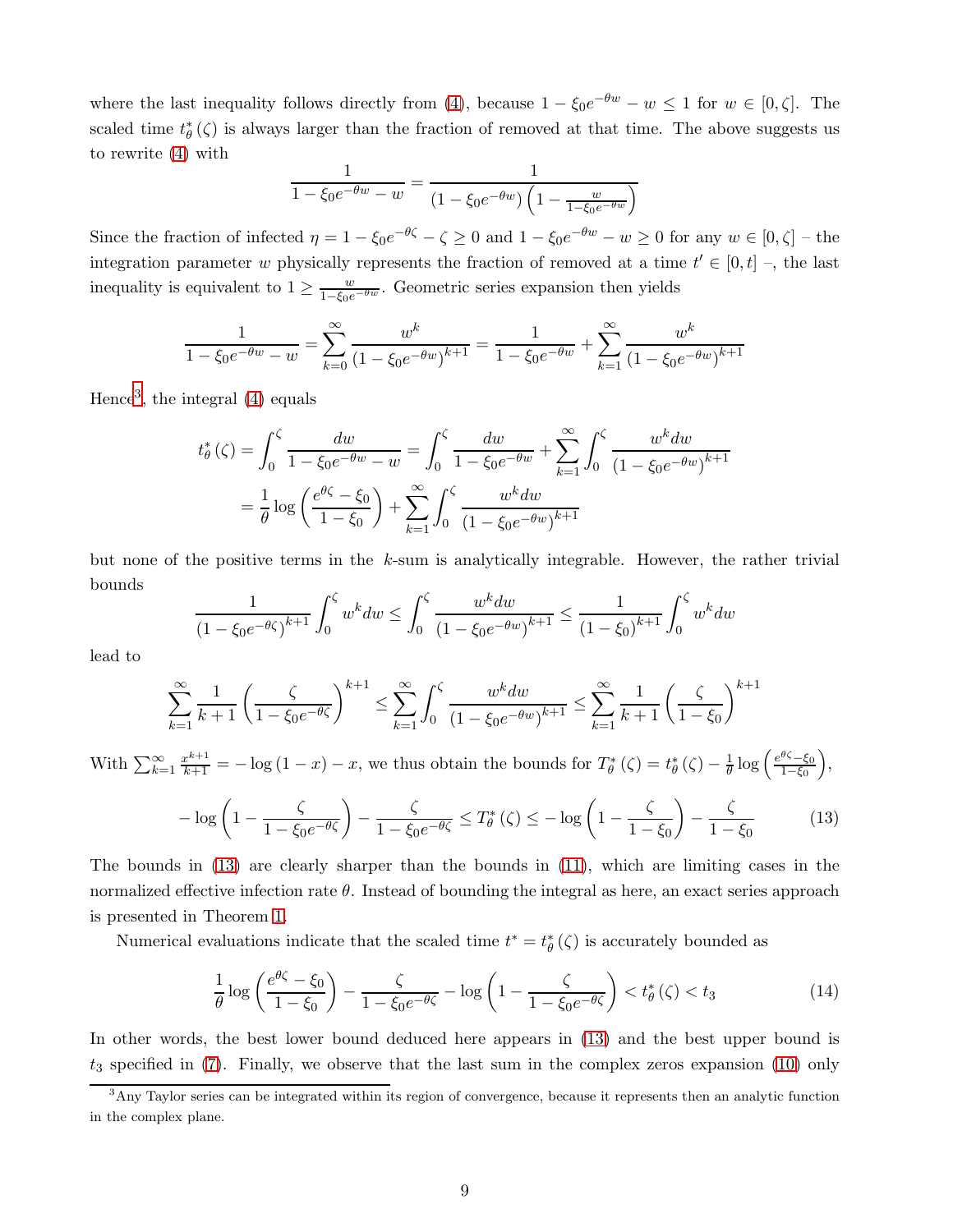contains positive terms. Hence, in terms of the maximum fraction  $\zeta_{\text{max}}$  of removed items specified in [\(27\)](#page-16-0) in Appendix [A,](#page-16-1) we find another lower bound

$$
t_{\theta}^{*}\left(\zeta\right) > \frac{\log\left(1 - \frac{\zeta}{\zeta_{\max}}\right)}{\theta\left(1 - \zeta_{\max}\right) - 1}
$$

<span id="page-9-0"></span>which is reasonably accurate.

# 4 Series for the scaled time  $t^*$  in  $(3)$

<span id="page-9-1"></span>Our major exact result is

**Theorem 1** In the complete graph  $K_N$  on N nodes, the SIR time  $t^* = \delta t$ , measured in units of the average curing time  $\frac{1}{\delta}$ , can be expanded in a converging series for  $\zeta < \zeta_{\text{max}}$  specified in [\(27\)](#page-16-0),

<span id="page-9-2"></span>
$$
t^* = \frac{\zeta}{1 - \frac{\zeta}{2} - \zeta_0 e^{-\frac{\theta \zeta}{2}}} \left\{ 1 + 2 \sum_{m=1}^{\infty} \left[ \sum_{k=1}^{2m} \frac{k! \sum_{j=0}^k \binom{2m}{j} \left( \xi_0 e^{-\frac{\theta \zeta}{2}} \right)^{k-j} (-\theta)^{2m-j} \mathcal{S}_{2m-j}^{(k-j)} \right] \frac{\left( \frac{\zeta}{2} \right)^{2m}}{(2m+1)!} \right\} (15)
$$

where  $S_m^{(k)}$  is the Stirling Number of the second kind.

The proof is given in Appendix [C.](#page-19-0) The Taylor series in [\(37\)](#page-20-0) can be inverted using Lagrange series. Our characteristic coefficients [\[18,](#page-15-17) Sec. 2] can produce that Lagrange series formally to any desired order term. Unfortunately, that exact Lagrange series of  $\zeta$  in terms of  $t^*$  is quite involved and omitted. Instead, we derive the Taylor series of  $\zeta(t^*)$  around an arbitrary point  $t_0^*$  in Section [5.](#page-11-0)

All terms in the m-series in [\(15\)](#page-9-2) are positive. Hence, summing terms up to  $m \leq K$  provides a lower bound, that is increasingly sharp for increasing  $K$ . However, the  $k$ -series in [\(15\)](#page-9-2) is alternating and causes numerical instabilities for large  $m$ . In Appendix [D,](#page-22-0) we present an alternative Taylor series which is numerically stable. Moreover, we demonstrate that the entire Taylor series can, in principle be analytically evaluated term by term. The first split-off of terms yields

<span id="page-9-3"></span>
$$
t^* = \frac{1}{1 - \theta \xi_0 e^{-\theta z_0}} \ln \left( \frac{1 - \xi_0 e^{-\theta z_0} \left( 1 + z_0 \theta \right)}{1 - \zeta - \xi_0 e^{-\theta z_0} \left( 1 + (z_0 - \zeta) \theta \right)} \right) + \sum_{m=1}^{\infty} \left[ \sum_{k=1}^{m-1} \left( \frac{\theta \xi_0 e^{-\theta z_0} - 1}{\theta \left( 1 - z_0 - \xi_0 e^{-\theta z_0} \right)} \right)^k \sum_{j=1}^{m-k} \binom{k}{j} \left( \frac{\xi_0 \theta e^{-\theta z_0}}{\theta \xi_0 e^{-\theta z_0} - 1} \right)^j j! T(j, m-k) \right] \frac{\theta^m z_0^{m+1} - \theta^m (z_0 - \zeta)^{m+1}}{\left( 1 - z_0 - \xi_0 e^{-\theta z_0} \right) (m+1)} \tag{16}
$$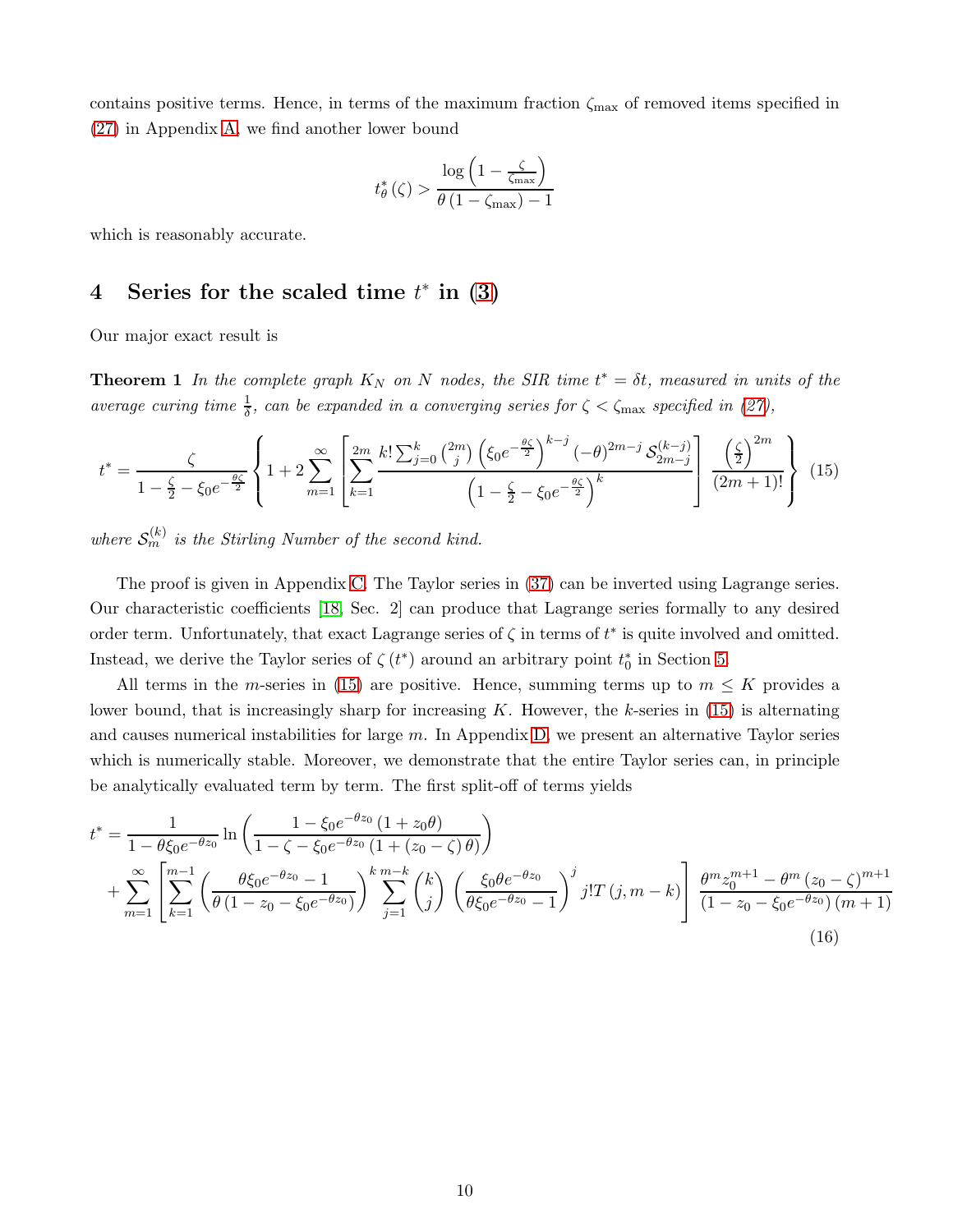The second split-off, specified by the upper-index  $k = m - 2$  in the k-sum, is

$$
t^* = \frac{1}{1 - \theta \xi_0 e^{-\theta z_0}} \log \left( \frac{1 - \xi_0 e^{-\theta z_0} \left( 1 + z_0 \theta \right)}{1 - \zeta - \xi_0 e^{-\theta z_0} \left( 1 + (z_0 - \zeta) \theta \right)} \right) \left\{ 1 - \frac{\xi_0 \theta^2 e^{-\theta z_0} \left( 1 - z_0 - \xi_0 e^{-\theta z_0} \right)}{\left( 1 - \theta \xi_0 e^{-\theta z_0} \right)^2} \right\}
$$
  
+ 
$$
\frac{1}{2} \left( \frac{\xi_0 \theta^2 e^{-\theta z_0}}{1 - \theta \xi_0 e^{-\theta z_0}} \right) \left\{ \frac{(z_0 - \zeta)^2}{1 - \zeta - \xi_0 e^{-\theta z_0} \left( 1 + (z_0 - \zeta) \theta \right)} - \frac{z_0^2}{1 - \xi_0 e^{-\theta z_0} \left( 1 + z_0 \theta \right)} \right\}
$$
  
+ 
$$
\frac{\zeta \xi_0 \theta^2 e^{-\theta z_0}}{\left( 1 - \theta \xi_0 e^{-\theta z_0} \right)^2}
$$
  
+ 
$$
\sum_{m=1}^{\infty} \left[ \sum_{k=1}^{m-2} \left( \frac{\theta \xi_0 e^{-\theta z_0} - 1}{\theta \left( 1 - z_0 - \xi_0 e^{-\theta z_0} \right)} \right)^k \sum_{j=1}^{m-k} \binom{k}{j} \left( \frac{\xi_0 \theta e^{-\theta z_0}}{\theta \xi_0 e^{-\theta z_0} - 1} \right)^j j! T(j, m-k) \right] \frac{\theta^m z_0^{m+1} - \theta^m (z_0 - \zeta)^{m+1}}{\left( 1 - z_0 - \xi_0 e^{-\theta z_0} \right) (m+1)}
$$
  
+ 
$$
\sum_{m=1}^{\infty} \left[ \sum_{k=1}^{m-2} \left( \frac{\theta \xi_0 e^{-\theta z_0} - 1}{\theta \left( 1 - z_0 - \xi_0 e^{-\theta z_0} \right)} \right)^k \sum_{j=1}^{m-k} \binom{k}{j} \left( \frac{\xi_0 \theta e^{-\theta z_0} - 1}{\theta \xi_0 e^{-\theta z_0}
$$

<span id="page-10-0"></span>The third split-off with upper-index  $k = m - 3$  is

$$
t^* = \frac{1}{1 - \theta \xi_0 e^{-\theta z_0}} \log \left( \frac{1 - \xi_0 e^{-\theta z_0} (1 + z_0 \theta)}{1 - \zeta - \xi_0 e^{-\theta z_0} (1 + (z_0 - \zeta) \theta)} \right)
$$
  
\n
$$
\times \left\{ 1 - \frac{\xi_0 \theta^2 e^{-\theta z_0} (1 - z_0 - \xi_0 e^{-\theta z_0})}{(1 - \theta \xi_0 e^{-\theta z_0})^2} + \frac{\xi_0 \theta^3 e^{-\theta z_0} (1 - z_0 - \xi_0 e^{-\theta z_0})^2}{2 (1 - \theta \xi_0 e^{-\theta z_0})^3} + \frac{3\xi_0^2 \theta^4 e^{-2\theta z_0} (1 - z_0 - \xi_0 e^{-\theta z_0})^2}{2 (1 - \theta \xi_0 e^{-\theta z_0})^4} \right\}
$$
  
\n
$$
+ \frac{1}{2} \left( \frac{\xi_0 \theta^2 e^{-\theta z_0}}{1 - \theta \xi_0 e^{-\theta z_0}} \right) \left\{ \frac{(z_0 - \zeta)^2}{1 - \zeta - \xi_0 e^{-\theta z_0} (1 + (z_0 - \zeta) \theta)} - \frac{z_0^2}{1 - \xi_0 e^{-\theta z_0} (1 + z_0 \theta)} \right\}
$$
  
\n
$$
\times \left\{ 1 - \frac{\theta (1 - z_0 - \xi_0 e^{-\theta z_0})}{3 (1 - \theta \xi_0 e^{-\theta z_0})} - \frac{3\xi_0 \theta^2 e^{-\theta z_0} (1 - z_0 - \xi_0 e^{-\theta z_0})}{2 (1 - \theta \xi_0 e^{-\theta z_0})^2} \right\}
$$
  
\n
$$
+ \frac{\xi_0^2 \theta^4 e^{-2\theta z_0} (1 - z_0 - \xi_0 e^{-\theta z_0})^2}{8 (1 - \theta \xi_0 e^{-\theta z_0})^3} \left\{ \frac{(z_0 - \zeta)^2}{(1 - \zeta - \xi_0 e^{-\theta z_0} (1 + (z_0 - \zeta) \theta))^2} - \frac{z_0^2}{(1 - \xi_0 e^{-\theta z_0} (1 + z_0 \theta))^2} \right\}
$$
  
\n
$$
+
$$

When neglecting the m-sum in [\(16\)](#page-9-3), [\(17\)](#page-10-0) and [\(18\)](#page-10-1) increasingly sharper lower bounds for  $t^*$  are established. Although we can continue the computations as shown in Appendix [D,](#page-22-0) the analytic terms (without m-sum) are already involved. Only when compared close to divergence point where  $\zeta \to \zeta_{\text{max}}$ , differences are apparent, but for a less extreme parameter range, the best candidate [\(18\)](#page-10-1) with expansion point  $z_0 = \frac{\zeta}{2}$  $\frac{5}{2}$  is sufficiently accurate.

### 4.1 Another type of expansion

Another application of [\(38\)](#page-21-0) is based upon

<span id="page-10-1"></span>
$$
\frac{1}{1 - u - \xi_0 e^{-\theta u}} = \frac{1}{\theta \xi_0 e^{-\theta u} - 1} \frac{d}{du} \log \left( 1 - u - \xi_0 e^{-\theta u} \right)
$$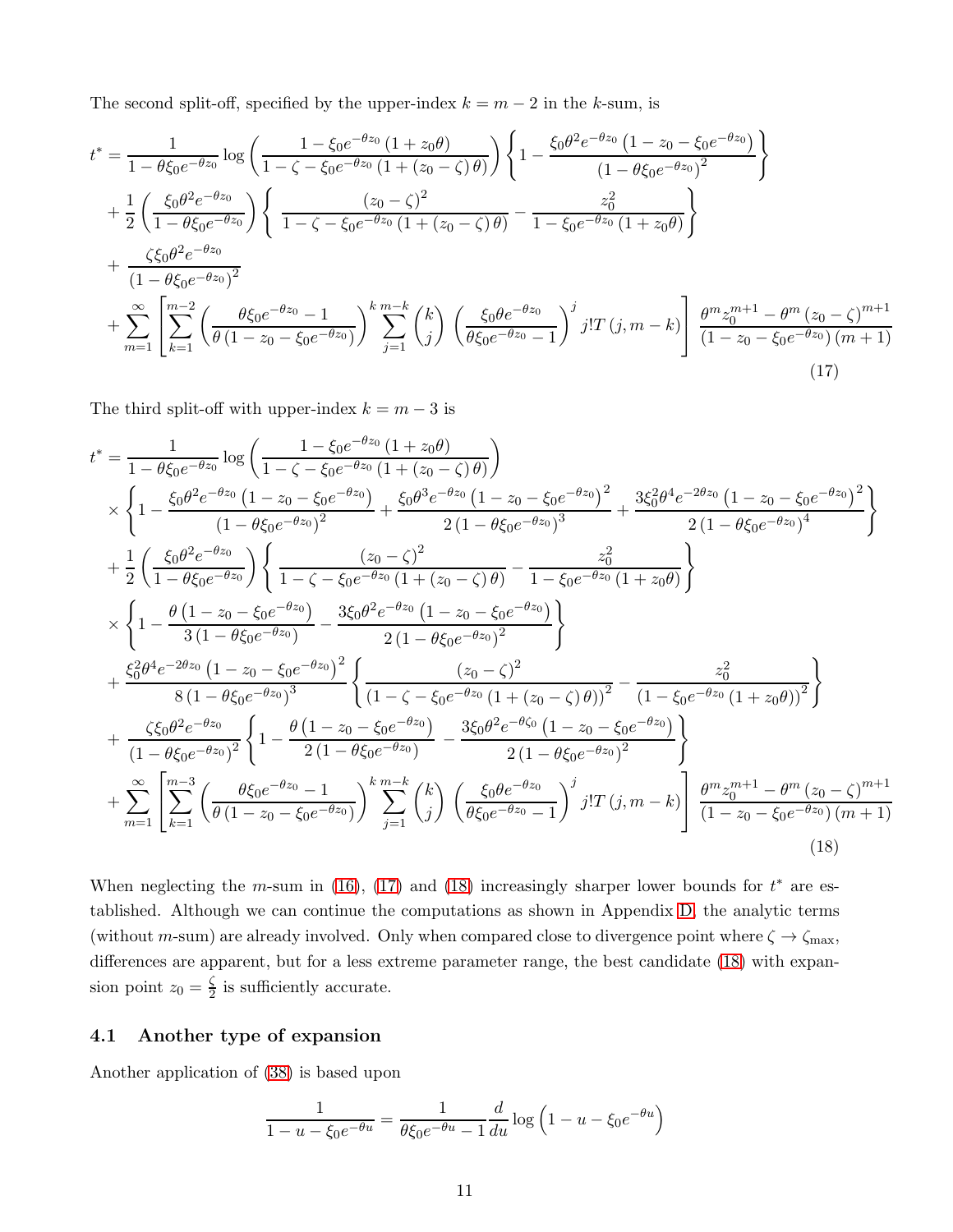For  $f(u) = \frac{d}{du} \log (1 - u - \xi_0 e^{-\theta u})$  and  $g(u) = \frac{1}{\theta \xi_0 e^{-\theta u} - 1}$ , we obtain from [\(38\)](#page-21-0)

$$
\int_0^{\zeta} \frac{du}{1 - u - \xi_0 e^{-\theta u}} = \int_0^{\zeta} \left( \sum_{k=0}^{m-1} \frac{g^{(k)}(\zeta)}{k!} (u - \zeta)^k \right) \frac{d}{du} \log \left( 1 - u - \xi_0 e^{-\theta u} \right) du
$$
  
+ 
$$
\frac{(-1)^m}{(m-1)!} \int_0^{\zeta} dx \, g^{(m)}(x) \int_0^x (x - u)^{m-1} \frac{d}{du} \log \left( 1 - u - \xi_0 e^{-\theta u} \right) du \tag{19}
$$

Partial integration of [\(19\)](#page-11-1) leads after tedious manipulations to

$$
\int_{0}^{\zeta} \frac{du}{1 - \xi_{0}e^{-\theta u} - u} = \left\{ \log \left( \frac{1 - \xi_{0}e^{-\theta \zeta} - \zeta}{1 - \xi_{0}} \right) \right\} g(\zeta) - \int_{0}^{\zeta} dx g^{(1)}(x) \log \left( \frac{1 - \xi_{0}e^{-\theta x} - x}{1 - \xi_{0}} \right) \n+ \log (1 - \xi_{0}) \left\{ 1_{\{m > 1\}} \int_{0}^{\zeta} dx \frac{(-1)^{m} g^{(m)}(x)}{(m - 1)!} x^{m - 1} - \sum_{k = 1}^{m - 1} \frac{g^{(k)}(\zeta)}{k!} (-\zeta)^{k} \right\} \n- \sum_{k = 0}^{m - 2} \frac{g^{(k + 1)}(\zeta)}{k!} \int_{0}^{\zeta} (u - \zeta)^{k} \log \left( 1 - \xi_{0}e^{-\theta u} - u \right) du \n+ \int_{0}^{\zeta} dx \frac{(-1)^{m} g^{(m)}(x)}{(m - 2)!} \int_{0}^{x} (x - u)^{m - 2} \log \left( 1 - \xi_{0}e^{-\theta u} - u \right) du
$$
\n(20)

The first term in [\(20\)](#page-11-2)

<span id="page-11-2"></span><span id="page-11-1"></span>
$$
t_{\theta}^{*}(\zeta) \approx \frac{\log\left(\frac{1-\xi_{0}e^{-\theta\zeta}-\zeta}{1-\xi_{0}}\right)}{e^{-\theta\zeta+\log\theta\xi_{0}}-1}
$$

turns out to be a reasonably accurate estimate of  $t^*$  for not too large  $\theta$ . In fact, for  $\theta \leq 1$ , numerical computations seem to indicate that the above first term is a tighter lower bound than [\(12\)](#page-7-1).

#### 4.2 Time of the peak infection

The maximum number of infected obeys  $\frac{dy}{dt} = \beta xy - \delta y = 0$ , from which the peak number  $y_p =$  $1-x_p-z_p$  of infected occurs when  $x_p=\frac{1}{\tau}$ . Using  $\log \frac{x(t)}{x_0}=-\tau z(t)$ , it holds that  $\frac{\log x_0\tau}{\tau}=z_p$  and the peak number of infected  $y_p = 1 - \frac{1 + \log x_0 \tau}{\tau}$ . Turning to the fraction of removed  $\zeta_p = \frac{\log \xi_0 \theta}{\theta}$  at a maximum fraction of infected  $\eta_p$  and using [\(4\)](#page-1-2) expresses the time  $t_{\text{peak}}^* = \delta t_{\text{peak}}$ , expressed in units of the average curing time  $\frac{1}{\delta}$ , at which the peak infection occurs with  $\theta = N\tau$  as

$$
t_{\text{peak}}^* = \int_0^{\frac{\log \xi_0 \theta}{\theta}} \frac{dw}{1 - \xi_0 e^{-\theta w} - w}
$$

It just remains to substitute  $\zeta_p = \frac{\log \xi_0 \theta}{\theta}$ ,  $e^{-\theta \frac{\zeta_p}{2}} = \frac{1}{\sqrt{\xi}}$  $\frac{1}{\xi_0 \theta}$  and  $\xi_0 e^{-\theta \frac{\zeta_p}{2}} = \sqrt{\frac{\xi_0}{\theta}}$  into one of the series [\(16\)](#page-9-3), [\(17\)](#page-10-0) and [\(18\)](#page-10-1) to find a good lower bound for  $t^*_{\text{peak}}$ .

## <span id="page-11-0"></span>5 Differential equation [\(2\)](#page-1-0)

So far, we have concentrated on the function  $t^* = H(\zeta)$  and now we focus on  $\zeta = H^{-1}(t^*)$ . We start a Taylor series approach and introduce  $\zeta(t^*) = \sum_{k=0}^{\infty} \zeta_k(t_0^*) (t^* - t_0^*)^k$  into the Kermack and McKendrick differential equation [\(2\)](#page-1-0), written in fractions,

$$
\frac{d\zeta(t^*)}{dt^*} = 1 - \xi_0 e^{-\theta \zeta(t^*)} - \zeta(t^*)
$$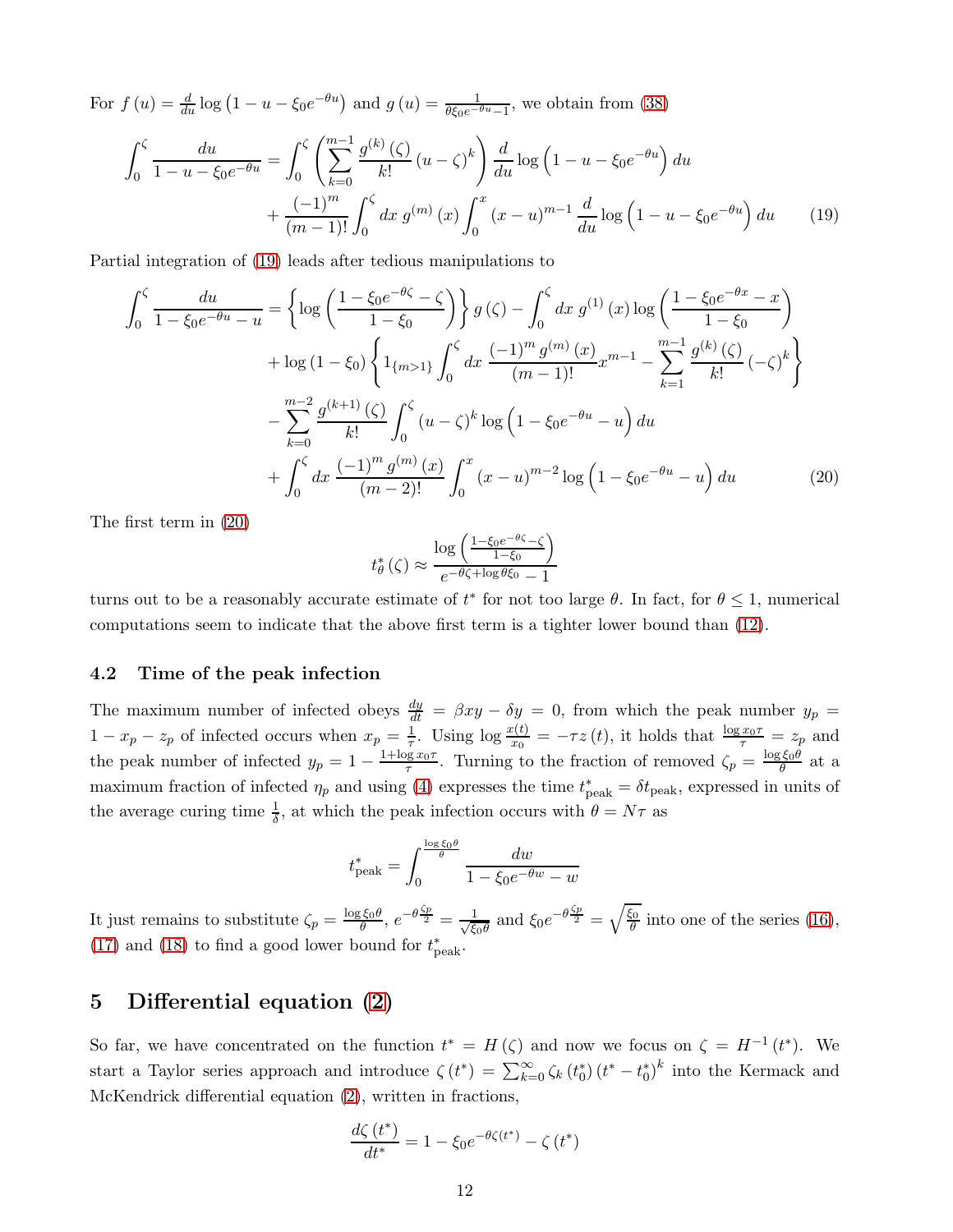Invoking our general Taylor expansion (see Appendix [B\)](#page-18-0)

$$
e^{-\theta \zeta(t^*)} = e^{-\theta \zeta_0(t_0^*)} \left( 1 + \sum_{m=1}^{\infty} \left[ \sum_{k=1}^m \frac{(-\theta)^k}{k!} \ s[k, m] \right] \zeta(t) \left( t_0^* \right) \right] \left( t^* - t_0^* \right)^m \tag{21}
$$

where  $s[k,m]|_{\zeta(t)}$  ( $t_0^*$ ) is the characteristic coefficient of  $\zeta(t)$  around  $t_0^*$ , yields

$$
\sum_{m=0}^{\infty} (m+1) \zeta_{m+1} (t_0^*) (t^* - t_0^*)^m = 1 - \xi_0 e^{-\theta \zeta_0 (t_0^*)} - \zeta_0 (t_0^*)
$$

$$
- \sum_{m=1}^{\infty} \left[ \xi_0 e^{-\theta \zeta_0 (t_0^*)} \sum_{k=1}^m \frac{(-\theta)^k}{k!} s[k, m] \Big|_{\zeta(t)} (t_0^*) + \zeta_m (t_0^*) \right] (t^* - t_0^*)^m
$$

Equating corresponding powers in  $t^* - t_0^*$  results in  $\zeta_1(t_0^*) = 1 - \xi_0 e^{-\tau \zeta_0(t_0^*)} - \zeta_0(t_0^*)$ , which is the differential equation at the scaled time  $t_0^*$ , and in the recursion

<span id="page-12-0"></span>
$$
\zeta_m(t_0^*) = -\frac{1}{m} \left( \xi_0 e^{-\theta \zeta_0(t_0^*)} \sum_{k=1}^{m-1} \frac{(-\theta)^k}{k!} \ s[k, m-1] \big|_{\zeta(t)} (t_0^*) + \zeta_{m-1} (t_0^*) \right) \tag{22}
$$

that essentially extends the first order differential equation to all higher orders. For example, for  $m = 2$  in  $(22)$ , we obtain

$$
\zeta_2(t_0^*) = -\frac{1}{2} \left( 1 - \theta \xi_0 e^{-\tau \zeta_0(t_0^*)} \right) \zeta_1(t_0^*)
$$
  
= 
$$
-\frac{1}{2} \left( 1 - \theta \xi_0 e^{-\tau \zeta_0(t_0^*)} \right) \left( 1 - \xi_0 e^{-\tau \zeta_0(t_0^*)} - \zeta_0(t_0^*) \right)
$$

We can iterate the recursion [\(22\)](#page-12-0) up to any m. However, the unknown  $\zeta_0(t_0^*) = \zeta(t_0^*)$  will appear in each Taylor coefficient  $\zeta_m(t_0^*)$ .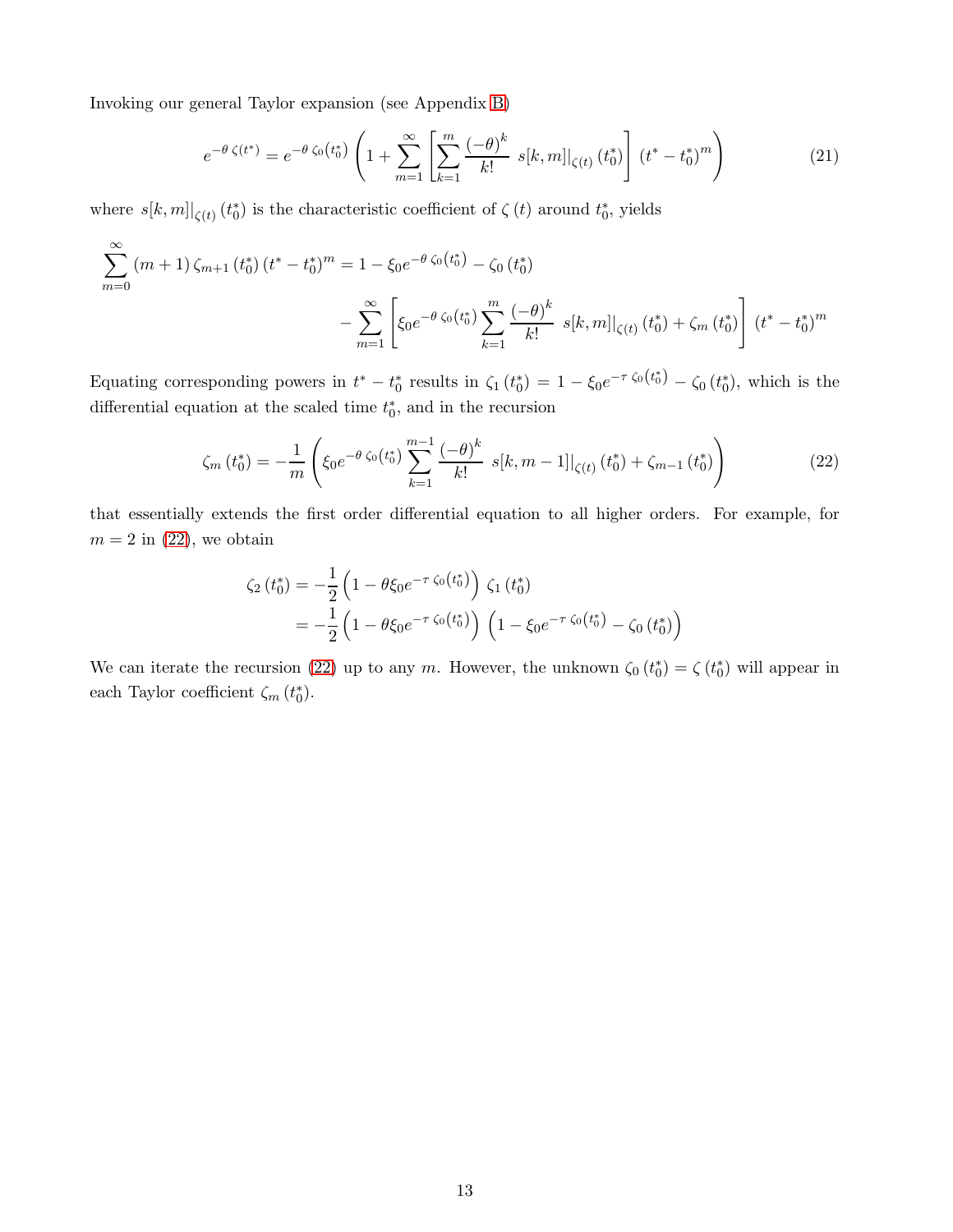# 5.1 Structure of the Taylor coefficient  $\zeta_m(t_0^*)$

With  $A = \xi_0 e^{-\theta \zeta_0(t_0^*)}$ ,  $Z = 1 - \zeta_0(t_0^*)$  and  $x = \theta Z$ , we list a few iterations of the recursion [\(22\)](#page-12-0),

$$
\zeta_{1}(t_{0}^{*}) = -A + Z
$$
\n
$$
\zeta_{2}(t_{0}^{*}) = -\frac{A^{2}\theta}{2} + \frac{A}{2!}(x+1) - \frac{Z}{2!}
$$
\n
$$
\zeta_{3}(t_{0}^{*}) = -\frac{A^{3}\theta^{2}}{3} + \frac{A^{2}\theta}{3!}(3x+2) - \frac{A}{3!}(x+1)^{2} + \frac{Z}{3!}
$$
\n
$$
\zeta_{4}(t_{0}^{*}) = -\frac{A^{4}\theta^{3}}{4} + \frac{A^{3}\theta^{2}}{4!}(12x+7) - \frac{A^{2}\theta}{4!}(7x^{2}+11x+3) + \frac{A}{4!}(x^{3}+4x^{2}+3x+1) - \frac{Z}{4!}
$$
\n
$$
\zeta_{5}(t_{0}^{*}) = -\frac{A^{5}\theta^{4}}{5} + \frac{A^{4}\theta^{3}}{5!}(60x+33) - \frac{A^{3}\theta^{2}}{5!}(50x^{2}+69x+17)
$$
\n
$$
+ \frac{A^{2}\theta}{5!}(15x^{3}+43x^{2}+28x+4) - \frac{A}{5!}(x^{4}+7x^{3}+11x^{2}+4x+1) + \frac{Z}{5!}
$$
\n
$$
\zeta_{6}(t_{0}^{*}) = -\frac{A^{6}\theta^{5}}{6} + \frac{A^{5}\theta^{4}}{6!}24(15x+8) - \frac{A^{4}\theta^{3}}{6!}(390x^{2}+499x+120)
$$
\n
$$
+ \frac{A^{3}\theta^{2}}{6!}2(90x^{3}+219x^{2}+131x+18) - \frac{A^{2}\theta}{6!}(31x^{4}+142x^{3}+174x^{2}+62x+5)
$$
\n
$$
+ \frac{A}{6!}(x^{5}+11x^{4}+32x^{3}+26x^{2}+5x+1) - \frac{Z}{6!}
$$
\n
$$
\zeta_{7}(t_{0}^{*}) = -\frac{A^{7}\theta^{6}}{7!} + \frac{A^{6}\theta^{5}}{7!}120(21x+11) - \frac{
$$

which suggest that

<span id="page-13-0"></span>
$$
\zeta_m(t_0^*) = \frac{(-1)^{m-1}Z}{m!} - \frac{(A\theta)^m}{\theta m} + \frac{(-1)^{m-1}Z}{m!} \sum_{j=1}^{m-1} (-A\theta)^j p(x; m, j) \tag{23}
$$

where

<span id="page-13-1"></span>
$$
p(x; m, j) = \sum_{k=0}^{m-j} a_k(m, j) x^k
$$
 (24)

is a polynomial of degree  $m - j$  in x with integer coefficients  $a_k(m, j)$ , where  $1 \leq j \leq m - 1$ . Around any time point  $t_0^*$ , the Taylor coefficient  $\zeta_m(t_0^*)$  possesses a general form, where only  $A, Z$  and x change with  $\zeta_0(t_0^*) = \zeta(t_0^*)$ . An explicit solution requires the general form of the coefficients  $a_k(m, j)$ in the polynomial  $p(x; m, j)$ , that are independent of  $t_0^*$ . The coefficients  $a_k(m, j)$  are generated by a complicated recursion via [\(22\)](#page-12-0) and it is unlikely that an explicit form can be obtained. For some particular cases, we give their explicit form in Appendix [E.](#page-28-0)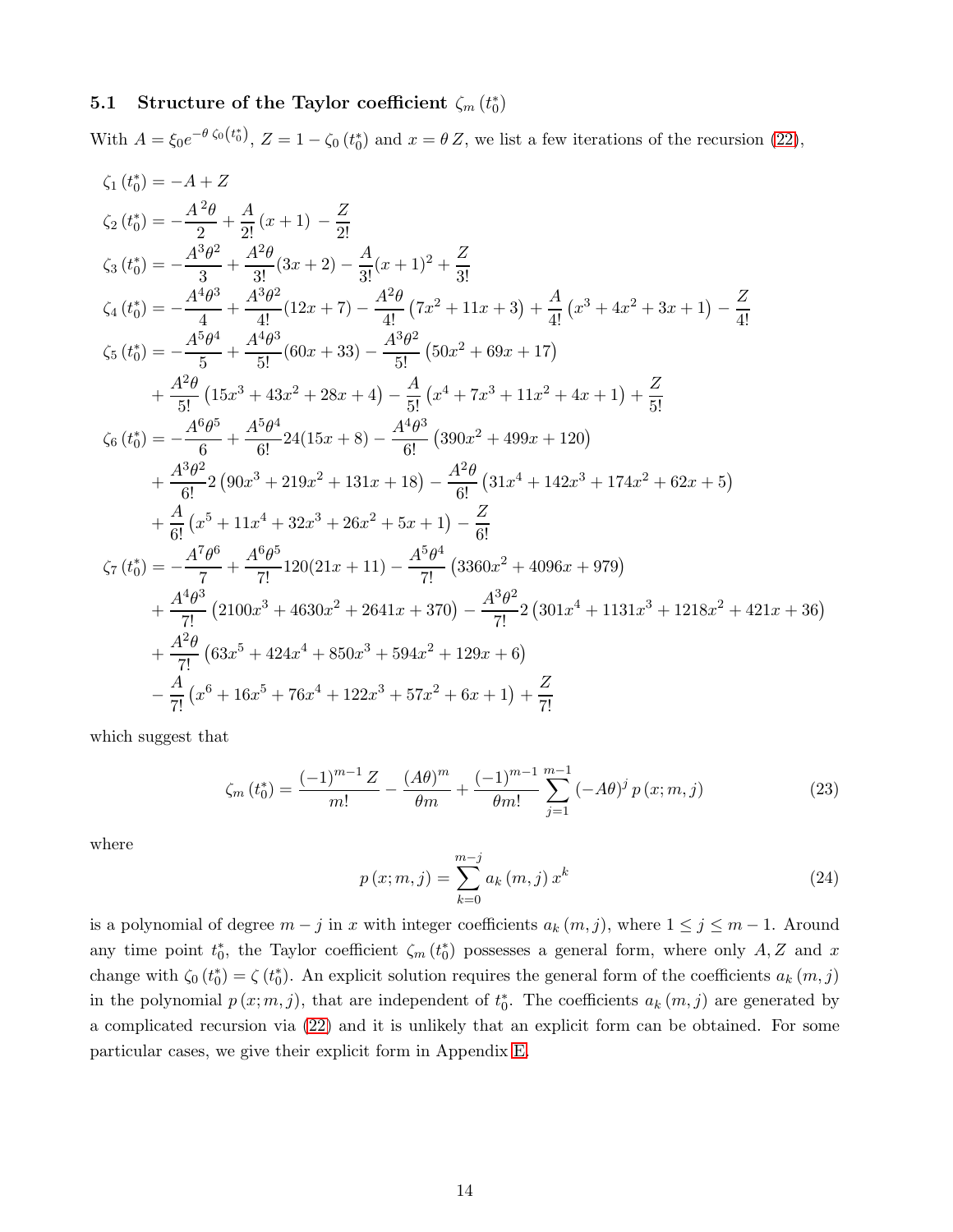#### 5.2 Taylor series

Introducing [\(23\)](#page-13-0) in the Taylor series  $\zeta(t^*) = \zeta_0(t_0^*) + \sum_{m=1}^{\infty} \zeta_m(t_0^*) (t^* - t_0^*)^m$  gives us

$$
\zeta(t^*) = \zeta_0(t_0^*) - \frac{1}{\theta} \sum_{m=1}^{\infty} \frac{\left(A\theta(t^* - t_0^*)\right)^m}{m} - Z \sum_{m=1}^{\infty} \frac{\left(t_0^* - t\right)^m}{m!}
$$

$$
+ \frac{1}{\theta} \sum_{m=1}^{\infty} \left(\sum_{j=1}^m (-1)^{m-1-j} \left(A\theta\right)^j p\left(x; m, j\right)\right) \frac{\left(t^* - t_0^*\right)^m}{m!}
$$

Provided that  $|A\theta(t^* - t_0^*)| < 1$ , we obtain, with  $A = \xi_0 e^{-\theta \zeta_0(t_0^*)}$ ,  $Z = 1 - \zeta_0(t_0^*)$  and  $x = \theta Z$ , Taylor series of the removed fraction  $\zeta(t^*)$  around the scaled time  $t_0^*$ ,

<span id="page-14-0"></span>
$$
\zeta(t^*) = \zeta_0(t_0^*) + Z\left(1 - e^{t_0^* - t^*}\right) - \frac{1}{\theta}\log\left(1 - \theta A\left(t^* - t_0^*\right)\right) - \frac{1}{\theta}\sum_{m=1}^{\infty}\left(\sum_{j=1}^m \left(-A\theta\right)^j \sum_{k=0}^{m-j} a_k(m,j) x^k\right) \frac{\left(t_0^* - t^*\right)^m}{m!}
$$
(25)

Assuming that  $p(x; m, j) = O(m<sup>a</sup>m!)$  for finite a, then the radius R of convergence of the Taylor series  $\zeta(t^*) = \sum_{k=0}^{\infty} \zeta_k(t_0^*) (t^* - t_0^*)^k$  is  $|t^* - t_0^*| < R = \frac{e^{\theta \zeta_0(t_0^*)}}{\zeta_0 \theta}$  $\frac{\xi_0(\xi_0)}{\xi_0 \theta}$ . The minimum radius of convergence as function of the normalized effective infection rate  $\theta$  occurs at  $\theta_{\min} = \frac{1}{\zeta_0(t_0^*)}$ . Within the radius of convergence, the Taylor series [\(25\)](#page-14-0) converges as quickly as a geometric series. The numerical solution of the differential equation [\(2\)](#page-1-0) with Mathematica is very accurate. The Taylor series in [\(25\)](#page-14-0) attains 6 digits with about 15 terms when  $|t^* - t_0^*| = 1$  for  $\xi_0 = 0.6$  and  $\theta = 2$  at any  $\zeta(t_0^*)$ .

If  $\zeta(t_0^*)$  is known at one time point  $t_0^*$ , all values of  $\zeta(t^*)$  can be obtained, by analytical continuation [\[19,](#page-15-18) [17\]](#page-15-16), even if the Taylor series [\(25\)](#page-14-0) has a finite radius of convergence. Indeed, starting from  $(t_0^*, \zeta(t_0^*))$ , the couple  $(t_1^*, \zeta(t_1^*))$  is found via the Taylor series sufficiently accurately, which is fed into the new Taylor series around  $t_1^*$  to produce  $(t_2^*, \zeta(t_2^*))$  and so on. The usual starting expansion point  $t_0^* = 0$ , for which  $\zeta_0(t_0^*) = 0$  and thus  $A = \zeta_0$  and  $Z = 1$ . If we choose the step small enough<sup>[4](#page-14-1)</sup>, say  $t_k^* - t_{k-1}^* = \frac{1}{10}$  for  $k > 1$ , then the above explicitly listed coefficients  $\zeta_m(t_0^*)$  up to  $O((t^* - t_0^*)^8)$  may provide a sufficient accuracy for each  $\zeta(t_k^*)$ . The Taylor series [\(15\)](#page-9-2) of the inverse function couples a chosen value of  $\zeta$  to the corresponding time  $t_0^*$ , whereas the Taylor series  $\zeta(t^*) = \sum_{k=0}^{\infty} \zeta_k (t_0^*) (t^* - t_0^*)^k$ returns  $\zeta$  for a chosen value  $t^*$ .

## 6 Conclusion

After an overview of the McKendrick differential equations with constant rates  $\beta$  and  $\delta$  in [\(1\)](#page-0-0), we have presented a formal exact solution (at the end of Section [2\)](#page-2-2) and bounds for the scaled time  $t^*$  (Section

$$
f(z) = f_0 + \sum_{m=1}^{\infty} \left[ \sum_{k=1}^{m} {m-1 \choose k-1} f_k q^{m-k} \right] \left( \frac{z}{1+qz} \right)^m
$$
 (26)

usually extends the convergence range of z compared to the corresponding Taylor series  $f(z) = f_0 + \sum_{m=1}^{\infty} f_m z^m$ . Here, we set the Euler transform aside, because numerical computation is not our main aim.

<span id="page-14-1"></span> $4$ The famous Euler transform, which is a special case of an univalent and conformal Möbius transform [\[16,](#page-15-15) Vol. 2],  $w = \frac{az+b}{cz+d}$ , and whose summability is treated by Hardy in [\[20,](#page-16-3) chap. VIII],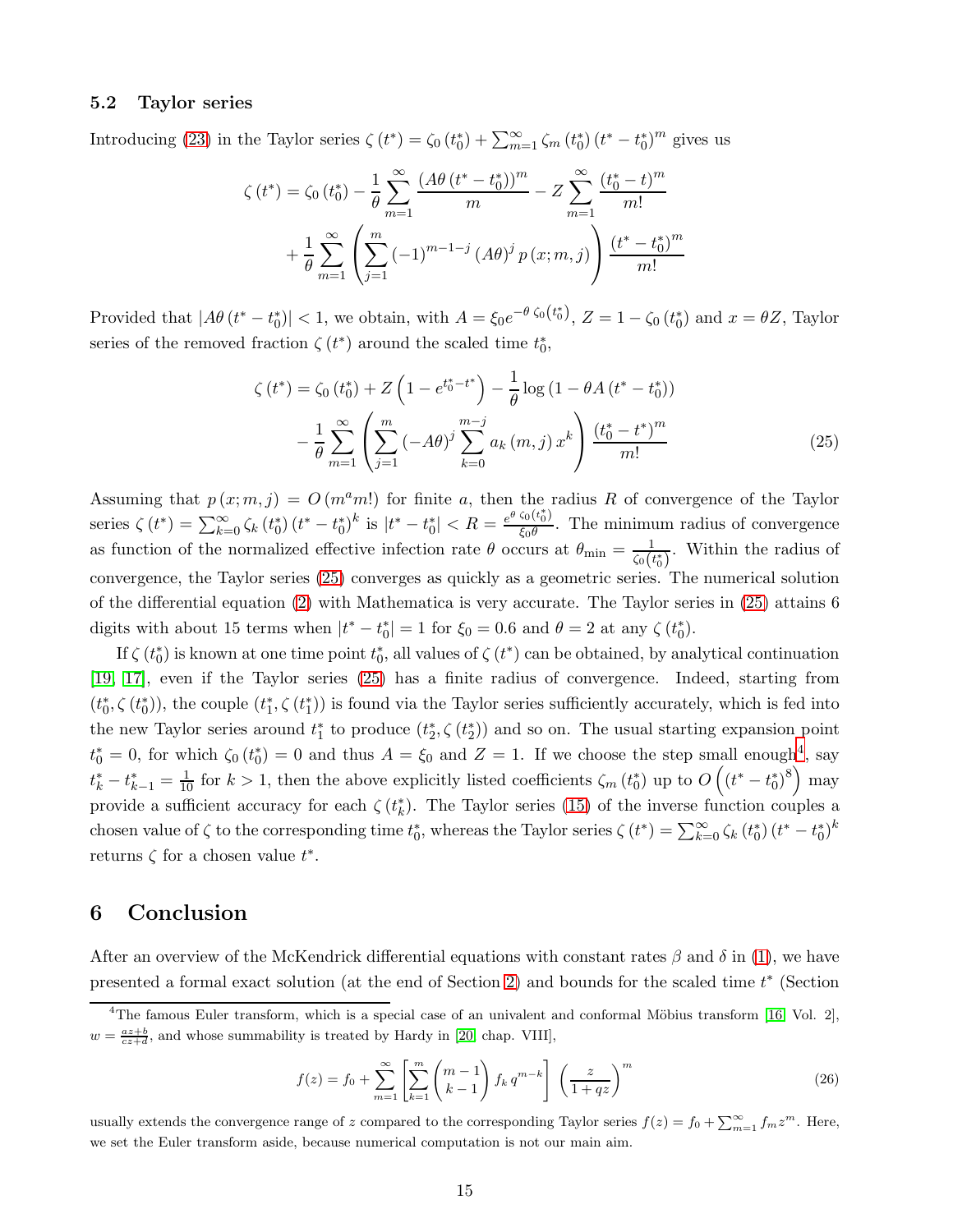[3\)](#page-7-2). A Taylor series-based approach to subsequentially approximate the integral [\(4\)](#page-1-2) for the scaled time t ∗ in the SIR epidemic process is presented. The method allows analytic evaluation up to any desired accuracy, at the expense of many terms. Similarly, the Taylor series  $\zeta(t^*) = \sum_{k=0}^{\infty} \zeta_k(t_0^*) (t^* - t_0^*)^k$ is derived around  $t_0^*$ . The corresponding Taylor coefficients  $\zeta_k(t_0^*)$  can be recursively computed up to any order, but the explicit form of  $\zeta_k(t_0^*)$  for any k has not been found.

Acknowledgements I am very grateful to M. Achterberg and B. Prasse for pointing me to errors.

### <span id="page-15-0"></span>References

- <span id="page-15-1"></span>[1] W. O. Kermack and A. G. McKendrick. A contribution to the mathematical theory of epidemics. Proceedings of the Royal Society London, A, 115:700–721, August 1927.
- <span id="page-15-2"></span>[2] R. M. Anderson and R. M. May. Infectious Diseases of Humans: Dynamics and Control. Oxford University Press, Oxford, U.K., 1991.
- <span id="page-15-3"></span>[3] O. Diekmann, H. Heesterbeek, and T. Britton. *Mathematical Tools for Understanding Infectious Disease Dynamics.* Princeton University Press, Princeton, USA, 2012.
- <span id="page-15-4"></span>[4] I. Z Kiss, J. C. Miller, and P. L Simon. Mathematics of network epidemics: from exact to approximate models. Springer, 2016.
- <span id="page-15-5"></span>[5] D. J. Daley and J. Gani. Epidemic modelling: An Introduction. Cambridge University Press, Cambridge, U.K., 1999.
- [6] T. Harko, F. S. N. Lobo, and M. K. Mak. Exact analytical solutions of the Susceptible-Infected-Recovered (SIR) epidemic model and of the SIR model with equal death and birth rates. Applied Mathematics and Computation, 236:184–194, 2014.
- <span id="page-15-7"></span><span id="page-15-6"></span>[7] Barlow N. S. and S. J. Weinstein. Accurate closed-form solution of the SIR epidemic model.  $arXiv:2004.07833v4$ . April 2020.
- <span id="page-15-8"></span>[8] E. Cator and P. Van Mieghem. Susceptible-Infected-Susceptible epidemics on the complete graph and the star graph: Exact analysis. Physical Review E, 87(1):012811, January 2013.
- <span id="page-15-9"></span>[9] R. M. Corless, G. H. Gonnet, D. E. G. Hare, D. J. Jeffrey, and D. E. Knuth. On the Lambert w function. Advances in Computational Mathematics, 5:329–359, 1996.
- <span id="page-15-10"></span>[10] G. H. Hardy. A Course of Pure Mathematics. Cambridge University Press, 10nth edition, 2006.
- <span id="page-15-11"></span>[11] P. Van Mieghem. Performance Analysis of Complex Networks and Systems. Cambridge University Press, Cambridge, U.K., 2014.
- <span id="page-15-12"></span>[12] Q. Liu and P. Van Mieghem. Evaluation of an analytic, approximate formula for the time-varying SIS prevalence in different networks. Physica A, 471:325–336, 2017.
- <span id="page-15-13"></span>[13] P. Van Mieghem. Approximate formula and bounds for the time-varying SIS prevalence in networks. Physical Review E, 93(5):052312, 2016.
- <span id="page-15-14"></span>[14] M. E. J. Newman, C. Moore, and D. J. Watts. Mean-field solution of the small-world network model. Physical Review Letters, 84(14):3201–3204, April 2000.
- <span id="page-15-15"></span>[15] D. J. Watts and S. H. Strogatz. Collective dynamics of "small-worlds" networks. Nature, 393:440–442, June 1998.
- <span id="page-15-16"></span>[16] G. Sansone and J. Gerretsen. Lectures on the Theory of Functions of a Complex Variable, volume 1 and 2. P. Noordhoff, Groningen, 1960.
- <span id="page-15-17"></span>[17] E. C. Titchmarsh. The Theory of Functions. Oxford University Press, Amen House, London, 1964.
- <span id="page-15-18"></span>[18] P. Van Mieghem. The asymptotic behaviour of queueing systems: Large deviations theory and dominant pole approximation. Queueing Systems, 23:27–55, 1996.
- [19] M. A. Evgrafov. Analytic Functions. W. B. Saunders Company, 1966; Reprinted by Dover Publications, Inc., New York, dover 2019 edition, 2019.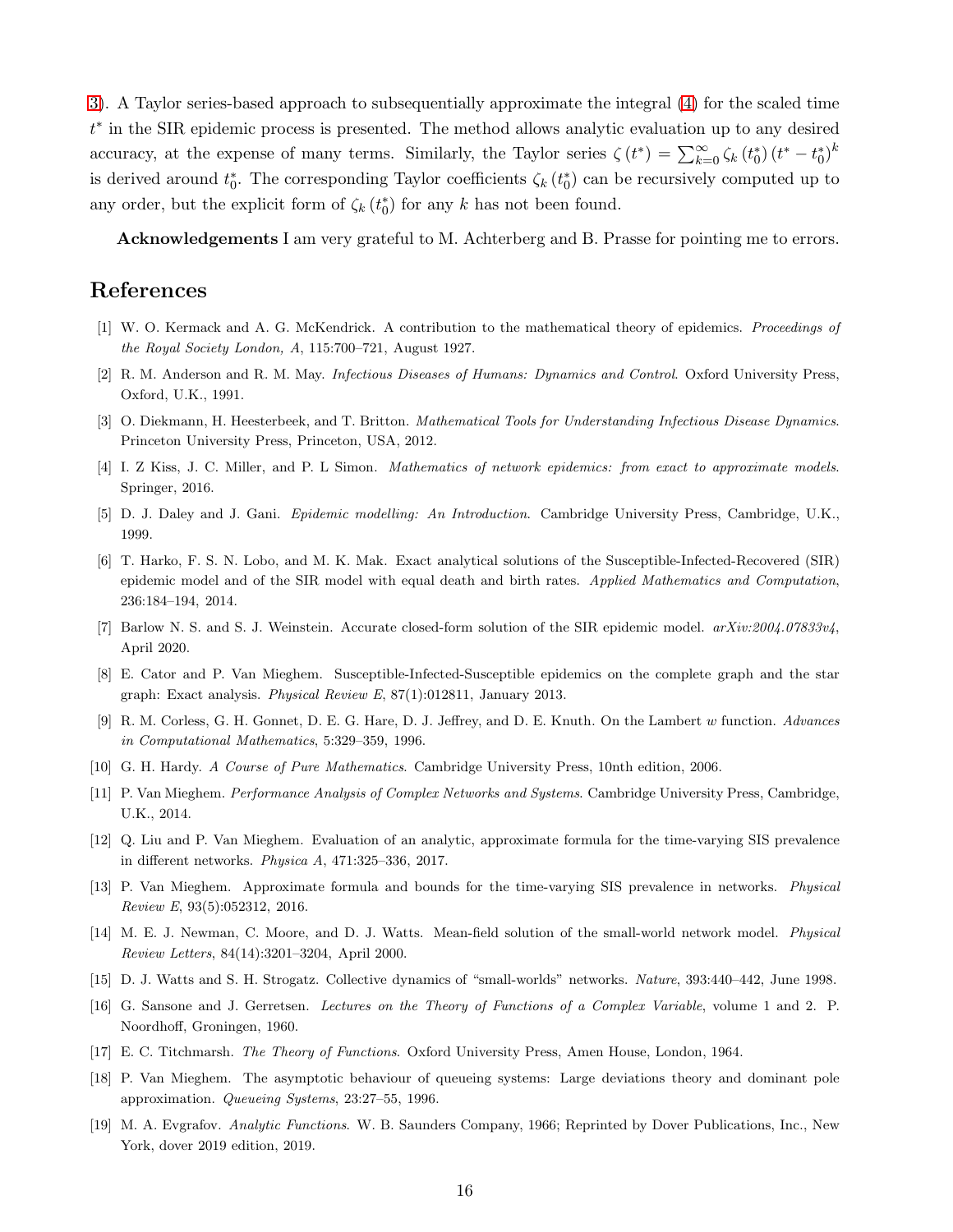- <span id="page-16-4"></span><span id="page-16-3"></span>[20] G. H. Hardy. *Divergent Series*. Oxford University Press, London, 1948.
- <span id="page-16-5"></span>[21] M. Abramowitz and I. A. Stegun. Handbook of Mathematical Functions. Dover Publications, Inc., New York, 1968.
- <span id="page-16-6"></span>[22] P. Van Mieghem. Characteristic Coefficients of a Complex Function. unpublished, 1993-2020.
- <span id="page-16-1"></span>[23] H. Rademacher. Topics in Analytic Number Theory. Springer-Verlag, Berlin, 1973.

### A The Lambert function

The function  $1 - \xi_0 e^{-\theta \zeta} - \zeta$  is negative if  $\zeta > \tilde{\zeta}$ , where  $\tilde{\zeta}$  is the zero that obeys  $1 - \xi_0 e^{-\theta \zeta} = \tilde{\zeta}$ . With  $u = 1 - \tilde{\zeta}$ , we rewrite that equation as

$$
u = 1 - \tilde{\zeta} = \xi_0 e^{-\theta} e^{\theta \left(1 - \tilde{\zeta}\right)} = \xi_0 e^{-\theta} e^{\theta v}
$$

or

$$
\theta v e^{-\theta v} = \theta \xi_0 e^{-\theta} = a
$$

where  $a = \theta \xi_0 e^{-\theta} \le \xi_0$  is positive real number in [0, 1]. Finally, let  $q = \theta u = \theta \left(1 - \tilde{\zeta}\right)$ , then we arrive at simplest possible form

$$
qe^{-q} = a
$$

In terms of the Lambert function  $v = W(z)$ , whose inverse function is  $z = W^{-1}(v) = v e^v$ , the above equation for the zero is  $W^{-1}(-q) = -a$ , which is equivalent to  $q = -W(-a)$ . Hence, the zero  $\widetilde{\zeta} = 1 - \frac{q}{\theta}$  $\frac{q}{\theta}$  equals

<span id="page-16-0"></span>
$$
\tilde{\zeta} = \zeta_{\text{max}} = 1 + \frac{1}{\theta} W \left( -\theta \xi_0 e^{-\theta} \right) \tag{27}
$$

The Lambert function  $v = W(z)$ , its applications and history is discussed by Corless *et al.* [\[9\]](#page-15-8). Physically, the zero  $\tilde{\zeta}$  equals the maximum possible removed fraction  $\zeta_{\text{max}}$  that is reached after infinitely long time when  $\frac{dz}{dt^*} = 0$  and the integrand  $\frac{1}{1-\xi_0e^{-\theta w}-w}$  reaches the real pole at  $w = \widetilde{\zeta}$ . If  $\theta$  is small, then the zero  $\zeta = 1 - \xi_0 e^{-\theta \zeta} \simeq 1 - \xi_0$ , while if  $\theta$  is large, then  $\zeta \simeq 1$ . If  $\xi_0 = 1$ , then  $\zeta = 1 - e^{-\theta \zeta}$ , which has the zero solution  $\tilde{\zeta} = 0$ , only if  $\theta \le 1$ . Indeed, the inequality [\[11,](#page-15-10) p. 103],  $e^{-\theta \zeta} < 1 - \theta \tilde{\zeta} + \frac{1}{2} \theta^2 \tilde{\zeta}^2$ , leads to the bound

$$
\theta \widetilde{\zeta} - \frac{1}{2} \theta^2 \widetilde{\zeta}^2 < 1 - e^{-\theta \widetilde{\zeta}} = \widetilde{\zeta}
$$

which reduces, provided that  $\widetilde{\zeta} \neq 0$ , to the inequality

$$
\widetilde{\zeta} > \frac{2\left(\theta - 1\right)}{\theta^2}
$$

that is feasible only if  $\theta > 1$ . If  $\theta > 1$  and small, then the above bound is an accurate estimate for  $\tilde{\zeta}$ in [\(27\)](#page-16-0).

### <span id="page-16-2"></span>A.1 Complex zeros of  $qe^{-q} = a$  for  $a \in [0, 1]$

We will determine all complex numbers  $q = x + iy$  that satisfy  $qe^{-q} = a$  subject to  $0 \le \arg q \le 2\pi$ . After separating real and imaginary part in  $(x + iy) = ae^{x+iy}$ , we obtain

$$
\begin{cases}\nx = ae^x \cos y \\
y = ae^x \sin y\n\end{cases}
$$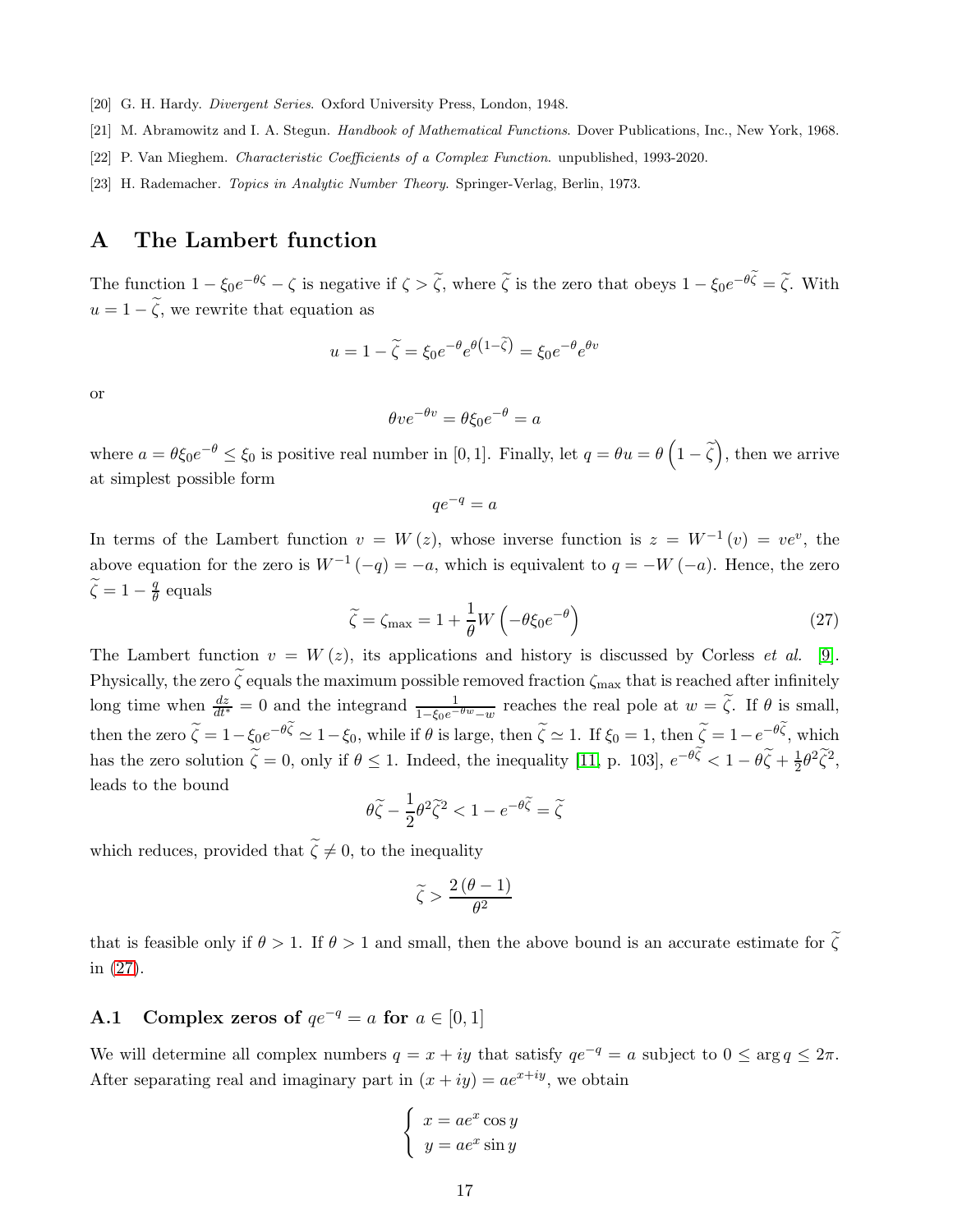Their ratio is

$$
x = y \cot y
$$

and  $y = ae^x \sin y$  shows that  $y = 0$  is a solution corresponding to  $x = ae^x$ . From the last equation, we can eliminate  $x = \log \frac{y}{a \sin y}$  and substitute in their ratio,

$$
\log \frac{y}{a \sin y} = y \cot y
$$

which is even in  $y$ , but only numerically solvable for  $y$ .

Further, using  $\cos^2 y + \sin^2 y = 1$  results in a circle around the origin with radius  $ae^x$  or  $y^2 =$  $a^2e^{2x} - x^2 = (ae^x - x)(ae^x + x)$ . Since y is real, we either have (a)  $ae^x - x \ge 0$  and  $ae^x + x \ge 0$  or (b)  $ae^x - x \le 0$  and  $ae^x + x \le 0$ . The set (a) is equivalent to  $a \ge xe^{-x}$  and  $-a \le xe^{-x}$ , implying that  $x > 0$  (because  $a > 0$ ). The set (b),  $0 < ae^x \le x$  and  $0 > -ae^x \ge x$  is not possible. Introducing  $y = \pm \sqrt{a^2 e^{2x} - x^2}$  into  $x = y \cot y$  yields

$$
x = \sqrt{a^2 e^{2x} - x^2} \cot \sqrt{a^2 e^{2x} - x^2}
$$

The plot of the last equation shows that all solutions for  $x$  are positive and the number of solutions grows exponentially fast with  $x$ ! Hence, there are infinitely many complex zeros. For each positive solution x, there are two values for y, symmetric around the real-axis. In other words, the zeros appear in complex conjugate pairs.

The equations can be expressed in terms of the Lambert function. We rewrite the first equation as

$$
-a\cos y = -xe^{-x} = W^{-1}(-x)
$$

from which

 $x = -W(a \cos y)$ 

If  $0 \le a \cos y \le a \le 1$ , then  $x \in (-W(1), 0] = (-0.567, 0]$ . If  $-\frac{1}{e} \le a \cos y \le 0$ , then there are two solutions for x, either  $x \in [0,1]$  or  $x > 1$ . Substituted into  $x = y \cot y$ , then yields

 $y = -W(a \cos y) \tan y$ 

Unfortunately, there is no elegant closed form for a complex zero.

### A.2 The integral [\(4\)](#page-1-2) in terms of the Lambert function

Using the derivative of  $W(W^{-1}(v)) = v$ , we obtain

$$
\frac{dW(x)}{dx}\bigg|_{x=W^{-1}(v)=ve^v} = \frac{1}{\frac{dW^{-1}(v)}{dv}} = \frac{1}{e^v + ve^v} = \frac{1}{e^v + x} = \frac{1}{\frac{x}{v} + x}
$$

Thus, with  $W(x) = v$  that obeys  $x = W(x) e^{W(x)}$ , we arrive at

$$
\frac{dW(x)}{dx} = \frac{1}{e^{W(x)} + x} = \frac{1}{x} \frac{W(x)}{1 + W(x)}
$$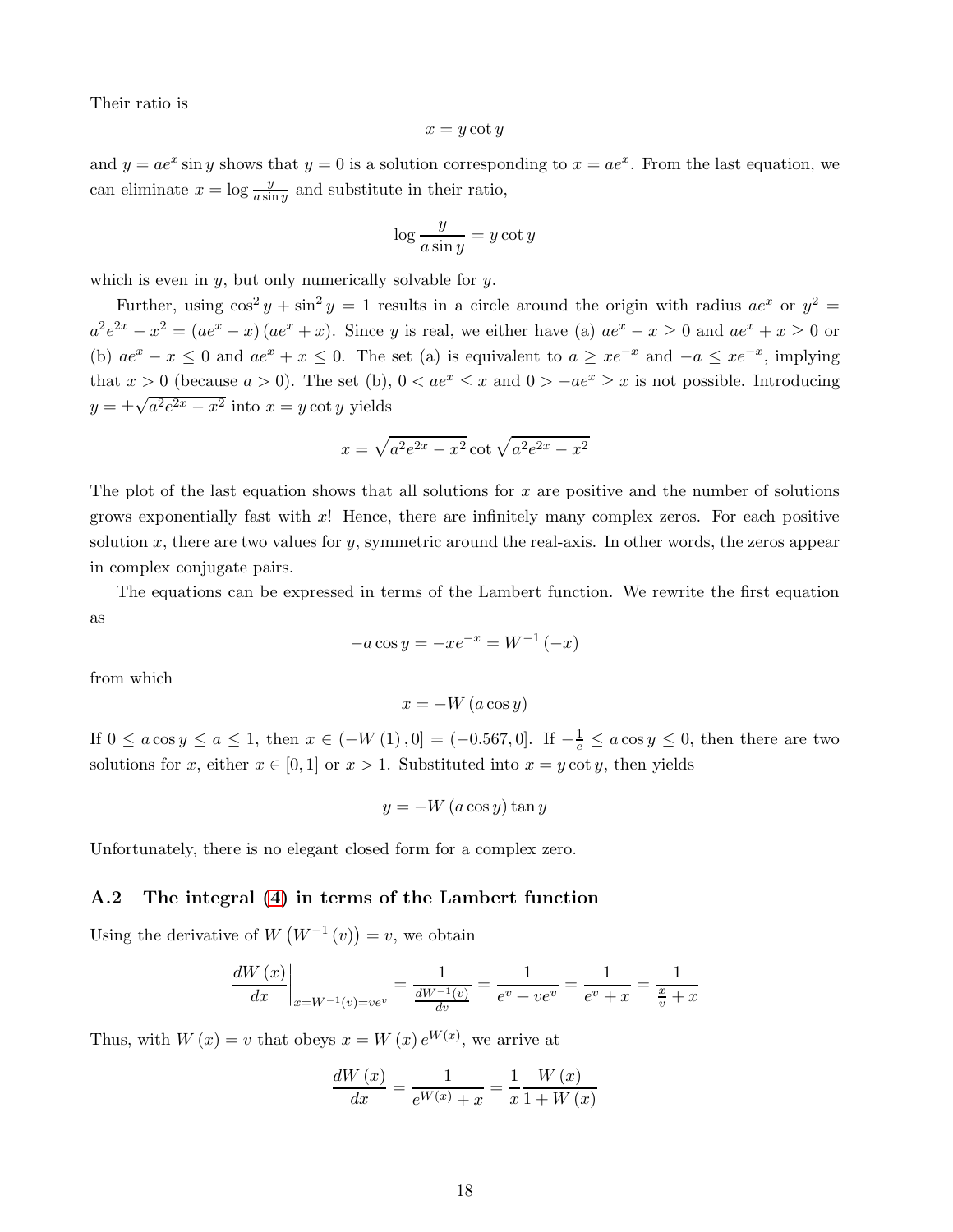Reconsidering the integral [\(4\)](#page-1-2)

$$
t^* = \int_0^{\zeta} \frac{dw}{1 - \xi_0 e^{-\theta w} - w} = \int_0^{\zeta} \frac{dw}{(1 - w) - \xi_0 e^{-\theta} e^{\theta (1 - w)}} = \int_{1 - \zeta}^1 \frac{dv}{v - \xi_0 e^{-\theta} e^{\theta v}}
$$

$$
= \int_{\theta(1 - \zeta)}^{\theta} \frac{du}{u - ae^u} = -\int_{\theta(1 - \zeta)}^{\theta} \frac{e^{-u} du}{a - ue^{-u}} = -\int_{\theta(1 - \zeta)}^{\theta} \frac{e^{-u} du}{a + W^{-1}(-u)}
$$

where  $a = \xi_0 \theta e^{-\theta} = -\xi_0 W^{-1}(-\theta)$ . Let  $x = W^{-1}(-u)$ , then  $u = -W(x)$  and

$$
t^* = \int_{W^{-1}(-\theta)(1-\zeta)}^{W^{-1}(-\theta)} \frac{e^{W(x)} \frac{dW(x)}{dx} dx}{a+x} = \int_{W^{-1}(-\theta)(1-\zeta)}^{W^{-1}(-\theta)} \frac{dx}{(1+xe^{-W(x)}) (a+x)}
$$

Finally, with  $x = W(x) e^{W(x)}$  and  $W^{-1}(x) = xe^x$ , we arrive at

$$
t^* = \int_{\theta e^{-\theta}}^{\theta(1-\zeta)e^{-\theta(1-\zeta)}} \frac{dx}{(1+W(-x))(\xi_0\theta e^{-\theta}-x)}
$$

We mention another possible route. Since  $\frac{d}{du}(ue^{-u}-a) = -ue^{-u} + e^{-u} = (1-u)e^{-u}$ , we have

$$
t^* = \int_{\theta(1-\zeta)}^{\theta} \frac{e^{-u} du}{u e^{-u} - a} = \int_{\theta(1-\zeta)}^{\theta} \frac{d (u e^{-u} - a)}{(1 - u) (u e^{-u} - a)}
$$

Partial integration yields

$$
t^* = \frac{\log\left(\theta e^{-\theta} \left(1 - \xi_0\right)\right)}{1 - \theta} - \frac{\log\left(\theta e^{-\theta} \left(\left(1 - \zeta\right)e^{\theta \zeta} - \xi_0\right)\right)}{1 - \theta \left(1 - \zeta\right)} - \int_{\theta\left(1 - \zeta\right)}^{\theta} \frac{\log\left(ue^{-u} - a\right)}{\left(1 - u\right)^2} du
$$

which can be problematic if  $\theta(1-\zeta) < 1$  and  $\theta > 1$ , due to the pole at  $u = 1$ . Invoking contour integration – Cauchy's principal value – can be considered.

# <span id="page-18-0"></span>B Characteristic coefficients of a complex function

If  $f(z)$  has a Taylor series around  $z_0$ ,

$$
f(z) = \sum_{k=0}^{\infty} f_k(z_0) (z - z_0)^k
$$
 with  $f_k(z_0) = \frac{1}{k!} \frac{d^k f(z)}{dz^k} \Big|_{z=z_0}$ 

then the general relation where  $G(z)$  is analytic around  $f(z_0)$  is

<span id="page-18-1"></span>
$$
G(f(z)) = G(f(z_0)) + \sum_{m=1}^{\infty} \left( \sum_{k=1}^{m} \frac{1}{k!} \left. \frac{d^k G(p)}{dp^k} \right|_{p=f(z_0)} s[k, m]_{f(z)}(z_0) \right) (z - z_0)^m \tag{28}
$$

where the characteristic coefficient [\[18\]](#page-15-17) of a complex function  $f(z)$  has the combinatorial form

$$
s[k,m]_{f(z)}(z_0) = \sum_{\sum_{i=1}^k j_i = m; j_i > 0} \prod_{i=1}^k f_{j_i}(z_0)
$$

which obeys the recursion relation

$$
s[1, m]_{f(z)} (z_0) = f_m (z_0)
$$
  
\n
$$
s[k, m]_{f(z)} (z_0) = \sum_{j=1}^{m-k+1} f_j (z_0) s[k-1, m-j]_{f(z)} (z_0)
$$
 (k > 1) (29)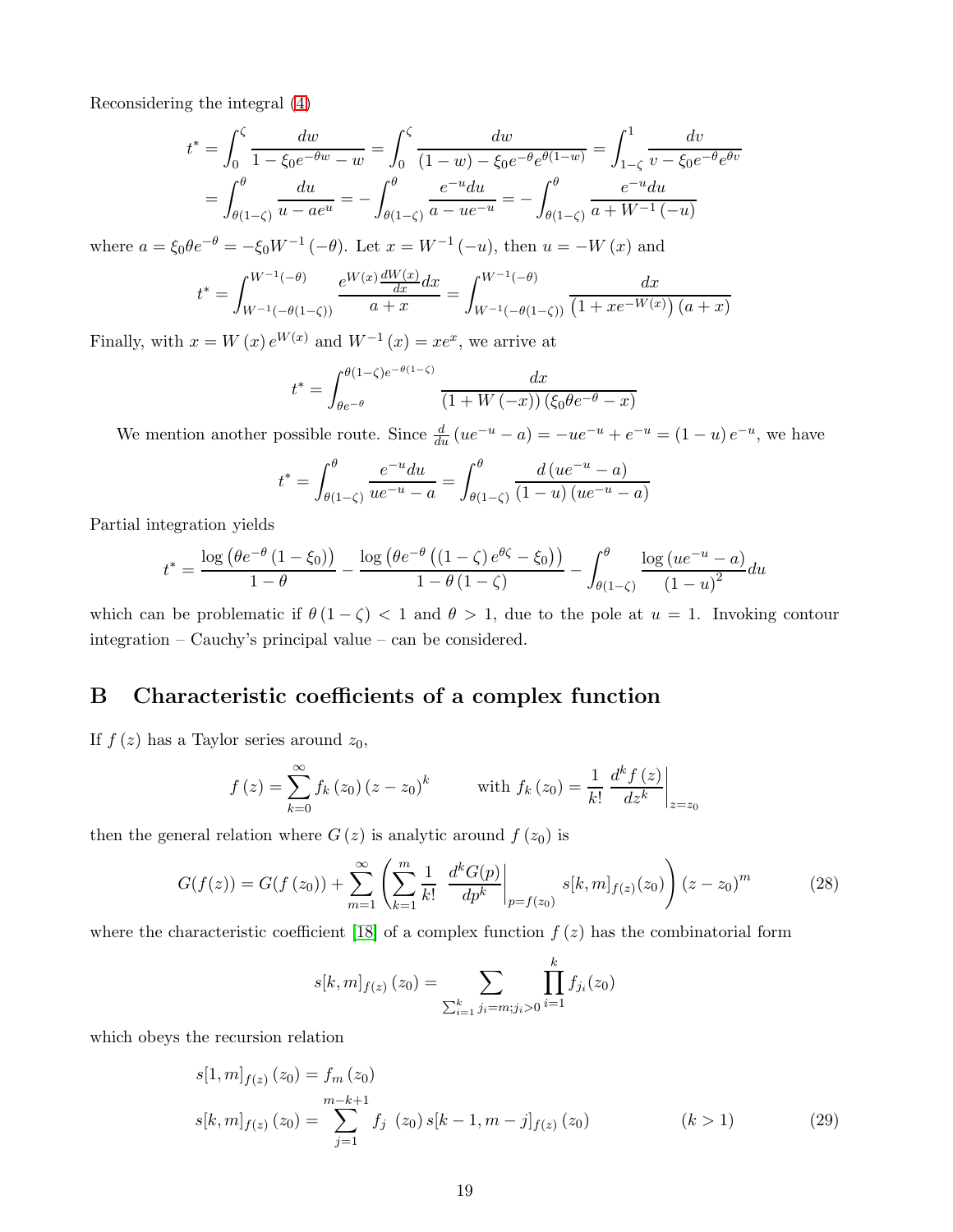For  $k \leq m$  and  $m > 0$ , the characteristic coefficient of a function  $f(z)$  around  $z_0$  also equals

<span id="page-19-1"></span>
$$
s[k,m]_{f(z)}(z_0) = \frac{1}{m!} \left. \frac{d^m}{dz^m} [f(z) - f(z_0)]^k \right|_{z=z_0}
$$
 (30)

illustrating that  $s[k,m]_{f(z)}(z_0) = 0$  for a constant function. The characteristic coefficient  $s[k,m]_{f(z)}(z_0)$ is a fundamental building block in the theory of generalized Taylor series. Clearly, [\(28\)](#page-18-1) reduces to Taylor series of  $G(z)$  for  $f(z) = z$  and, thus,  $s[k, m]_z(z_0) = \delta_{k,m}$ .

## <span id="page-19-0"></span>C Proof of Theorem [1](#page-9-1)

We present three proofs, a direct computation involving our characteristic coefficients (Section [B\)](#page-18-0), a verification proof, that avoids characteristic coefficients and a proof based on repeated partial integrations.

A) If the Taylor series of a complex function  $f(z) = \sum_{k=0}^{\infty} f_k(z_0) (z - z_k)^k$ , then

<span id="page-19-3"></span>
$$
\frac{1}{f(z)} = \frac{1}{f_0(z_0)} + \sum_{m=1}^{\infty} \left[ \sum_{k=1}^{m} \frac{(-1)^k}{(f_0(z_0))^{k+1}} s[k, m] (z_0) \right] (z - z_0)^m
$$
(31)

where  $s [k, m] (z_0)$  is the characteristic coefficient of the function  $f (z)$  around  $z_0$ .

The Taylor series of the entire function  $h(z) = 1 - \xi_0 e^{-\theta z} - z$  of the complex variable z around  $z_0$ is

$$
h(z) = 1 - \xi_0 e^{-\theta z} - z = 1 - z_0 - (z - z_0) - \xi_0 e^{-\theta z_0} e^{-\theta (z - z_0)}
$$
  
= 1 - \xi\_0 e^{-\theta z\_0} - z\_0 + (\theta \xi\_0 e^{-\theta z\_0} - 1) (z - z\_0) - \xi\_0 e^{-\theta z\_0} \sum\_{k=2}^{\infty} \frac{(-\theta)^k}{k!} (z - z\_0)^k

Since the characteristic coefficient of  $e^z$  around  $z_0 = 0$  is known as

$$
S_m^{(k)} = \frac{m!}{k!} \left. s[k, m]|_{e^z} (0) \right. \tag{32}
$$

where  $\mathcal{S}_m^{(k)}$  is the Stirling numbers of the second kind [\[21\]](#page-16-4), we apply the property

$$
s[k,m]|_{f(\alpha z)} = \alpha^m \ s[k,m]|_{f(z)}
$$
\n(33)

to obtain

$$
s[k,m]|_{e^{-\tau z}} = (-\tau)^m \frac{k!}{m!} S_m^{(k)}
$$

From [\(30\)](#page-19-1), it follows that  $s[k,m]|_{e^{-\tau z}}(z_0) = e^{-k\tau z_0} s[k,m]|_{e^{-\tau z}}(0)$  and

$$
s[k,m]|_{e^{-\tau z}}(z_0) = e^{-k\tau z_0} (-\tau)^m \frac{k!}{m!} S_m^{(k)}
$$

Next, the characteristic coefficient of  $N - z$  follows directly from [\(30\)](#page-19-1)

$$
s[k, m]|_{N-z}(z_0) = (-1)^k 1_{\{k=m\}}
$$

With a little more effort, we find that

<span id="page-19-2"></span>
$$
s[k,m]|_{\alpha f(z)+\beta g(z)}(z_0) = \sum_{j=0}^{k} {k \choose j} \alpha^{k-j} \beta^j \sum_{n=0}^{m} s[k-j,m-n]|_{f(z)}(z_0) s[j,n]|_{g(z)}(z_0)
$$
(34)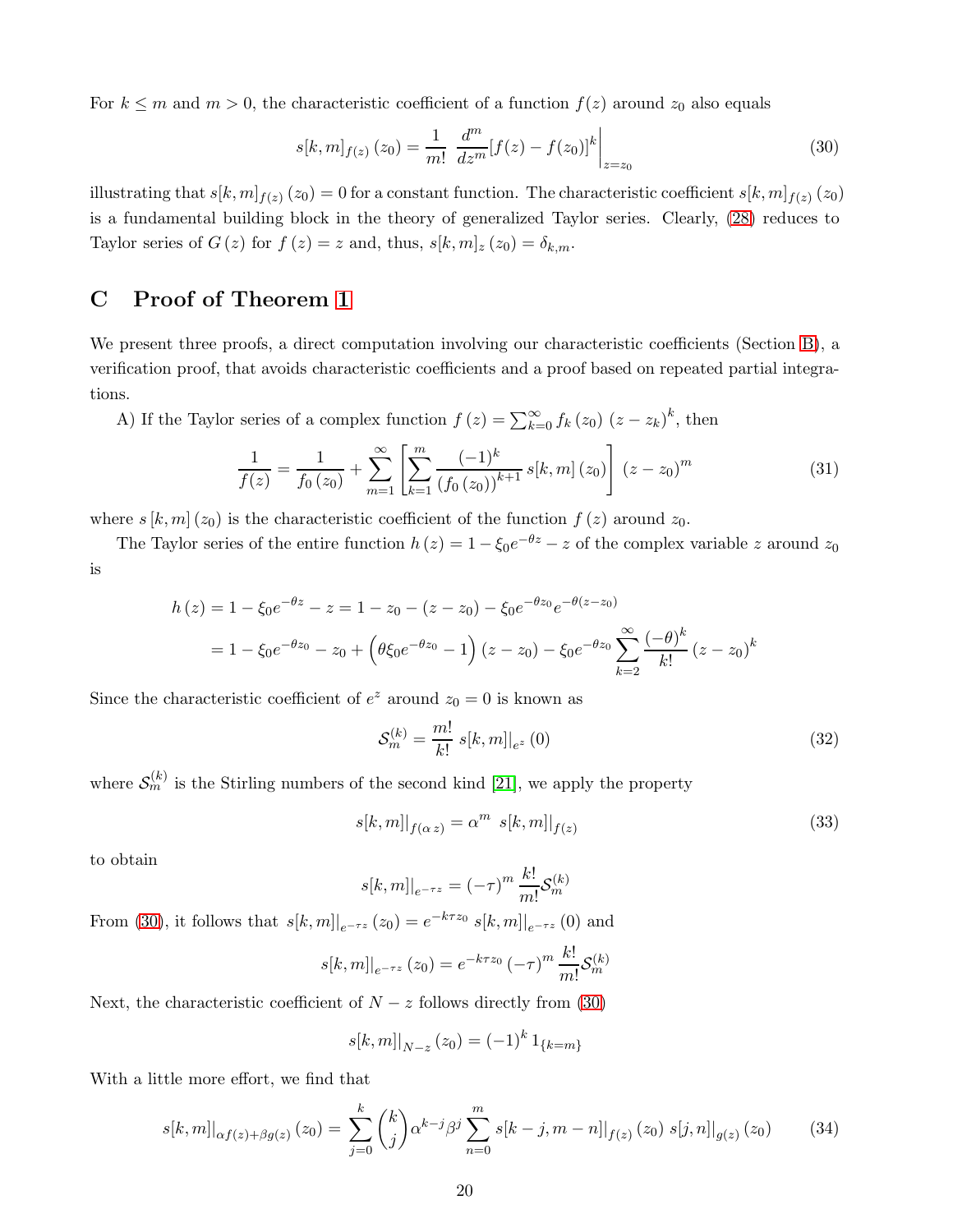Applying [\(34\)](#page-19-2) to  $g(z) = 1 - z$  and  $f(z) = e^{-\theta z}$  with  $\alpha = (-\xi_0)$  yields

$$
s[k,m]|_{1-\zeta-\xi_0 e^{-\theta \zeta}}(z_0) = \sum_{j=0}^k {k \choose j} (-\xi_0)^{k-j} \sum_{n=0}^m s[k-j,m-n]|_{e^{-\theta z}} s[j,n]|_{1-z}
$$
  

$$
= (-\xi_0)^k \sum_{j=0}^k {k \choose j} (-\xi_0)^{-j} \sum_{n=0}^m e^{-(k-j)\theta z_0} (-\theta)^{m-n} \frac{(k-j)!}{(m-n)!} S_{m-n}^{(k-j)} (-1)^j 1_{\{j=n\}}
$$

and

<span id="page-20-2"></span>
$$
s[k,m]|_{1-\zeta-\xi_0 e^{-\theta \zeta}}(z_0) = \frac{k!}{m!} (-1)^k \sum_{j=0}^k \binom{m}{j} \left(\xi_0 e^{-\theta z_0}\right)^{k-j} (-\theta)^{m-j} S_{m-j}^{(k-j)} \tag{35}
$$

We are now ready to apply [\(31\)](#page-19-3)

<span id="page-20-1"></span>
$$
\frac{1}{1-\zeta-\xi_0 e^{-\theta \zeta}} = \frac{1}{1-z_0-\xi_0 e^{-\theta z_0}} + \sum_{m=1}^{\infty} \left[ \sum_{k=1}^{m} \frac{k! \sum_{j=0}^{k} \binom{m}{j} \left( \xi_0 e^{-\theta z_0} \right)^{k-j} (-\theta)^{m-j} \mathcal{S}_{m-j}^{(k-j)}}{\left( 1-z_0 - \xi_0 e^{-\theta z_0} \right)^{k+1}} \right] \frac{\left( \zeta - z_0 \right)^m}{m!}
$$
(36)

Finally,  $t^* = H(\zeta) = \int_0^z$  $\frac{du}{1-u-\xi_0e^{-\theta u}}$  follows after integration of the Taylor series [\(36\)](#page-20-1) as

<span id="page-20-0"></span>
$$
t^* = H(\zeta) = \frac{\zeta}{1 - z_0 - \xi_0 e^{-\theta z_0}} + \sum_{m=1}^{\infty} \left[ \sum_{k=1}^m \frac{k! \sum_{j=0}^k \binom{m}{j} \left( \xi_0 e^{-\theta z_0} \right)^{k-j} (-\theta)^{m-j} S_{m-j}^{(k-j)}}{\left( 1 - z_0 - \xi_0 e^{-\theta z_0} \right)^{k+1}} \right] \frac{\left( \zeta - z_0 \right)^{m+1} - \left( -z_0 \right)^{m+1}}{\left( m+1 \right)!} \tag{37}
$$

The Taylor series [\(37\)](#page-20-0) converges reasonably fast if we choose  $z_0 = \frac{\zeta}{2}$  $\frac{5}{2}$ , which minimizes both  $(\zeta - z_0)^{m+1}$  and  $(-z_0)^{m+1}$ . In that case,

$$
(\zeta - z_0)^{m+1} - (-z_0)^{m+1} = \left(\frac{\zeta}{2}\right)^{m+1} - \left(-\frac{\zeta}{2}\right)^{m+1} = \left(\frac{\zeta}{2}\right)^{m+1} (1 + (-1)^m)
$$

and only even terms in m remain. With the choice  $z_0 = \frac{\zeta}{2}$  $\frac{5}{2}$ , the Taylor series [\(37\)](#page-20-0) becomes [\(15\)](#page-9-2).

B) Reversing the  $m$ - and  $k$ -sum in [\(36\)](#page-20-1) gives us

$$
\frac{1}{1-\zeta-\xi_0 e^{-\theta \zeta}} = \frac{1}{1-z_0-\xi_0 e^{-\theta z_0}} + \sum_{k=1}^{\infty} \frac{k! \sum_{j=0}^k \left(\xi_0 e^{-\theta z_0}\right)^{k-j}}{(1-z_0-\xi_0 e^{-\theta z_0})^{k+1}} \sum_{m=k}^{\infty} {m \choose j} \left(-\theta\right)^{m-j} \mathcal{S}_{m-j}^{(k-j)} \frac{\left(\zeta-z_0\right)^m}{m!}
$$

$$
= \frac{1}{1-z_0-\xi_0 e^{-\theta z_0}} + \sum_{k=1}^{\infty} \frac{k! \sum_{j=0}^k \frac{\left(\xi_0 e^{-\theta z_0}\right)^{k-j}}{j!} \left(-\theta\right)^{-j}}{\left(1-z_0-\xi_0 e^{-\theta z_0}\right)^{k+1}} \sum_{m=k}^{\infty} \mathcal{S}_{m-j}^{(k-j)} \frac{\left(\theta\left(z_0-\zeta\right)\right)^m}{\left(m-j\right)!}
$$

Further,

$$
\sum_{m=k}^{\infty} S_{m-j}^{(k-j)} \frac{\left(\theta(z_0-\zeta)\right)^m}{(m-j)!} = \left(\theta(z_0-\zeta)\right)^j \sum_{m=k-j}^{\infty} S_m^{(k-j)} \frac{\left(\theta(z_0-\zeta)\right)^m}{m!}
$$

and invoking the generating function of the Stirling Numbers of the Second Kind [\[21,](#page-16-4) Sec. 24.1.4]

$$
(e^x - 1)^k = k! \sum_{m=k}^{\infty} \mathcal{S}_m^{(k)} \frac{x^m}{m!}
$$

yields

$$
\sum_{m=k}^{\infty} S_{m-j}^{(k-j)} \frac{(\theta(z_0 - \zeta))^m}{(m-j)!} = (\theta(z_0 - \zeta))^j \frac{(e^{\theta(z_0 - \zeta)} - 1)^{k-j}}{(k-j)!}
$$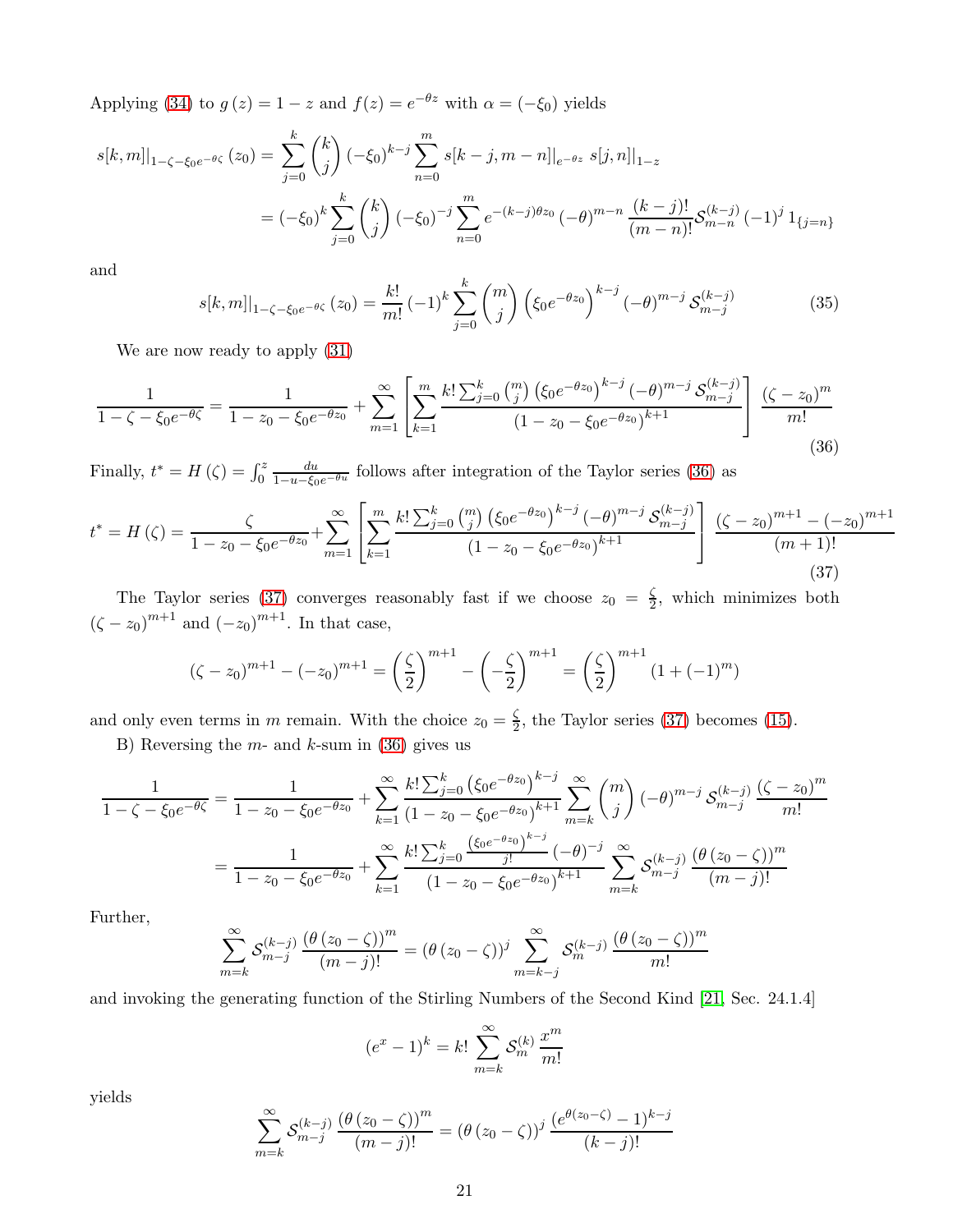Hence,

$$
\frac{1}{1-\zeta-\xi_0 e^{-\theta \zeta}} = \frac{1}{1-z_0-\xi_0 e^{-\theta z_0}} + \sum_{k=1}^{\infty} \frac{\sum_{j=0}^k {k \choose j} \left( \xi_0 e^{-\theta z_0} (e^{\theta (z_0-\zeta)}-1) \right)^{k-j} (\zeta - z_0)^j}{\left(1-z_0-\xi_0 e^{-\theta z_0}\right)^{k+1}}
$$
\n
$$
= \frac{1}{1-z_0-\xi_0 e^{-\theta z_0}} + \sum_{k=1}^{\infty} \frac{\left(\zeta - z_0 + \xi_0 (e^{-\theta \zeta} - e^{-\theta z_0})\right)^k}{\left(1-z_0-\xi_0 e^{-\theta z_0}\right)^{k+1}}
$$
\n
$$
= \frac{1}{1-z_0-\xi_0 e^{-\theta z_0}} \left(1 + \sum_{k=1}^{\infty} \left(\frac{\zeta - z_0 + \xi_0 (e^{-\theta \zeta} - e^{-\theta z_0})}{1-z_0-\xi_0 e^{-\theta z_0}}\right)^k\right)
$$

and

$$
\frac{1}{1-\zeta-\xi_0e^{-\theta\zeta}} = \frac{1}{1-z_0-\xi_0e^{-\theta z_0}}\sum_{k=0}^{\infty} \left(\frac{(1-z_0-\xi_0e^{-\theta z_0})-(1-\zeta-\xi_0e^{-\theta\zeta})}{1-z_0-\xi_0e^{-\theta z_0}}\right)^k
$$

$$
= \frac{1}{1-z_0-\xi_0e^{-\theta z_0}}\sum_{k=0}^{\infty} \left(1-\frac{1-\zeta-\xi_0e^{-\theta\zeta}}{1-z_0-\xi_0e^{-\theta z_0}}\right)^k
$$

$$
= \frac{1}{1-z_0-\xi_0e^{-\theta z_0}}\frac{1}{1-1+\frac{1-\zeta-\xi_0e^{-\theta\zeta}}{1-z_0-\xi_0e^{-\theta z_0}}} = \frac{1}{1-z_0-\xi_0e^{-\theta z_0}}\frac{1}{\frac{1-\zeta-\xi_0e^{-\theta\zeta}}{1-z_0-\xi_0e^{-\theta z_0}}}
$$

resulting in an identity and demonstrating that the Taylor series [\(36\)](#page-20-1) is correct. Moreover, convergence requires that  $\left|1 - \frac{1 - \zeta - \xi_0 e^{-\theta \zeta}}{1 - z_0 - \xi_0 e^{-\theta z}}\right|$  $1-z_0-\xi_0e^{-\theta z_0}$  $\vert$  < 1, which is equivalent in terms of fractions to

$$
\frac{\zeta - z_0 + \xi_0 (e^{-\theta \zeta} - e^{-\theta z_0})}{1 - z_0 - \xi_0 e^{-\theta z_0}} \le 1
$$

or

$$
\zeta \le 1 - \xi_0 e^{-\theta \zeta}
$$

which is always satisfied for any (physical) fraction of removed items  $\zeta \le \zeta_{\text{max}}$ , because, as shown in Section [A,](#page-16-1) the maximum possible fraction of removed items  $\zeta_{\text{max}}$  satisfies

$$
\zeta_{\text{max}} = 1 - \xi_0 e^{-\theta \zeta_{\text{max}}}
$$

Consequently, all terms in  $\sum_{k=0}^{\infty} \left(1 - \frac{1 - \zeta - \xi_0 e^{-\theta \zeta}}{1 - z_0 - \xi_0 e^{-\theta z}}\right)$  $1-z_0-\xi_0e^{-\theta z_0}$  $k$  are positive, as well as in the integrated power series.

C) From the general relation [\[22\]](#page-16-5)

<span id="page-21-0"></span>
$$
\int_{a}^{b} f(x) g(x) dx = \int_{a}^{b} \left( \sum_{k=0}^{m-1} \frac{g^{(k)}(b)}{k!} (u-b)^{k} \right) f(u) du + \frac{(-1)^{m}}{(m-1)!} \int_{a}^{b} dx g^{(m)}(x) \int_{a}^{x} (x-u)^{m-1} f(u) du
$$
\n(38)

we find, for  $f(u) = 1$  and  $g(u) = \frac{1}{1 - u - \xi_0 e^{-\theta u}}$ ,

$$
\int_0^{\zeta} \frac{du}{1 - u - \zeta_0 e^{-\theta u}} = \int_0^{\zeta} \left( \sum_{k=0}^{m-1} \frac{g^{(k)}(\zeta)}{k!} (u - \zeta)^k \right) du + \frac{(-1)^m}{(m-1)!} \int_0^{\zeta} dx \, g^{(m)}(x) \int_0^x (x - u)^{m-1} du
$$

$$
= \sum_{k=0}^{m-1} \frac{g^{(k)}(\zeta)}{k!} \int_0^{\zeta} (u - \zeta)^k du + \frac{(-1)^m}{(m-1)!} \int_0^{\zeta} dx \, g^{(m)}(x) \int_0^x (x - u)^{m-1} du
$$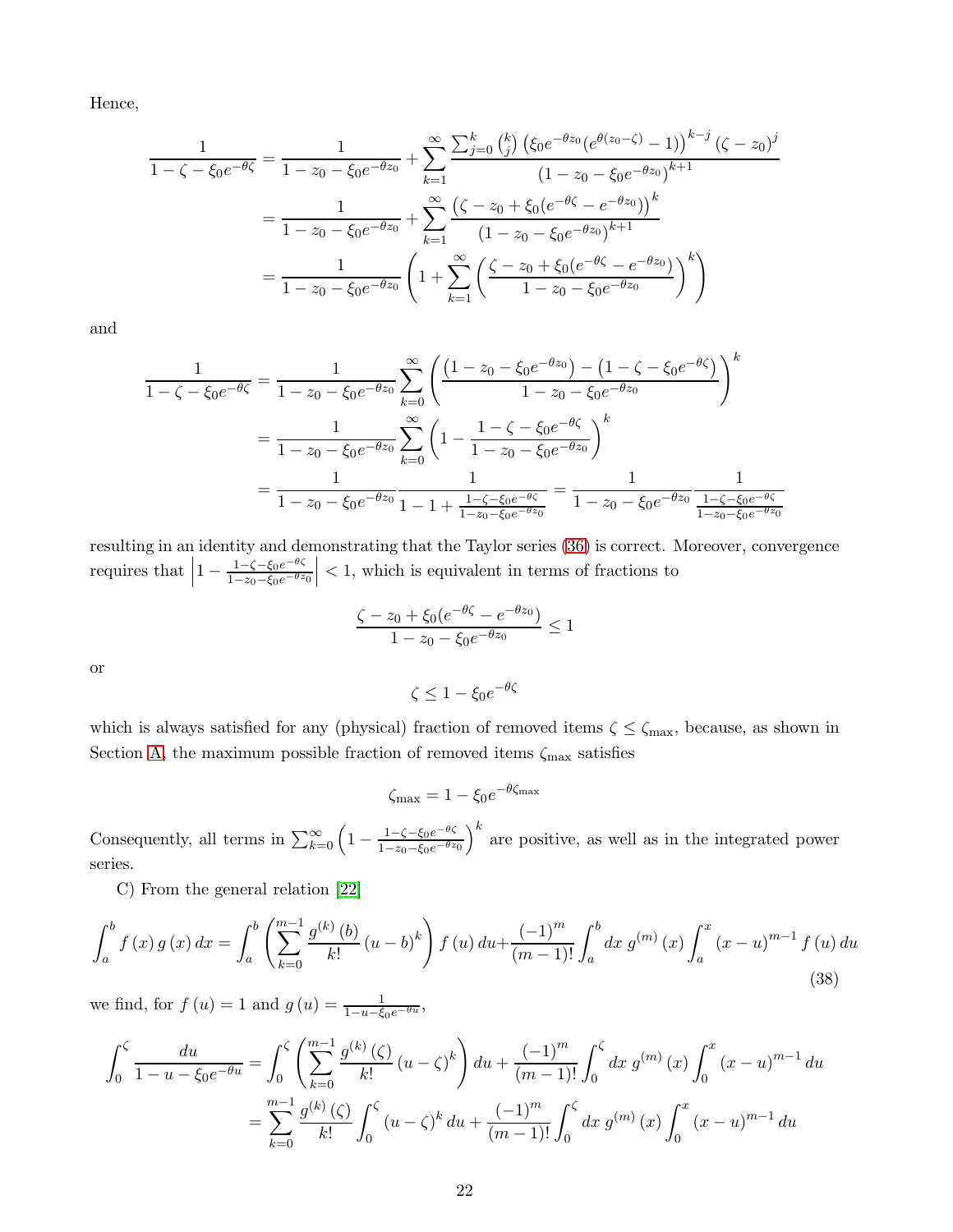and, with  $\int_0^z (u-z)^k du = \frac{(u-z)^{k+1}}{k+1}$  $k+1$  z  $\frac{z}{0} = \frac{(-1)^k z^{k+1}}{k+1},$ 

$$
\int_0^{\zeta} \frac{du}{1 - u - \xi_0 e^{-\theta u}} = \sum_{k=0}^{m-1} \frac{(-1)^k g^{(k)}(\zeta)}{(k+1)!} \zeta^{k+1} - \frac{(-1)^m}{m!} \int_0^{\zeta} x^m g^{(m)}(x) dx
$$

Hence,

$$
\int_0^{\zeta} \frac{du}{1 - u - \xi_0 e^{-\theta u}} = \sum_{k=0}^{m-1} \frac{d^k}{du^k} \left( \frac{1}{1 - u - \xi_0 e^{-\theta u}} \right) \Big|_{u = \zeta} \frac{(-1)^k \zeta^{k+1}}{(k+1)!}
$$

$$
- \frac{(-1)^m}{m!} \int_0^{\zeta} t^m \frac{d^m}{du^m} \left( \frac{1}{1 - u - \xi_0 e^{-\theta u}} \right) \Big|_{u = t} dt
$$

which leads for  $m \to \infty$  to the Taylor series [\(37\)](#page-20-0) for  $z_0 = \zeta$ . Consequently,

$$
\frac{d^m}{du^m} \left( \frac{1}{1 - u - \xi_0 e^{-\theta u}} \right) \Big|_{u = \zeta} = \sum_{k=1}^m \frac{k! \sum_{j=0}^k \binom{m}{j} \left( \xi_0 e^{-\theta \zeta} \right)^{k-j} (-\theta)^{m-j} \mathcal{S}_{m-j}^{(k-j)}}{\left( 1 - \zeta - \xi_0 e^{-\theta \zeta} \right)^{k+1}} \tag{39}
$$

and, also with the characteristic coefficient [\(35\)](#page-20-2),

$$
\frac{d^m}{du^m} \left( \frac{1}{1 - u - \xi_0 e^{-\theta u}} \right) \Big|_{u = \zeta} = m! \sum_{k=1}^m \frac{(-1)^k s[k, m]|_{1 - \zeta - \xi_0 e^{-\theta \zeta}}(\zeta)}{(1 - \zeta - \xi_0 e^{-\theta \zeta})^{k+1}}
$$

## <span id="page-22-0"></span>D Further developments of the Taylor series

# **D.1** Other expression for the characteristic coefficient  $s[k,m]|_{1-\zeta-\xi_0e^{-\theta\zeta}}(z_0)$

Denoting  $s^*[k,m] = s[k,m]|_{\forall j \in \{j\}\to f_{j+1}}$ , which means that we shift each Taylor coefficients one up-wards, then we can show [\[22\]](#page-16-5), for  $m > k$ , that

$$
s[k, m] (z_0) = \sum_{j=1}^{m-k} {k \choose j} f_1^{k-j} s^*[j, m-k] (z_0)
$$

and, in general,  $s[m,m](z_0) = f_1^m(z_0)$ . For the function  $h(z) = 1 - \xi_0 e^{-\theta z} - z$ , with Taylor coefficients  $h_0(z_0) = 1 - z_0 - \zeta_0 e^{-\theta z_0}, h_1(z_0) = \xi_0 \theta e^{-\theta z_0} - 1$  and  $h_j(z_0) = -\xi_0 e^{-\theta z_0} \frac{(-\theta)^j}{j!}$  $\frac{\partial^2 \theta}{\partial j}$  for  $j > 1$ , we have

$$
s[k,m]|_{1-\zeta-\xi_0e^{-\theta\zeta}}(z_0) = \sum_{j=1}^{m-k} {k \choose j} \left(\theta\xi_0e^{-\theta z_0} - 1\right)^{k-j} s^*[j,m-k](z_0)|_{1-\zeta-\xi_0e^{-\theta\zeta}}
$$

where  $s^*[k,m](z_0)|_{1-\zeta-\xi_0e^{-\theta\zeta}} = s^*[k,m](z_0)|_{-\xi_0e^{-\theta\zeta}}$  and  $s[k,m]|_{(-\xi_0)e^{\theta z}}(z_0) = (-1)^{k+m} \xi_0^k \theta^m e^{k\theta z_0} \frac{k!}{m!} S_m^{(k)}$ . With

$$
s^{*}[k,m]|_{(-\xi_{0})e^{\theta z}}(z_{0}) = \sum_{j=0}^{k} {k \choose j} (-1)^{k-j} (\xi_{0} \theta)^{k-j} e^{-(k-j)\theta z_{0}} s[j,m+j]|_{(-\xi_{0})e^{\theta z}}(z_{0})
$$
  

$$
= (-1)^{m} \sum_{j=0}^{k} {k \choose j} (-1)^{k-j} (\xi_{0} \theta)^{k-j} e^{(k-j)\theta z_{0}} \xi_{0}^{j} \theta^{m+j} e^{j\theta z_{0}} \frac{j!}{(m+j)!} \mathcal{S}_{m+j}^{(j)}
$$
  

$$
= (-1)^{m} \xi_{0}^{k} \theta^{m+k} e^{-k\theta z_{0}} k! \sum_{j=0}^{k} \frac{(-1)^{k-j}}{(k-j)! (m+j)!} \mathcal{S}_{m+j}^{(j)}
$$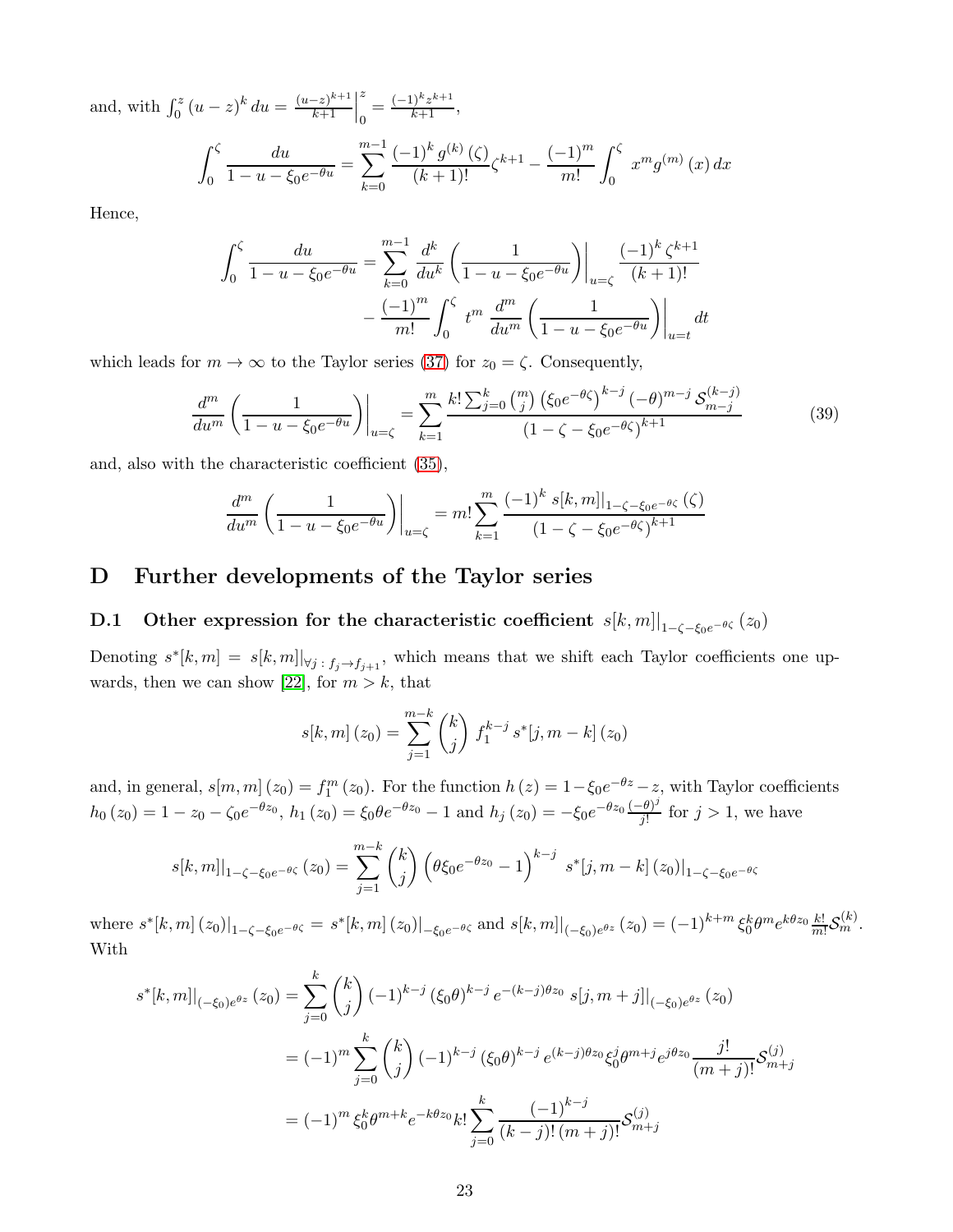leads, for  $k < m$ , to

$$
s[k,m]|_{1-\zeta-\xi_0 e^{-\theta \zeta}}(z_0) = (-1)^{m-k} \theta^{m-k} \sum_{j=1}^{m-k} {k \choose j} \left(\theta \xi_0 e^{-\theta z_0} - 1\right)^{k-j} (\xi_0 \theta)^j e^{-j\theta z_0} j! T(j,m-k)
$$

where the sum

$$
T(j,m) = \sum_{q=0}^{j} \frac{(-1)^{j-q}}{(j-q)!(m+q)!} S_{m+q}^{(q)} = \frac{(-1)^{j}}{j!} \delta_{m0} + \sum_{q=1}^{j} \frac{(-1)^{j-q}}{(j-q)!(m+q)!} S_{m+q}^{(q)}
$$
(40)

is always positive and equals the  $s[k,m]|_{ze^{-\tau z}}(0)$ . From [\(35\)](#page-20-2), we find

<span id="page-23-0"></span>
$$
s[m,m]|_{1-\zeta-\xi_0 e^{-\theta \zeta}}(z_0) = (-1)^m \sum_{j=0}^m \binom{m}{j} \left(-\theta \xi_0 e^{-\theta z_0}\right)^{m-j} = \left(\theta \xi_0 e^{-\theta z_0} - 1\right)^m
$$

We are now ready to apply [\(31\)](#page-19-3)

$$
\frac{1}{1-\zeta-\xi_0 e^{-\theta \zeta}} = \frac{1}{1-z_0-\xi_0 e^{-\theta z_0}}
$$
\n
$$
+\sum_{m=1}^{\infty} \left[ \sum_{k=1}^{m} \frac{\theta^{m-k} \sum_{j=1}^{m-k} {k \choose j} \left( \theta \xi_0 e^{-\theta z_0} - 1 \right)^{k-j} \left( \xi_0 \theta \right)^j e^{-j\theta z_0} j! T(j,m-k)}{(1-z_0-\xi_0 e^{-\theta z_0})^{k+1}} \right] (z_0-\zeta)^m
$$
\n(41)

# D.2 Splitting off the  $k = m$  term in [\(37\)](#page-20-0)

We split-off the  $k = m$  term in the Taylor series [\(37\)](#page-20-0) around the point  $z_0$ ,

$$
t^* = \frac{\zeta}{1 - z_0 - \xi_0 e^{-\theta \zeta_0}} + \sum_{m=1}^{\infty} \frac{\left(1 - \theta \xi_0 e^{-\theta z_0}\right)^m}{\left(1 - z_0 - \xi_0 e^{-\theta z_0}\right)^{m+1}} \frac{\left(\zeta - z_0\right)^{m+1}}{(m+1)} - \sum_{m=1}^{\infty} \frac{\left(1 - \theta \xi_0 e^{-\theta z_0}\right)^m}{\left(1 - z_0 - \xi_0 e^{-\theta z_0}\right)^{m+1}} \frac{\left(-z_0\right)^{m+1}}{(m+1)} + \sum_{m=1}^{\infty} \left[ \sum_{k=1}^{m-1} \frac{k! \sum_{j=0}^k \binom{m}{j} \left(\xi_0 e^{-\theta z_0}\right)^{k-j} \left(-\theta\right)^{m-j} \mathcal{S}_{m-j}^{(k-j)}\right] \frac{\left(\zeta - z_0\right)^{m+1} - \left(-z_0\right)^{m+1}}{(m+1)!}
$$

It holds that

$$
Y(y) = \sum_{m=1}^{\infty} \frac{\left(1 - \theta \xi_0 e^{-\theta z_0}\right)^m}{\left(1 - z_0 - \xi_0 e^{-\theta z_0}\right)^{m+1} (m+1)} = \sum_{m=2}^{\infty} \frac{\left(1 - \theta \xi_0 e^{-\theta z_0}\right)^{m-1} y^m}{\left(1 - z_0 - \xi_0 e^{-\theta z_0}\right)^m m}
$$

$$
= \frac{1}{1 - \theta \xi_0 e^{-\theta z_0}} \sum_{m=2}^{\infty} \frac{1}{m} \left(\frac{y \left(1 - \theta \xi_0 e^{-\theta z_0}\right)}{1 - z_0 - \xi_0 e^{-\theta z_0}}\right)^m
$$

$$
= \frac{1}{1 - \theta \xi_0 e^{-\theta z_0}} \left\{-\ln\left(1 - \frac{y \left(1 - \theta \xi_0 e^{-\theta z_0}\right)}{1 - z_0 - \xi_0 e^{-\theta z_0}}\right) - \frac{y \left(1 - \theta \xi_0 e^{-\theta z_0}\right)}{1 - z_0 - \xi_0 e^{-\theta z_0}}\right\}
$$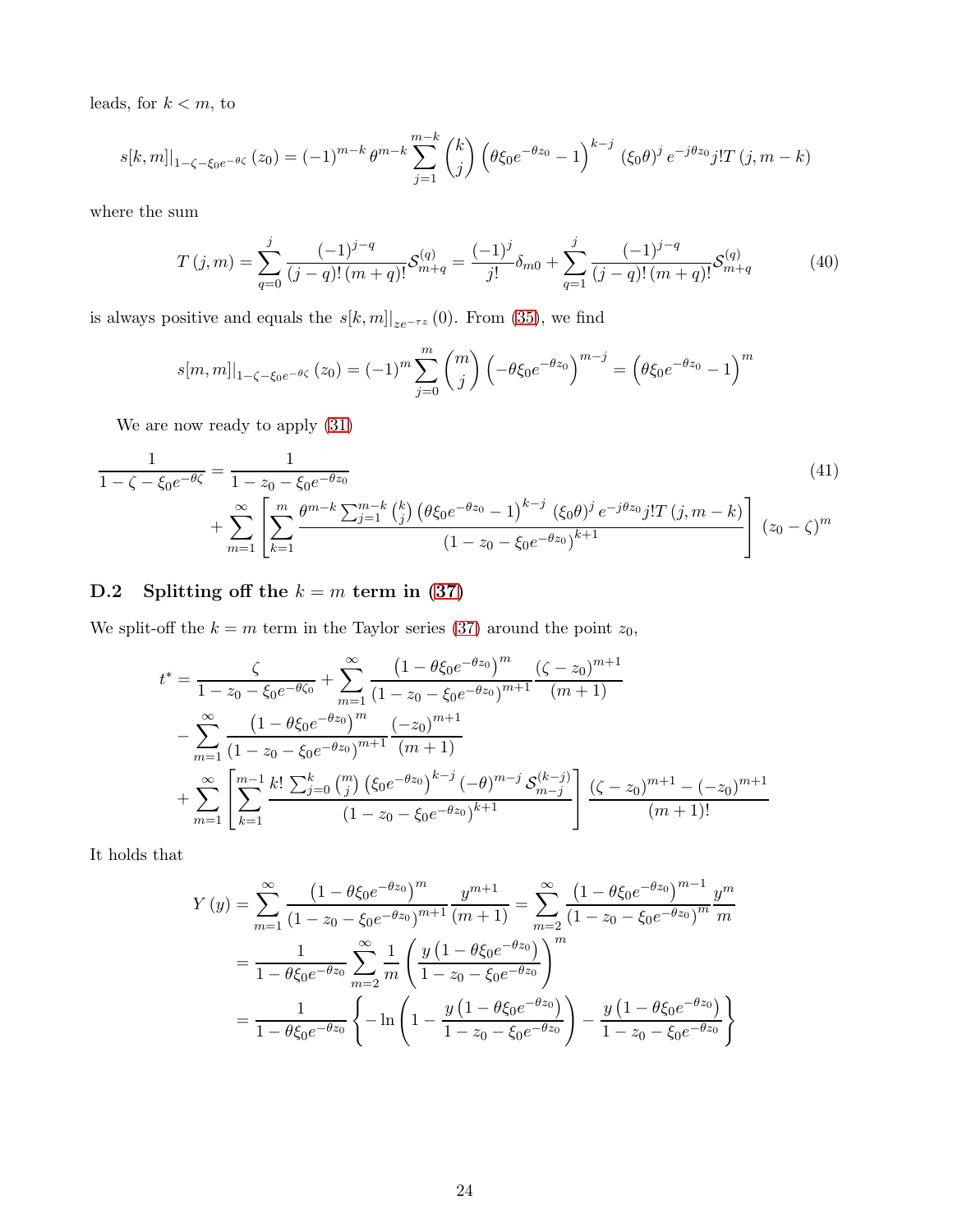and

$$
R_m = \sum_{m=1}^{\infty} \frac{\left(1 - \theta \xi_0 e^{-\theta z_0}\right)^m}{\left(1 - z_0 - \xi_0 e^{-\theta z_0}\right)^{m+1}} \frac{\left(\zeta - z_0\right)^{m+1}}{(m+1)} - \sum_{m=1}^{\infty} \frac{\left(1 - \theta \xi_0 e^{-\theta z_0}\right)^m}{\left(1 - z_0 - \xi_0 e^{-\theta z_0}\right)^{m+1}} \frac{\left(-z_0\right)^{m+1}}{(m+1)}
$$
  
\n
$$
= \frac{1}{1 - \theta \xi_0 e^{-\theta z_0}} \left\{-\ln\left(\frac{1 - z_0 - \xi_0 e^{-\theta z_0} - \left(\zeta - z_0\right)\left(1 - \theta \xi_0 e^{-\theta z_0}\right)}{1 - z_0 - \xi_0 e^{-\theta z_0}}\right) - \frac{\zeta\left(1 - \theta \xi_0 e^{-\theta z_0}\right)}{\left(1 - z_0 - \xi_0 e^{-\theta z_0}\right)}\right\}
$$
  
\n
$$
+ \frac{1}{1 - \theta \xi_0 e^{-\theta z_0}} \ln\left(\frac{1 - z_0 - \xi_0 e^{-\theta z_0} + z_0\left(1 - \theta \xi_0 e^{-\theta z_0}\right)}{1 - z_0 - \xi_0 e^{-\theta z_0}}\right)
$$
  
\n
$$
= \frac{1}{1 - \theta \xi_0 e^{-\theta z_0}} \ln\left(\frac{1 - \xi_0 e^{-\theta z_0}\left(1 + z_0 \theta\right)}{1 - \zeta - \xi_0 e^{-\theta z_0}\left(1 + \left(z_0 - \zeta\right) \theta\right)}\right) - \frac{\zeta}{\left(1 - z_0 - \xi_0 e^{-\theta z_0}\right)}
$$

Hence,

<span id="page-24-0"></span>
$$
t^* = \frac{1}{1 - \theta \xi_0 e^{-\theta z_0}} \ln \left( \frac{1 - \xi_0 e^{-\theta z_0} \left( 1 + z_0 \theta \right)}{1 - \zeta - \xi_0 e^{-\theta z_0} \left( 1 + (z_0 - \zeta) \theta \right)} \right) + \sum_{m=1}^{\infty} \left[ \sum_{k=1}^{m-1} \frac{k! \sum_{j=0}^k \binom{m}{j} \left( \xi_0 e^{-\theta z_0} \right)^{k-j} \left( -\theta \right)^{m-j} \mathcal{S}_{m-j}^{(k-j)} \right] \frac{\left( \zeta - z_0 \right)^{m+1} - \left( -z_0 \right)^{m+1}}{\left( m+1 \right)!} \tag{42}
$$

Integration of the Taylor series in [\(41\)](#page-23-0),  $t^* = \int_0^{\zeta}$  $\frac{dw}{1-w-\xi_0e^{-\theta w}}$  yields, similarly as in [\(42\)](#page-24-0),

$$
t^* = \frac{1}{1 - \theta \xi_0 e^{-\theta z_0}} \ln \left( \frac{1 - \xi_0 e^{-\theta z_0} (1 + z_0 \theta)}{1 - \zeta - \xi_0 e^{-\theta z_0} (1 + (z_0 - \zeta) \theta)} \right)
$$
  
+ 
$$
\sum_{m=1}^{\infty} \left[ \sum_{k=1}^{m-1} \frac{\left( \xi_0 e^{-\theta z_0} - \frac{1}{\theta} \right)^k \sum_{j=1}^{m-k} \binom{k}{j} \left( \frac{\xi_0 \theta e^{-\theta z_0}}{\theta \xi_0 e^{-\theta z_0} - 1} \right)^j j! T(j, m-k)}{(1 - z_0 - \xi_0 e^{-\theta z_0})^{k+1}} \right] \frac{(-\theta)^m (w - z_0)^{m+1}}{(m+1)} \Big|_0^{\zeta}
$$

and [\(16\)](#page-9-3). The series [\(16\)](#page-9-3) is numerically stabler than [\(42\)](#page-24-0), because all terms in the sums are positive.

The last sum can be rewritten as

$$
M = \sum_{m=1}^{\infty} \left[ \sum_{k=1}^{m-1} \left( \frac{\theta \xi_0 e^{-\theta z_0} - 1}{\theta (1 - z_0 - \xi_0 e^{-\theta z_0})} \right)^k \sum_{j=1}^{m-k} \binom{k}{j} \left( \frac{\xi_0 \theta e^{-\theta z_0}}{\theta \xi_0 e^{-\theta z_0} - 1} \right)^j j! T(j, m-k) \right] \frac{\theta^m z_0^{m+1} - \theta^m (z_0 - \zeta)^{m+1}}{(1 - z_0 - \xi_0 e^{-\theta z_0}) (m+1)} = \sum_{m=1}^{\infty} \left[ \sum_{l=1}^{m-1} \left( \frac{\theta \xi_0 e^{-\theta z_0} - 1}{\theta (1 - z_0 - \xi_0 e^{-\theta z_0})} \right)^m \sum_{j=1}^l \binom{m-l}{j} \left( \frac{\xi_0 \theta e^{-\theta z_0}}{\theta \xi_0 e^{-\theta z_0} - 1} \right)^j j! T(j, l) \right] \frac{\theta^m z_0^{m+1} - \theta^m (z_0 - \zeta)^{m+1}}{(1 - z_0 - \xi_0 e^{-\theta z_0}) (m+1)}
$$

Reversing the  $m$ - and  $l$ -sum yields

$$
M = \sum_{l=1}^{\infty} \sum_{m=l+1}^{\infty} \left( \frac{\theta \xi_0 e^{-\theta z_0} - 1}{\theta (1 - z_0 - \xi_0 e^{-\theta z_0})} \right)^{m-l} \sum_{j=1}^{l} {m-l \choose j} \left( \frac{\xi_0 \theta e^{-\theta z_0}}{\theta \xi_0 e^{-\theta z_0} - 1} \right)^j j! T(j,l) \frac{\theta^m z_0^{m+1} - \theta^m (z_0 - \zeta)^{m+1}}{(1 - z_0 - \xi_0 e^{-\theta z_0}) (m+1)}
$$
  
= 
$$
\sum_{l=1}^{\infty} \sum_{j=1}^{l} \left( \frac{\xi_0 \theta e^{-\theta z_0}}{\theta \xi_0 e^{-\theta z_0} - 1} \right)^j j! T(j,l) \sum_{m=1}^{\infty} {m \choose j} \left( \frac{\theta \xi_0 e^{-\theta z_0} - 1}{1 - z_0 - \xi_0 e^{-\theta z_0}} \right)^m \frac{\theta^l \left( z_0^{m+l+1} - (z_0 - \zeta)^{m+l+1} \right)}{(1 - z_0 - \xi_0 e^{-\theta z_0}) (m+l+1)}
$$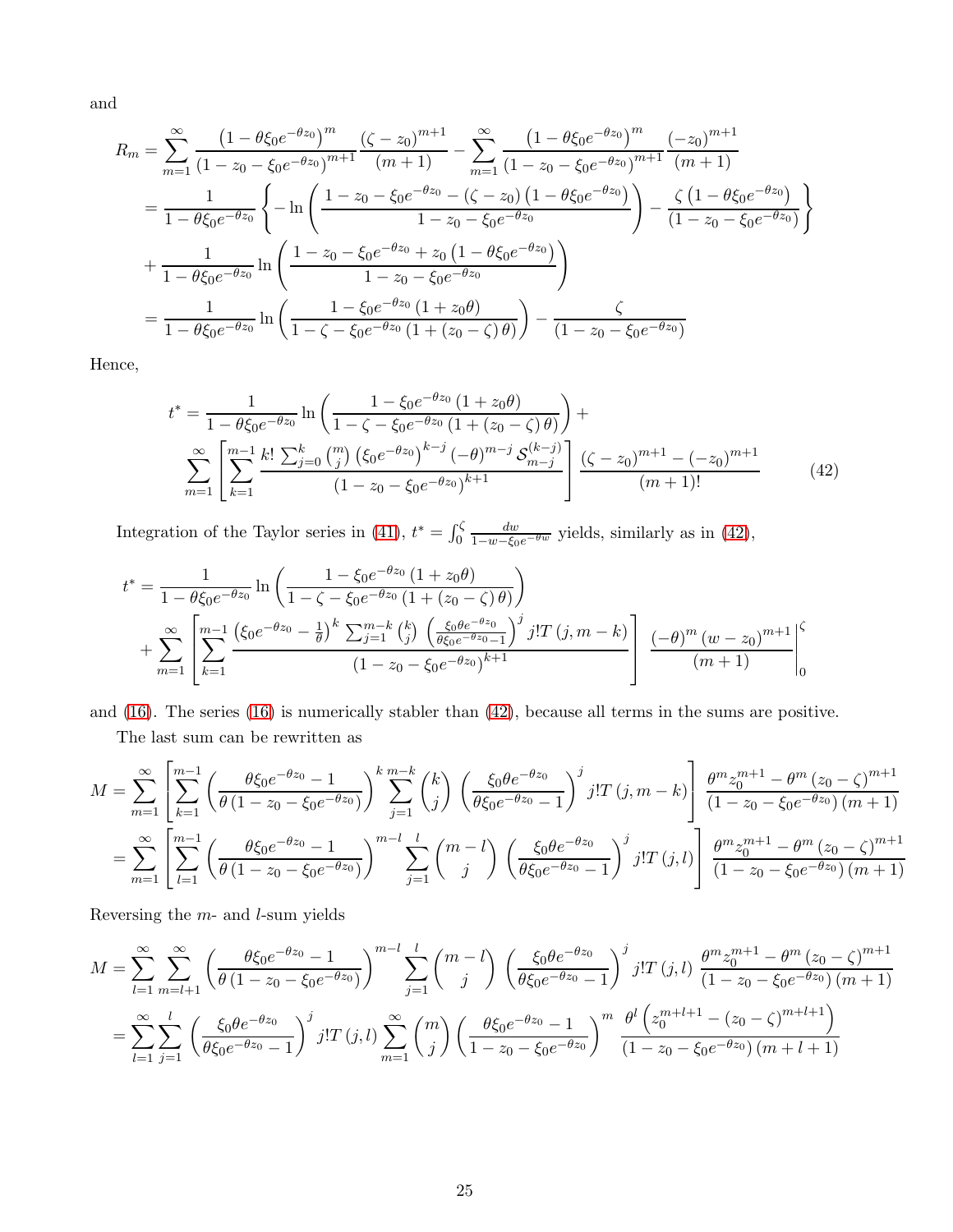and

$$
M = \sum_{l=1}^{\infty} \sum_{j=1}^{l} \left( \frac{\xi_0 \theta e^{-\theta z_0}}{\theta \xi_0 e^{-\theta z_0} - 1} \right)^j T(j, l) \sum_{m=1}^{\infty} \frac{m!}{(m-l)!} \left( \frac{\theta \xi_0 e^{-\theta z_0} - 1}{1 - z_0 - \xi_0 e^{-\theta z_0}} \right)^m \frac{\theta^l \left( z_0^{m+l+1} - (z_0 - \zeta)^{m+l+1} \right)}{(1 - z_0 - \xi_0 e^{-\theta z_0}) (m+l+1)}
$$
  

$$
= \frac{1}{1 - z_0 - \xi_0 e^{-\theta z_0}} \sum_{l=1}^{\infty} \sum_{j=1}^{l} \left( \frac{\xi_0 \theta e^{-\theta z_0}}{\theta \xi_0 e^{-\theta z_0} - 1} \right)^j T(j, l) \left\{ \sum_{m=1}^{\infty} \frac{\frac{m!}{(m-l)!} \left( \frac{\theta \xi_0 e^{-\theta z_0} - 1}{1 - z_0 - \xi_0 e^{-\theta z_0}} z_0 \right)^m}{m+l+1} \right\} \theta^l z_0^{l+1}
$$
  

$$
- \frac{1}{1 - z_0 - \xi_0 e^{-\theta z_0}} \sum_{l=1}^{\infty} \sum_{j=1}^{l} \left( \frac{\xi_0 \theta e^{-\theta z_0}}{\theta \xi_0 e^{-\theta z_0} - 1} \right)^j T(j, l) \left\{ \sum_{m=1}^{\infty} \frac{\frac{m!}{(m-l)!} \left( \frac{\theta \xi_0 e^{-\theta z_0} - 1}{1 - z_0 - \xi_0 e^{-\theta z_0}} (z_0 - \zeta) \right)^m}{m+l+1} \right\} \theta^l (z_0 - \zeta)^{l+1}
$$

The *m*-sum, which is of the type  $\sum_{m=1}^{\infty}$  $\frac{\frac{m!}{(m-l)!}x^m}{m+l+1}$ , can be evaluated, because  $\frac{m!}{(m-l)!(m+l+1)}$  is polynomial in m plus  $\frac{\alpha}{m+l+1}$ . The polynomials corresponds to derivatives of  $(1-x)^{-q}$  and the  $\frac{\alpha}{m+l+1}$  will generate a logarithm. Below we compute the case terms up to  $l = 2$ , but concentrated on [\(16\)](#page-9-3).

# D.3 Splitting off the  $k = m - 1$  term in [\(37\)](#page-20-0)

We split-off the  $k = m - 1$  term in [\(16\)](#page-9-3),

$$
t^* = \frac{1}{1 - \theta \xi_0 e^{-\theta z_0}} \ln \left( \frac{1 - \xi_0 e^{-\theta z_0} \left( 1 + z_0 \theta \right)}{1 - \zeta - \xi_0 e^{-\theta z_0} \left( 1 + (z_0 - \zeta) \theta \right)} \right)
$$
  
+ 
$$
\frac{1}{2} \left( \frac{\xi_0 \theta^2 e^{-\theta z_0}}{\left( 1 - \theta \xi_0 e^{-\theta z_0} \right)^2} \right) \sum_{m=1}^{\infty} \left( \frac{\theta \xi_0 e^{-\theta z_0} - 1}{1 - z_0 - \xi_0 e^{-\theta z_0}} \right)^m \frac{(m-1) \left\{ z_0^{m+1} - (z_0 - \zeta)^{m+1} \right\}}{(m+1)} \right.
$$
  
+ 
$$
\sum_{m=1}^{\infty} \left[ \sum_{k=1}^{m-2} \left( \frac{\theta \xi_0 e^{-\theta z_0} - 1}{\theta \left( 1 - z_0 - \xi_0 e^{-\theta z_0} \right)} \right)^k \sum_{j=1}^{m-k} \binom{k}{j} \left( \frac{\xi_0 \theta e^{-\theta z_0}}{\theta \xi_0 e^{-\theta z_0} - 1} \right)^j j! T(j, m-k) \right] \frac{\theta^m z_0^{m+1} - \theta^m (z_0 - \zeta)^{m+1}}{\left( 1 - z_0 - \xi_0 e^{-\theta z_0} \right) (m+1)}
$$

Now,

$$
R_{m-1} = \frac{1}{2} \left( \frac{\xi_0 \theta^2 e^{-\theta z_0}}{\left(1 - \theta \xi_0 e^{-\theta z_0}\right)^2} \right) \sum_{m=1}^{\infty} \left( \frac{\theta \xi_0 e^{-\theta z_0} - 1}{1 - z_0 - \xi_0 e^{-\theta z_0}} \right)^m \frac{m-1}{m+1} \left\{ z_0^{m+1} - (z_0 - \zeta)^{m+1} \right\}
$$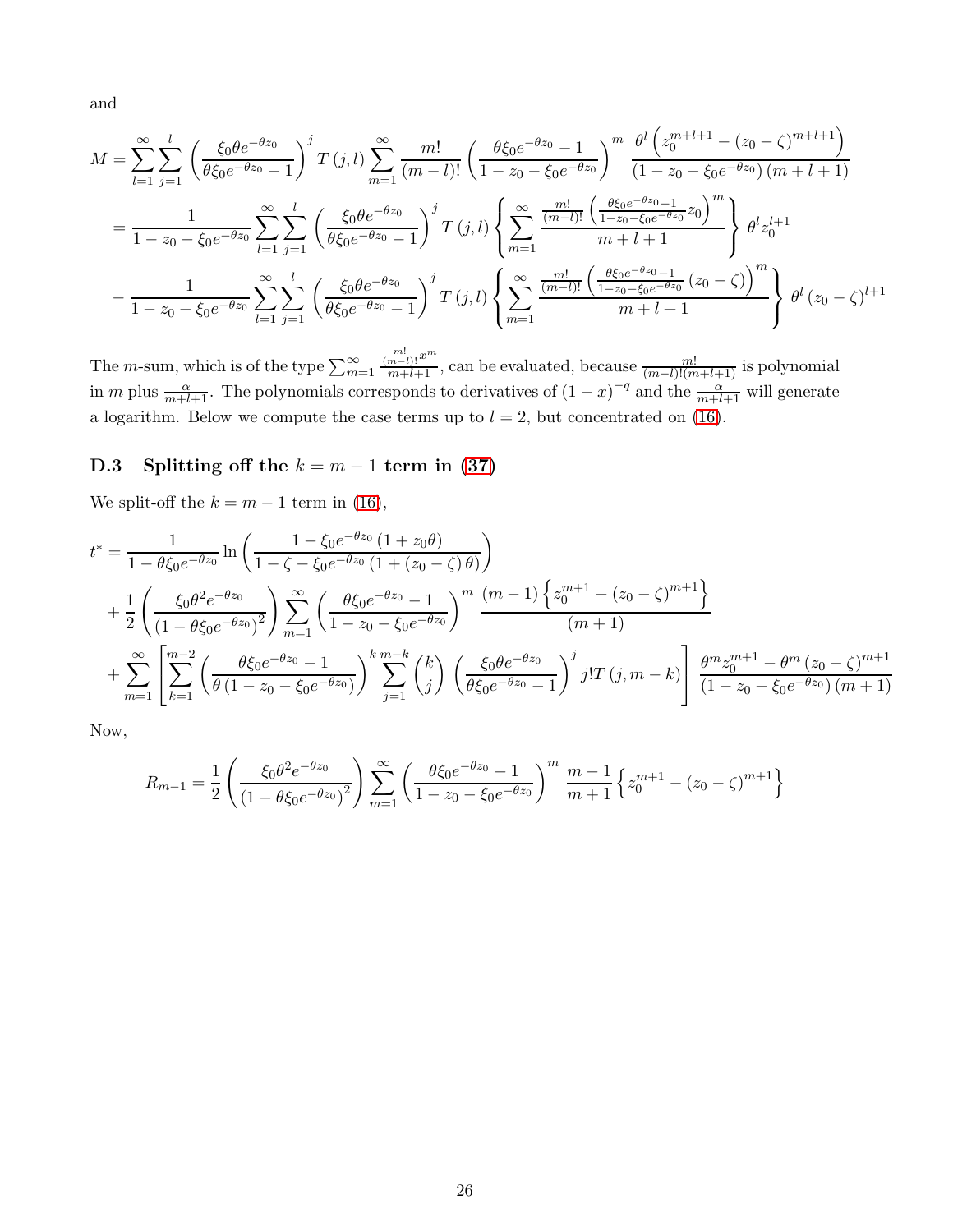and with  $\frac{m-1}{m+1} = 1 - \frac{2}{m+1}$ , the sum becomes

$$
Q = \sum_{m=1}^{\infty} \left( \frac{\theta \xi_0 e^{-\theta z_0} - 1}{1 - z_0 - \xi_0 e^{-\theta z_0}} \right)^m \frac{m-1}{m+1} \left\{ z_0^{m+1} - (z_0 - \zeta)^{m+1} \right\}
$$
  
\n
$$
= \sum_{m=1}^{\infty} \left( \frac{\theta \xi_0 e^{-\theta z_0} - 1}{1 - z_0 - \xi_0 e^{-\theta z_0}} \right)^m \left\{ z_0^{m+1} - (z_0 - \zeta)^{m+1} \right\} - 2 \sum_{m=1}^{\infty} \left( \frac{\theta \xi_0 e^{-\theta z_0} - 1}{1 - z_0 - \xi_0 e^{-\theta z_0}} \right)^m \left\{ \frac{z_0^{m+1} - (z_0 - \zeta)^{m+1}}{m+1} \right\}
$$
  
\n
$$
= \frac{\theta \xi_0 e^{-\theta z_0} - 1}{1 - z_0 - \xi_0 e^{-\theta z_0}} \left\{ \zeta_0^2 \sum_{m=0}^{\infty} \left( \frac{\theta \xi_0 e^{-\theta z_0} - 1}{1 - z_0 - \xi_0 e^{-\theta z_0}} z_0 \right)^m - (z_0 - \zeta)^2 \sum_{m=0}^{\infty} \left( \frac{\theta \xi_0 e^{-\theta z_0} - 1}{1 - z_0 - \xi_0 e^{-\theta z_0}} (z_0 - \zeta) \right)^m \right\}
$$
  
\n
$$
- 2 \frac{1 - z_0 - \xi_0 e^{-\theta z_0}}{\theta \xi_0 e^{-\theta z_0} - 1} \left\{ \sum_{m=1}^{\infty} \left( \frac{\theta \xi_0 e^{-\theta z_0} - 1}{1 - z_0 - \xi_0 e^{-\theta z_0}} \right)^m \frac{\left\{ z_0^m - (z_0 - \zeta)^m \right\}}{m} - \frac{\theta \xi_0 e^{-\theta z_0} - 1}{(1 - z_0 - \xi_0 e^{-\theta z_0})} \zeta \right\}
$$
  
\n
$$
= \frac{\theta \xi_0 e^{-\theta z_0} - 1}{1 - z_0 - \xi_0 e^{-\theta z_0}} \left\{ \frac{z_0^2}{1 - \
$$

and

$$
Q = \left(\theta \xi_0 e^{-\theta z_0} - 1\right) \left\{ \frac{z_0^2}{1 - \xi_0 e^{-\theta z_0} \left(1 + z_0 \theta\right)} - \frac{(z_0 - \zeta)^2}{1 - \zeta - \xi_0 e^{-\theta z_0} \left(1 + (z_0 - \zeta) \theta\right)} \right\}
$$
  
+  $2 \frac{1 - z_0 - \xi_0 e^{-\theta z_0}}{\theta \xi_0 e^{-\theta z_0} - 1} \log \left( \frac{1 - \xi_0 e^{-\theta z_0} \left(1 + z_0 \theta\right)}{1 - \zeta - \xi_0 e^{-\theta z_0} \left(1 + (z_0 - \zeta) \theta\right)} \right) + 2\zeta$ 

Substituting Q yields [\(17\)](#page-10-0).

The form  $(17)$  is again better, but after summing the last m-sum, we converge to the same results as in the Taylor series [\(16\)](#page-9-3) and [\(37\)](#page-20-0).

# D.4 Splitting off the  $k = m - 2$  term in [\(37\)](#page-20-0)

We may continue in summing in this way. A next split-off in the k-sum for  $k = m - 2$  is

$$
R_{m-2} = \sum_{m=1}^{\infty} \left[ \left( \frac{\theta \xi_0 e^{-\theta z_0} - 1}{\theta (1 - z_0 - \xi_0 e^{-\theta z_0})} \right)^{m-2} \sum_{j=1}^{2} {m-2 \choose j} \left( \frac{\xi_0 \theta e^{-\theta z_0}}{\theta \xi_0 e^{-\theta z_0} - 1} \right)^j j! T(j, 2) \right] \frac{\theta^m z_0^{m+1} - \theta^m (z_0 - \zeta)^{m+1}}{(1 - z_0 - \xi_0 e^{-\theta z_0}) (m+1)}
$$

With  $T(1, 2) = \frac{1}{6}$  and  $T(2, 2) = \frac{1}{8}$ , we find

$$
R_{m-2} = \sum_{m=1}^{\infty} \left( \frac{\theta \xi_0 e^{-\theta z_0} - 1}{\theta (1 - z_0 - \xi_0 e^{-\theta z_0})} \right)^{m-2} \frac{(m-2)}{6} \left( \frac{\xi_0 \theta e^{-\theta z_0}}{\theta \xi_0 e^{-\theta z_0} - 1} \right) \frac{\theta^m z_0^{m+1} - \theta^m (z_0 - \zeta)^{m+1}}{(1 - z_0 - \xi_0 e^{-\theta z_0}) (m+1)} + \sum_{m=1}^{\infty} \left( \frac{\theta \xi_0 e^{-\theta z_0} - 1}{\theta (1 - z_0 - \xi_0 e^{-\theta z_0})} \right)^{m-2} \frac{(m-2)(m-3)}{8} \left( \frac{\xi_0 \theta e^{-\theta z_0}}{\theta \xi_0 e^{-\theta z_0} - 1} \right)^2 \frac{\theta^m z_0^{m+1} - \theta^m (z_0 - \zeta)^{m+1}}{(1 - z_0 - \xi_0 e^{-\theta z_0}) (m+1)} = \frac{\xi_0 \theta^3 e^{-\theta z_0} (1 - z_0 - \xi_0 e^{-\theta z_0})}{6 (\theta \xi_0 e^{-\theta z_0} - 1)^3} \sum_{m=1}^{\infty} \left( \frac{\theta \xi_0 e^{-\theta z_0} - 1}{1 - z_0 - \xi_0 e^{-\theta z_0}} \right)^m \frac{(m-2) \left( z_0^{m+1} - (z_0 - \zeta)^{m+1} \right)}{(m+1)} + \frac{\xi_0^2 \theta^4 e^{-2\theta z_0} (1 - z_0 - \xi_0 e^{-\theta z_0})}{8 (\theta \xi_0 e^{-\theta z_0} - 1)^4} \sum_{m=1}^{\infty} \left( \frac{\theta \xi_0 e^{-\theta z_0} - 1}{1 - z_0 - \xi_0 e^{-\theta z_0}} \right)^m \frac{(m-2)(m-3) \left( z_0^{m+1} - (z_0 - \zeta)^{m+1} \right)}{(m+1)}
$$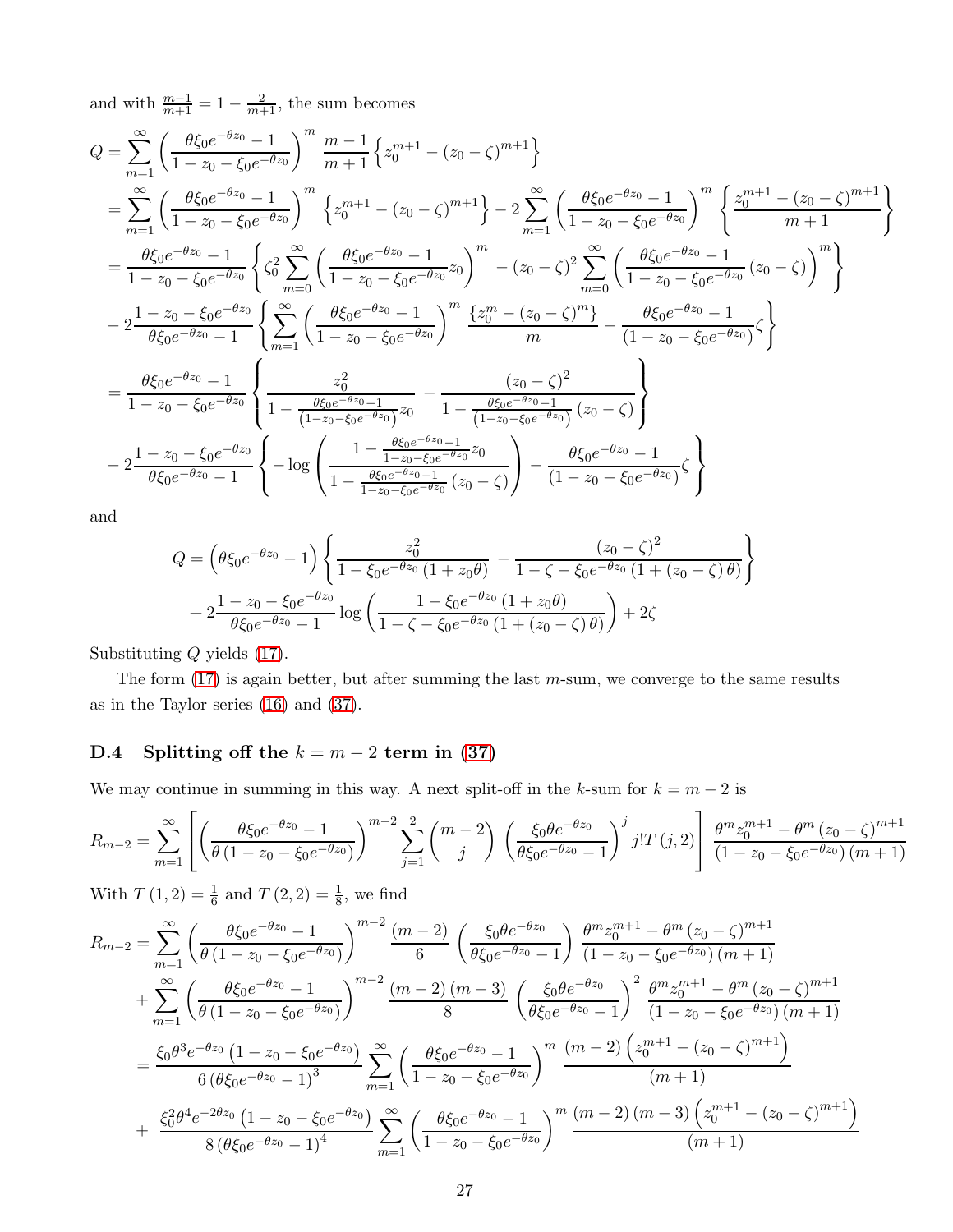We recognize that the first series is similar to Q, because  $\frac{m-2}{m+1} = 1 - \frac{3}{m+1}$  and thus equal to

$$
Q_{*} = \left(\theta\xi_{0}e^{-\theta z_{0}} - 1\right)\left\{\frac{z_{0}^{2}}{1 - \xi_{0}e^{-\theta z_{0}}\left(1 + z_{0}\theta\right)} - \frac{\left(z_{0} - \zeta\right)^{2}}{1 - \zeta - \xi_{0}e^{-\theta z_{0}}\left(1 + \left(z_{0} - \zeta\right)\theta\right)}\right\}
$$

$$
+ 3\frac{1 - z_{0} - \xi_{0}e^{-\theta z_{0}}}{\theta\xi_{0}e^{-\theta z_{0}} - 1}\log\left(\frac{1 - \xi_{0}e^{-\theta z_{0}}\left(1 + z_{0}\theta\right)}{1 - \zeta - \xi_{0}e^{-\theta z_{0}}\left(1 + \left(z_{0} - \zeta\right)\theta\right)}\right) + 3\zeta
$$

while, with  $\frac{(m-2)(m-3)}{m+1} = (m-6) + \frac{12}{m+1} = m-6\left(1-\frac{2}{m+1}\right)$ , the last sum contains precisely Q and a new series

$$
R_{m-2} = \frac{\xi_0 \theta^3 e^{-\theta z_0} (1 - z_0 - \xi_0 e^{-\theta z_0})}{6 (\theta \xi_0 e^{-\theta z_0} - 1)^2} \left\{ \frac{z_0^2}{1 - \xi_0 e^{-\theta z_0} (1 + z_0 \theta)} - \frac{(z_0 - \zeta)^2}{1 - \zeta - \xi_0 e^{-\theta z_0} (1 + (z_0 - \zeta) \theta)} \right\}
$$
  
+ 
$$
\frac{\xi_0 \theta^3 e^{-\theta z_0} (1 - z_0 - \xi_0 e^{-\theta z_0})^2}{2 (\theta \xi_0 e^{-\theta z_0} - 1)^3} \frac{1}{\theta \xi_0 e^{-\theta z_0} - 1} \log \left( \frac{1 - \xi_0 e^{-\theta z_0} (1 + z_0 \theta)}{1 - \zeta - \xi_0 e^{-\theta z_0} (1 + (z_0 - \zeta) \theta)} \right)
$$
  
+ 
$$
\frac{\xi_0 \theta^3 e^{-\theta z_0} (1 - z_0 - \xi_0 e^{-\theta z_0})}{2 (\theta \xi_0 e^{-\theta z_0} - 1)^3} \zeta
$$
  
+ 
$$
\frac{\xi_0^2 \theta^4 e^{-2\theta z_0} (1 - z_0 - \xi_0 e^{-\theta z_0})}{8 (\theta \xi_0 e^{-\theta z_0} - 1)^4} \sum_{m=1}^{\infty} \left( \frac{\theta \xi_0 e^{-\theta z_0} - 1}{1 - z_0 - \xi_0 e^{-\theta z_0}} \right)^m m \left( z_0^{m+1} - (z_0 - \zeta)^{m+1} \right)
$$
  
- 
$$
6 \frac{\xi_0^2 \theta^4 e^{-2\theta z_0} (1 - z_0 - \xi_0 e^{-\theta z_0})}{8 (\theta \xi_0 e^{-\theta z_0} - 1)^4} Q
$$

The new series

$$
W = \sum_{m=1}^{\infty} \left( \frac{\theta \xi_0 e^{-\theta z_0} - 1}{1 - z_0 - \xi_0 e^{-\theta z_0}} \right)^m m \left( z_0^{m+1} - (z_0 - \zeta)^{m+1} \right)
$$

follows from  $\frac{1}{(1-x)^2} = \frac{d}{dx} \left( \frac{1}{1-x} \right)$  $=\sum_{m=1}^{\infty} mx^{m-1}$  as

$$
W = \left(\theta \xi_0 e^{-\theta z_0} - 1\right) \left(1 - z_0 - \xi_0 e^{-\theta z_0}\right) \left\{ \frac{z_0^2}{\left(1 - \xi_0 e^{-\theta z_0} \left(1 + z_0 \theta\right)\right)^2} - \frac{(z_0 - \zeta)^2}{\left(1 - \zeta - \xi_0 e^{-\theta z_0} \left(1 + (z_0 - \zeta) \theta\right)\right)^2} \right\}
$$

Hence,

$$
R_{m-2} = \frac{\xi_0 \theta^3 e^{-\theta \zeta_0} (1 - \zeta_0 - \zeta_0 e^{-\theta \zeta_0})}{6 (1 - \theta \xi_0 e^{-\theta \zeta_0})^2} \left\{ \frac{\zeta_0^2}{1 - \xi_0 e^{-\theta \zeta_0} (1 + \zeta_0 \theta)} - \frac{(\zeta_0 - \zeta)^2}{1 - \zeta - \xi_0 e^{-\theta \zeta_0} (1 + (\zeta_0 - \zeta) \theta)} \right\} + \frac{\xi_0 \theta^3 e^{-\theta \zeta_0} (1 - \zeta_0 - \xi_0 e^{-\theta \zeta_0})^2}{2 (1 - \theta \xi_0 e^{-\theta \zeta_0})^3} \frac{1}{1 - \theta \xi_0 e^{-\theta \zeta_0}} \log \left( \frac{1 - \xi_0 e^{-\theta \zeta_0} (1 + \zeta_0 \theta)}{1 - \zeta - \xi_0 e^{-\theta \zeta_0} (1 + (\zeta_0 - \zeta) \theta)} \right) - \frac{\xi_0 \theta^3 e^{-\theta \zeta_0} (1 - \zeta_0 - \xi_0 e^{-\theta \zeta_0})}{2 (1 - \theta \xi_0 e^{-\theta \zeta_0})^3} \zeta - \frac{\xi_0^2 \theta^4 e^{-2\theta \zeta_0} (1 - \zeta_0 - \xi_0 e^{-\theta \zeta_0})^2}{8 (1 - \theta \xi_0 e^{-\theta \zeta_0})^3} \left\{ \frac{\zeta_0^2}{(1 - \xi_0 e^{-\theta \zeta_0} (1 + \theta \zeta_0))^2} - \frac{(\zeta_0 - \zeta)^2}{(1 - \zeta - \xi_0 e^{-\theta \zeta_0} (1 + \theta (\zeta_0 - \zeta)))^2} \right\} + 3 \frac{\xi_0^2 \theta^4 e^{-2\theta \zeta_0} (1 - \zeta_0 - \xi_0 e^{-\theta \zeta_0})}{4 (1 - \theta \xi_0 e^{-\theta \zeta_0})^3} \left\{ \frac{\zeta_0^2}{1 - \xi_0 e^{-\theta \zeta_0} (1 + \zeta_0 \theta)} - \frac{(\zeta_0 - \zeta)^2}{1 - \zeta - \xi_0 e^{-\theta \zeta_0} (1 + (\zeta_0 - \zeta)) \
$$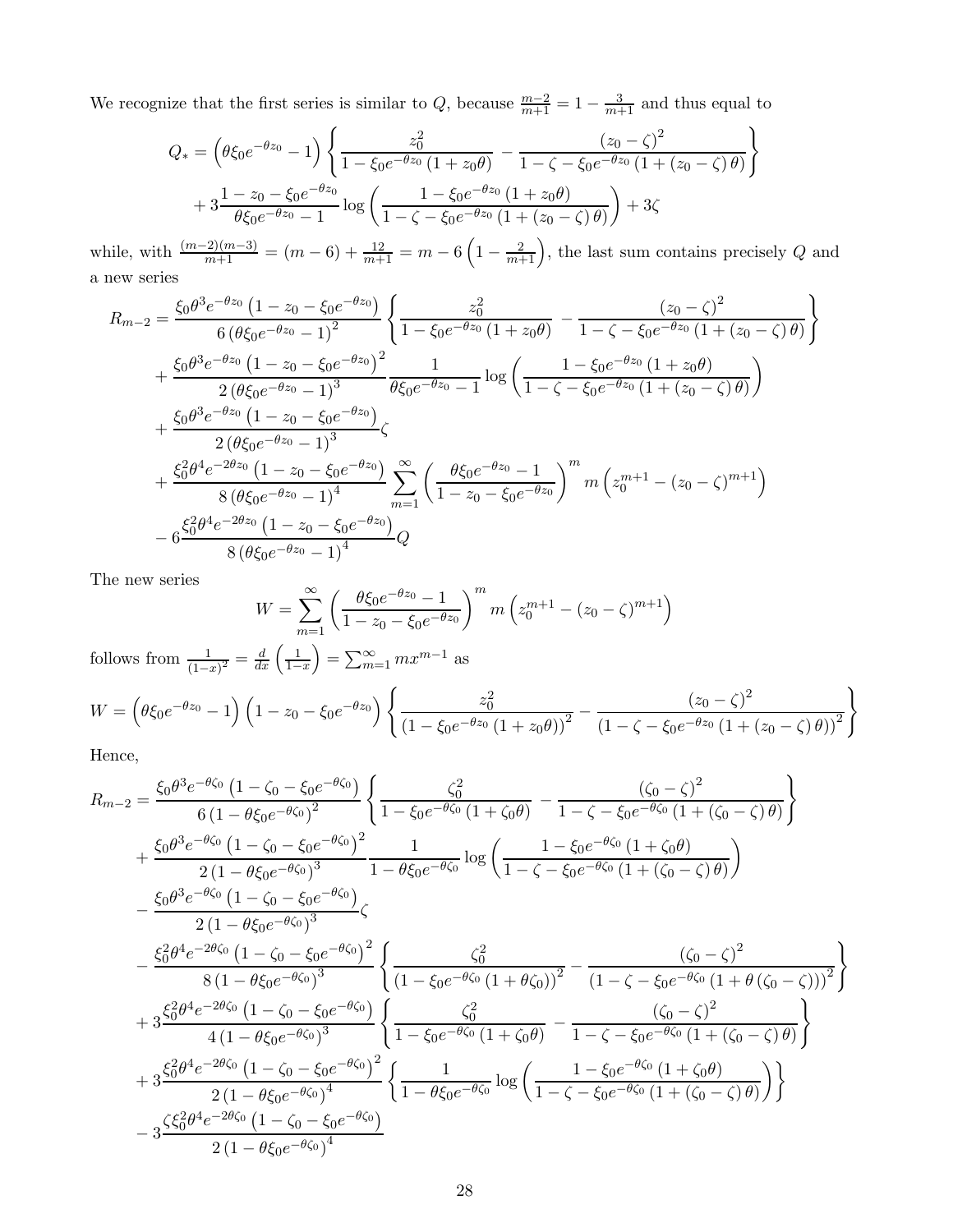Collecting all results in [\(18\)](#page-10-1). The last sum in (18) is small and  $O(\zeta_0^5 - (\zeta_0 - \zeta)^5)$  and only plays a role when  $\zeta \to \zeta_{\text{max}}$ . Also, smaller  $\theta$  result in faster convergence (only checked for  $\zeta_0 = \frac{\zeta}{2}$  $\frac{\zeta}{2}$ ). In summary, we have shown that, to any desired accuracy, the integral [\(4\)](#page-1-2) can be analytically approximated. Moreover, ignoring the remaining  $m$ -sum, all analytic terms lower bound the integral  $(4)$ .

# <span id="page-28-0"></span>E Coefficients  $a_k(m, j)$  of the polynomial  $p(x; m, j)$  in [\(24\)](#page-13-1)

We revisit and rewrite the form [\(23\)](#page-13-0) as

$$
\zeta_m(t_0^*) = \frac{(-1)^{m-1} Z}{m!} - \frac{(-1)^m}{m! \theta} \sum_{j=1}^m (-A\theta)^j \sum_{k=0}^{m-j} a_k (m, j) x^k
$$

where  $p(x; m, j) = \sum_{k=0}^{m-j} a_k(m, j) x^k$  reduces for  $p(x; m, m) = a_0(m, m) = (m - 1)!$ . The first order polynomial  $p(x; m, m - 1) = a_0(m, m - 1) + a_1(m, m - 1)x$  for  $m \ge 2$  and we list the coefficients for a few  $m$ ,

| $\,m$          | $a_0(m,m-1)$   | $a_1(m,m-1)$ |
|----------------|----------------|--------------|
| $\mathbf{2}$   | 1              | 1            |
| 3              | $\overline{2}$ | 3            |
| $\overline{4}$ | 7              | 12           |
| 5              | 33             | 60           |
| 6              | 192            | 360          |
| $\overline{7}$ | 1320           | 2 5 20       |
| 8              | 10440          | 20160        |
| 9              | 93240          | 181440       |
| 10             | 927360         | 1814400      |

By inspection, we deduce that  $a_1(m, m-1) = \frac{m!}{2}$  and  $a_0(m, m-1) = \frac{m!}{4} + \frac{(m-2)!}{2}$ .

The second order polynomial  $p(x; m, m - 2) = a_0(m, m - 2) + a_1(m, m - 2)x + a_2(m, m - 2)x^2$ has coefficients

| $\boldsymbol{m}$ |         | $a_0(m,m-2)$ $a_1(m,m-2)$ $a_2(m,m-2)$ |         |
|------------------|---------|----------------------------------------|---------|
| 3                | 1       | $\overline{2}$                         | 1       |
| $\overline{4}$   | 3       | 11                                     |         |
| 5                | 17      | 69                                     | 50      |
| 6                | 120     | 499                                    | 390     |
| $\overline{7}$   | 979     | 4096                                   | 3360    |
| 8                | 8991    | 37640                                  | 31920   |
| 9                | 91586   | 382920                                 | 332640  |
| 10               | 1024022 | 4273080                                | 3780000 |

By inspection, we obtain  $a_2(m, m-2) = \frac{m!(3m-5)}{24}$  and

$$
a_1(m,m-2) = \frac{(m-3)!}{72} \left(24 - 68m + 57m^2 - 34m^3 + 9m^4\right)
$$